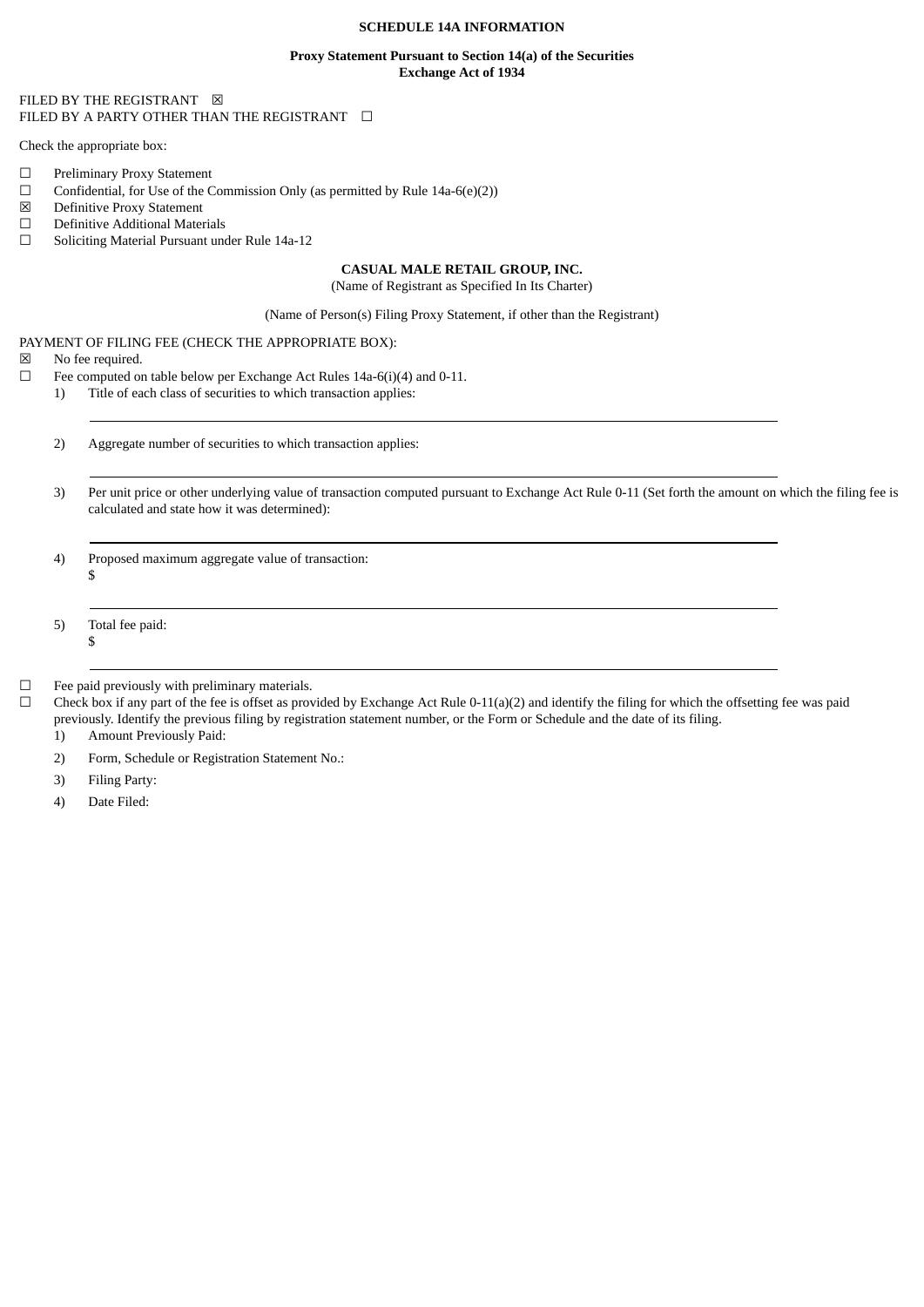# **CASUAL MALE RETAIL GROUP, INC.**

**Notice of Annual Meeting of Stockholders**

*to be held on August 4, 2004*

Notice is hereby given that the 2004 Annual Meeting of Stockholders of Casual Male Retail Group, Inc. (the "Company") will be held at the offices of Greenberg Traurig, LLP, 200 Park Avenue, MetLife Building, 15th Floor, New York, New York at 11:00 A.M., local time, on Wednesday, August 4, 2004 for the following purposes:

- 1. To elect eight directors to serve until the next Annual Meeting of Stockholders and until their respective successors have been duly elected and qualified.
- 2. To ratify the appointment of Ernst & Young LLP as independent auditors for the Company for the fiscal year ending January 29, 2005.
- 3. To transact such other business as may properly come before the meeting or any adjournment thereof.

These proposals are more fully described in the Proxy Statement following this Notice.

The Board of Directors recommends that you vote FOR the election of all eight nominees to serve as directors of the Company and FOR the ratification of the appointment of Ernst & Young LLP as the Company's independent auditors.

Along with the attached Proxy Statement, the Company is sending you copies of its Annual Report on Form 10-K for the fiscal year ended January 31, 2004.

The Board of Directors has fixed the close of business on June 22, 2004 as the record date for the determination of the stockholders entitled to notice of, and to vote at, the Annual Meeting. Accordingly, only stockholders of record at the close of business on that date will be entitled to vote at the Annual Meeting. A list of the stockholders of record as of the close of business on June 22, 2004 will be available for inspection by any stockholder of the Company for any purpose germane to the Annual Meeting during normal business hours at the Company's principal executive offices, 555 Turnpike Street, Canton, Massachusetts 02021, beginning on July 22, 2004 and at the Annual Meeting.

Stockholders are cordially invited to attend the Annual Meeting in person. Whether or not you plan to attend the Annual Meeting, please mark, date, sign and return the enclosed proxy to ensure that your shares are represented at the Annual Meeting. Stockholders who attend the Annual Meeting may vote their shares personally, even though they have sent in proxies.

> By order of the Board of Directors, /s/ DENNIS R. HERNREICH Dennis R. Hernreich **Secretary**

Canton, Massachusetts July 6, 2004

IMPORTANT: Please mark, date, sign and return the enclosed proxy as soon as possible. The proxy is revocable and it will not be used if you give written notice of revocation to the Secretary of the Company at 555 Turnpike Street, Canton, Massachusetts 02021, prior to the vote to be taken at the Annual Meeting, if you lodge a later-dated proxy or if you attend and vote at the Annual Meeting.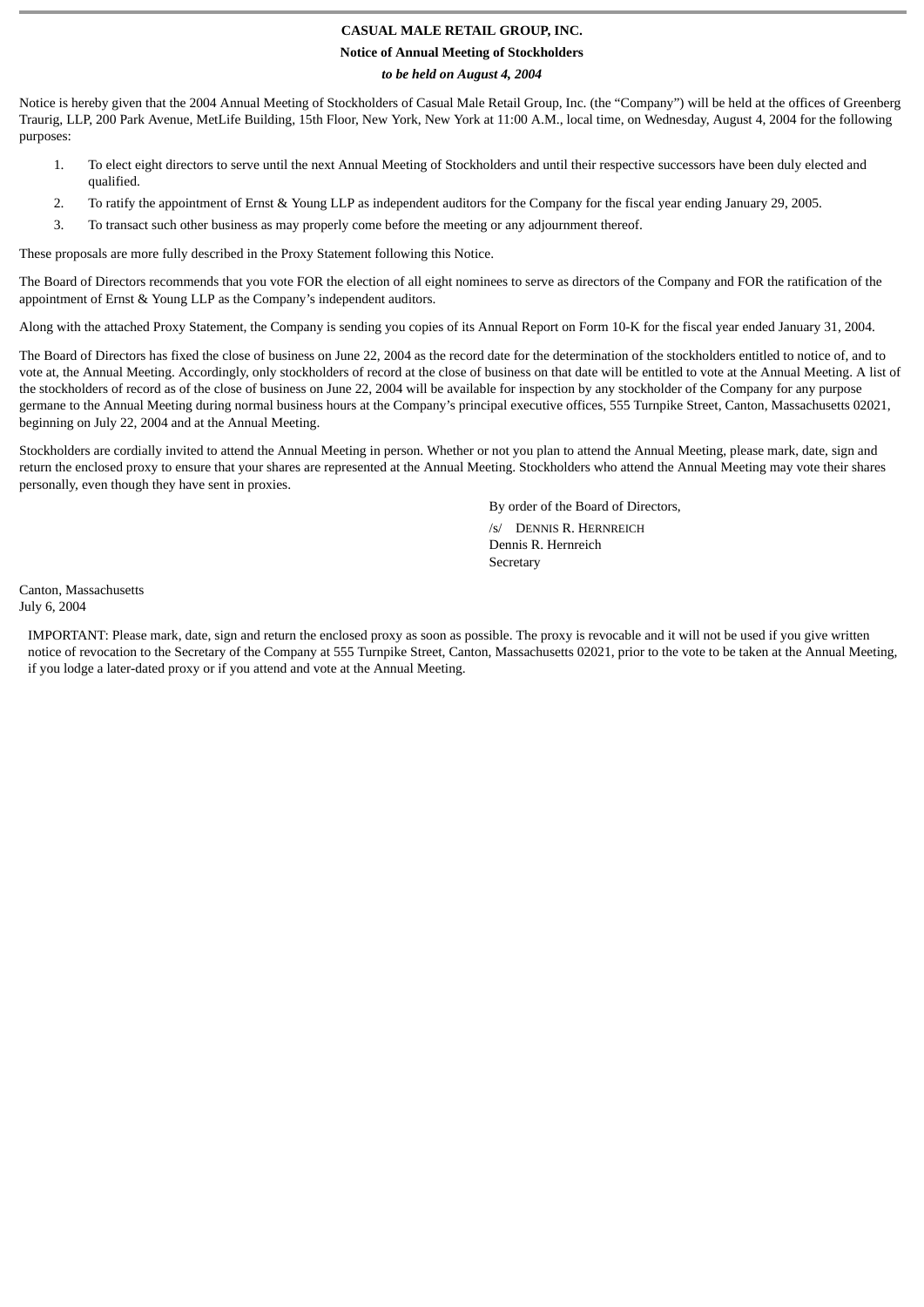### **CASUAL MALE RETAIL GROUP, INC. 555 Turnpike Street Canton, Massachusetts 02021 (781) 828-9300**

**Proxy Statement Annual Meeting of Stockholders August 4, 2004**

#### **USE OF PROXIES**

This Proxy Statement and the enclosed form of proxy are being mailed to stockholders on or about July 6, 2004, in connection with the solicitation by the Board of Directors of Casual Male Retail Group, Inc. (the "Company") of proxies to be used at the Annual Meeting of Stockholders, to be held at the offices of Greenberg Traurig, LLP, 200 Park Avenue, MetLife Building, 15th Floor, New York, New York at 11:00 A.M., local time, on Wednesday, August 4, 2004 and at any and all adjournments thereof (the "Annual Meeting"). When proxies are returned properly executed, the shares represented will be voted in accordance with the stockholders' instructions.

Stockholders are encouraged to vote on the matters to be considered. However, if no instructions have been specified by a stockholder, the shares covered by an executed proxy will be voted (i) FOR the election of all eight nominees to serve as directors of the Company, (ii) FOR the ratification of the appointment of Ernst & Young LLP as the Company's independent auditors, and (iii) in the discretion of the proxies named in the proxy card with respect to any other matters properly brought before the Annual Meeting. Any stockholder may revoke such stockholder's proxy at any time before it has been exercised by attending the Annual Meeting and voting in person or by filing with the Secretary of the Company either an instrument in writing revoking the proxy or another duly executed proxy bearing a later date.

Only holders of the Company's Common Stock, par value \$0.01 per share ("Common Stock"), of record at the close of business on June 22, 2004, the record date for the Annual Meeting, will be entitled to notice of and to vote at the Annual Meeting. On that date, there were 34,200,943 shares of Common Stock issued and outstanding, excluding shares held by the Company in treasury. Each share is entitled to one vote at the Annual Meeting.

A plurality of the votes properly cast for the election of directors is required to elect directors, and a majority of the votes properly cast is required for all other matters, including the ratification of the appointment of the Company's independent auditors. No votes may be taken at the Annual Meeting, other than a vote to adjourn, unless a quorum, consisting of a majority of the shares of Common Stock outstanding as of the record date, is present in person or represented by proxy at the Annual Meeting. Any stockholder who attends the Annual Meeting may not withhold such stockholder's shares from the quorum count by declaring such shares absent from the Annual Meeting.

Shares voted to abstain or to withhold as to a particular matter, or as to which a nominee (such as a broker holding shares in street name for a beneficial owner) has no voting authority in respect of a particular matter, shall be deemed present for quorum purposes. Such shares, however, will not be deemed to be voting with respect to any matter presented at the Annual Meeting and will not count as votes for or against such matter. Votes will be tabulated by the Company's transfer agent subject to the supervision of persons designated by the Board of Directors as inspectors.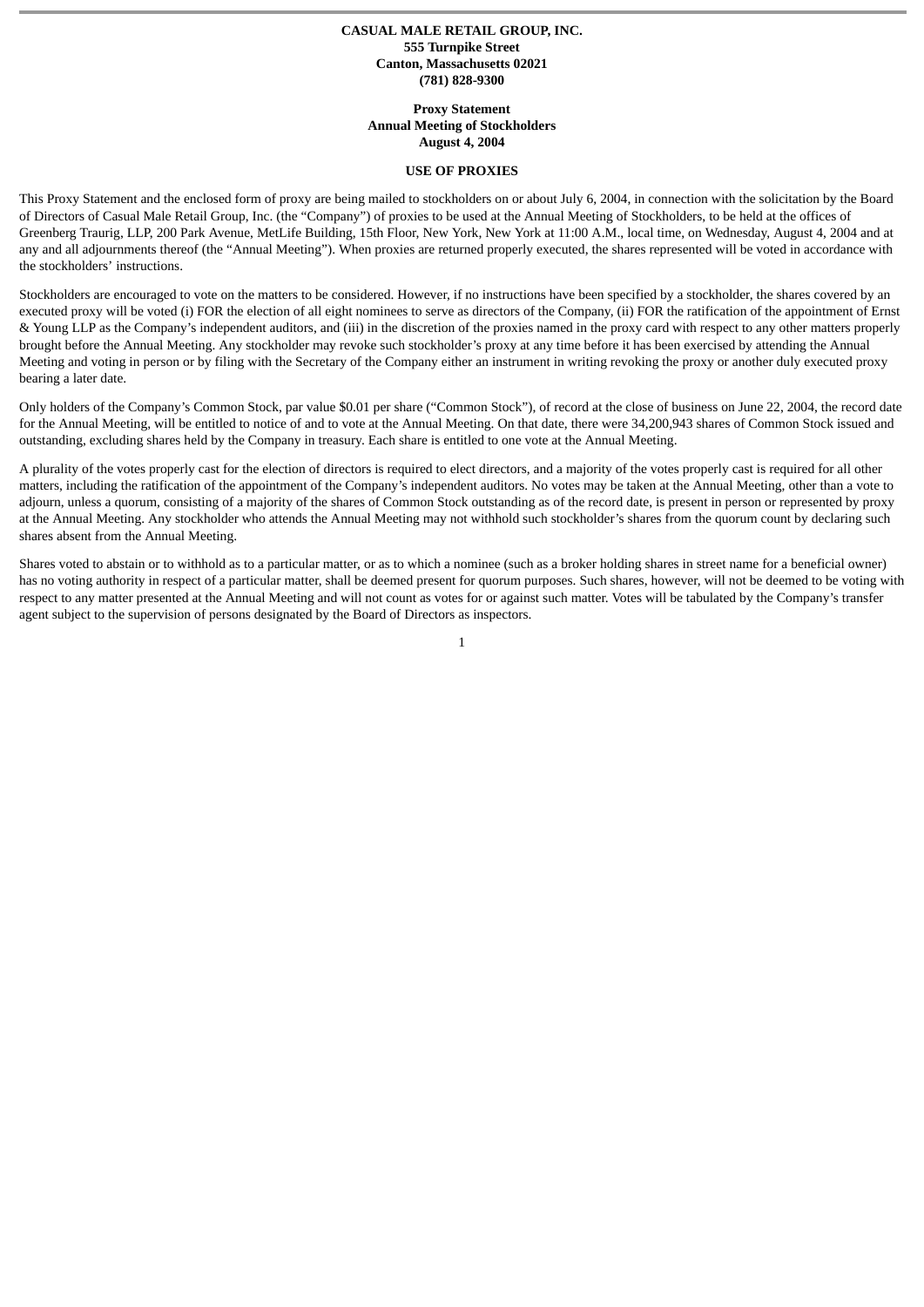### **SECURITY OWNERSHIP OF CERTAIN BENEFICIAL OWNERS AND MANAGEMENT**

### **Security Ownership of Certain Beneficial Owners**

The following table sets forth certain information with respect to persons known to the Company to be the beneficial owners of more than five percent of the issued and outstanding shares of Common Stock as of June 15, 2004. The Company is informed that, except as indicated, each person has sole voting and investment power with respect to all shares of Common Stock shown as beneficially owned by such person, subject to community property laws where applicable.

| <b>Name and Address of Beneficial Owner</b>                                                      | <b>Number of</b><br><b>Shares</b><br><b>Beneficially</b><br>Owned | Percent of<br>Class(1) |
|--------------------------------------------------------------------------------------------------|-------------------------------------------------------------------|------------------------|
| Jewelcor Management, Inc.<br>100 N. Wilkes Barre Blyd.<br>Wilkes Barre, Pennsylvania 18702       | 4,123,973(2)                                                      | 11.98%                 |
| The Clark Estates, Inc.<br>One Rockefeller Plaza, 31st Floor<br>New York, New York 10020         | 2,446,324(3)                                                      | 7.10%                  |
| Wellington Management Group, LLP<br>75 State Street<br>Boston, Massachusetts 02109               | 2,307,300(4)                                                      | 6.75%                  |
| Wasatch Advisors, Inc.<br>150 Social Hall Avenue 4th floor<br>Salt Lake City, Utah 84111-1504    | 2,244,937(5)                                                      | 6.56%                  |
| Husic Capital Management<br>555 California Street, Suite 2900<br>San Francisco, California 94104 | 2,230,284(6)                                                      | 6.52%                  |
| Baron Capital Group, Inc.<br>767 Fifth Avenue<br>New York, New York 10153                        | 2,257,353(7)                                                      | 6.32%                  |
| Gardner Lewis Asset Management, L.P.<br>285 Wilmington West Chester Pike                         | 2,027,900(8)                                                      | 5.93%                  |

Chadds Ford, PA 19317

(1) Beneficial ownership is determined in accordance with the rules of the Securities and Exchange Commission (the "SEC") and generally includes voting or investment power with respect to securities. In computing the number of shares beneficially owned by a person and the percentage ownership of that person, shares of Common Stock subject to options held by that person that are currently exercisable, or that become exercisable within 60 days, are deemed outstanding. Such shares, however, are not deemed outstanding for the purpose of computing the percentage ownership of any other person. Percentage ownership is based on 34,199,109 shares of Common Stock outstanding as of June 15, 2004, plus securities deemed to be outstanding with respect to individual stockholders pursuant to Rule 13d-3(d)(1) under the Securities Exchange Act of 1934, as amended (the "Exchange Act").

(2) Jewelcor Management, Inc. ("JMI") has indicated to the Company that it is the beneficial owner of 4,123,973 shares of the Company's Common Stock. Includes 227,059 shares subject to warrants exercisable within 60 days. Excludes 809,432 shares (which includes 796,667 shares subject to options exercisable within 60 days) owned individually by Seymour Holtzman, the Chairman of the Board of Directors of the Company. Mr. Holtzman is the chairman, president and chief executive officer and, indirectly with his wife, the primary shareholder of JMI.

(3) The Clark Estates, Inc. has indicated to the Company that, as of June 15, 2004, it was the beneficial owner of 2,446,324 shares of Common Stock, all of which are held of record by Clark Partners I, L.P. Includes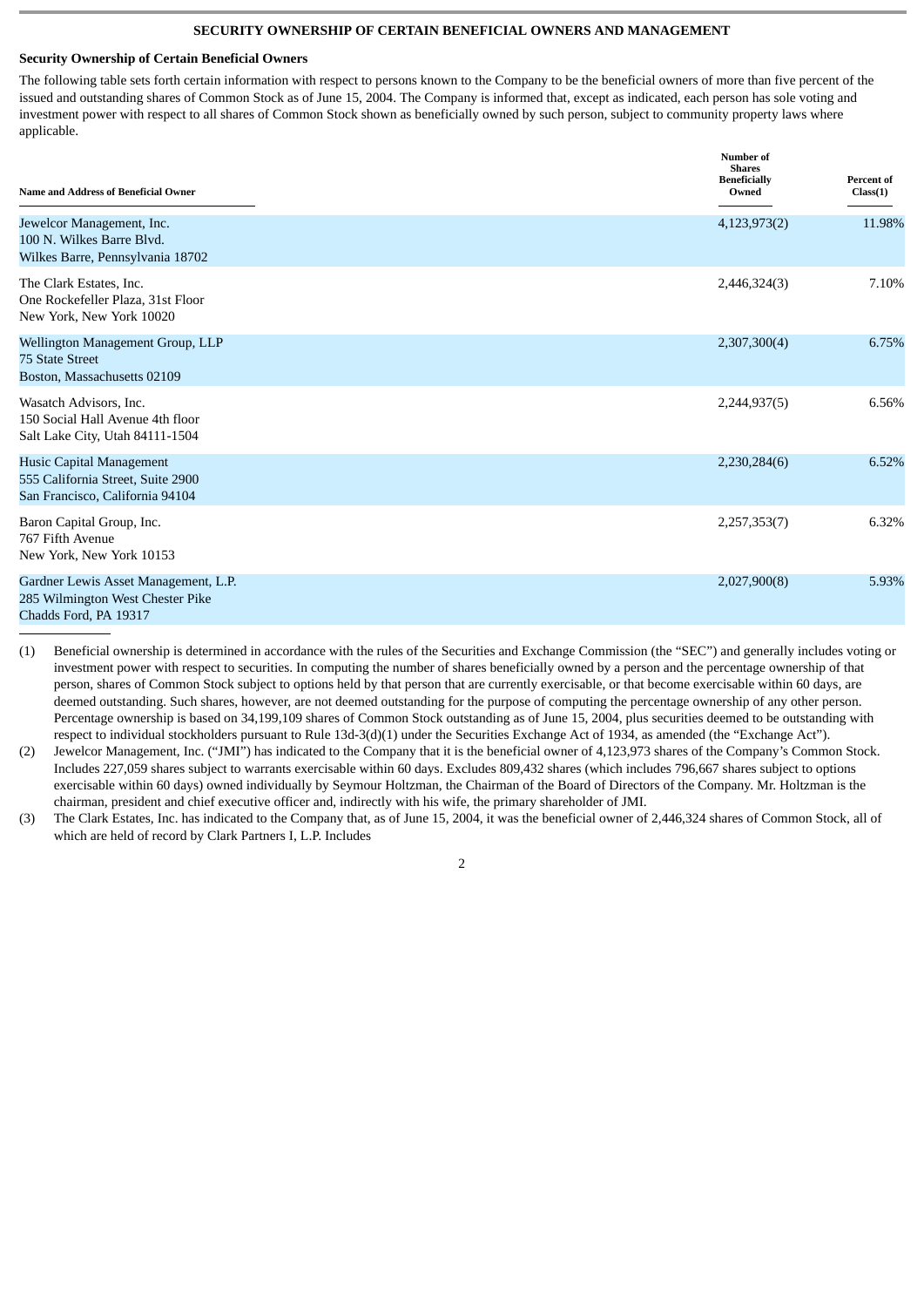247,059 shares of Common Stock subject to warrants exercisable within 60 days. Stephen Duff, a director of the Company until February 26, 2004, is Treasurer of Ninth Floor Corporation, the general partner of Clark Partners L.P. and he is also Senior Investment Manager at The Clark Estates, Inc.

- (4) Wellington Management Group, LLP has indicated to the Company that, as of June 15, 2004, it was the beneficial owner of the number of shares of Common Stock set forth opposite its name in the table.
- (5) Wasatch Advisors, Inc. has indicated to the Company that, as of June 15, 2004, it was the beneficial owner of the number of shares of Common Stock set forth opposite its name in the table.
- (6) The Company has received Amendment No. 4 to Schedule 13G dated February 10, 2004, stating that Husic Capital Management was the beneficial owner of the number of shares of Common Stock set forth opposite its name in the table. Frank J. Husic, a director of the Company, is the sole shareholder of the general partner of Husic Capital Management. The amount shown excludes (i) 21,763 shares (which includes 20,000 shares subject to options exercisable within 60 days) owned individually by Mr. Husic and (ii) 20,000 shares subject to warrants exercisable within 60 days held by the Frank J. Husic Rollover IRA.
- (7) The Company has received Amendment No. 1 to Schedule 13G dated February 12, 2004, stating that Baron Capital Group, Inc. was the beneficial owner of the number of shares of Common Stock set forth opposite its name in the table. Includes 1,507,353 shares subject to warrants exercisable within 60 days.
- (8) Gardner Lewis Asset Management has indicated to the Company that, as of June 15, 2004, it was the beneficial owner of the number of shares of Common Stock set forth opposite its name in the table.

### **Security Ownership of Management**

The following table sets forth certain information as of June 15, 2004, with respect to the directors of the Company, the Named Executive Officers (as defined below under "Executive Compensation") and the directors and executive officers of the Company as a group. Except as indicated, each person has sole voting and investment power with respect to all shares of Common Stock shown as beneficially owned by such person, subject to community property laws where applicable.

| Name and Title(1)                                                             | <b>Number of</b><br><b>Shares</b><br><b>Beneficially</b><br>Owned | Percent of<br>Class(2) |
|-------------------------------------------------------------------------------|-------------------------------------------------------------------|------------------------|
| Seymour Holtzman                                                              | 4,933,405(3)                                                      | 14.01%                 |
| Chairman of the Board and Director                                            |                                                                   |                        |
| David A. Levin                                                                | 735,136(4)                                                        | 2.12%                  |
| Chief Executive Officer, President and Director                               |                                                                   |                        |
| Dennis R. Hernreich                                                           | 337,200(5)                                                        | $\ast$                 |
| Chief Financial Officer, Executive Vice President,                            |                                                                   |                        |
| Chief Operating Officer and Treasurer                                         |                                                                   |                        |
| Linda B. Carlo                                                                | 16,667(6)                                                         | $\ast$                 |
| Executive Vice President, General Merchandise Manager of Casual Male division |                                                                   |                        |
| Joseph H. Cornely III                                                         | 35,669(7)                                                         | $*$                    |
| <b>Executive Vice President, Store Development</b>                            |                                                                   |                        |
| Alan S. Bernikow, Director                                                    | 26,802(8)                                                         | $\ast$                 |
| Jesse Choper, Director                                                        | 122,589(9)                                                        | $\ast$                 |
| James P. Frain, Director                                                      | 5,412(10)                                                         | $\ast$                 |
| Frank J. Husic, Director                                                      | 2,272,047(11)                                                     | 6.64%                  |
| Joseph Pennacchio, Director                                                   | 133,682(12)                                                       | ∗                      |
| George T. Porter, Jr., Director                                               | 159,408(13)                                                       | $\ast$                 |
| Directors and Executive Officers as a group (11 persons)                      | 8,778,017(14)                                                     | 24.14%                 |

Less than  $1%$ 

(1) Stephen Gatsik, former President of the Casual Male division, is not included in the above table since his employment with the Company terminated on May 2, 2003.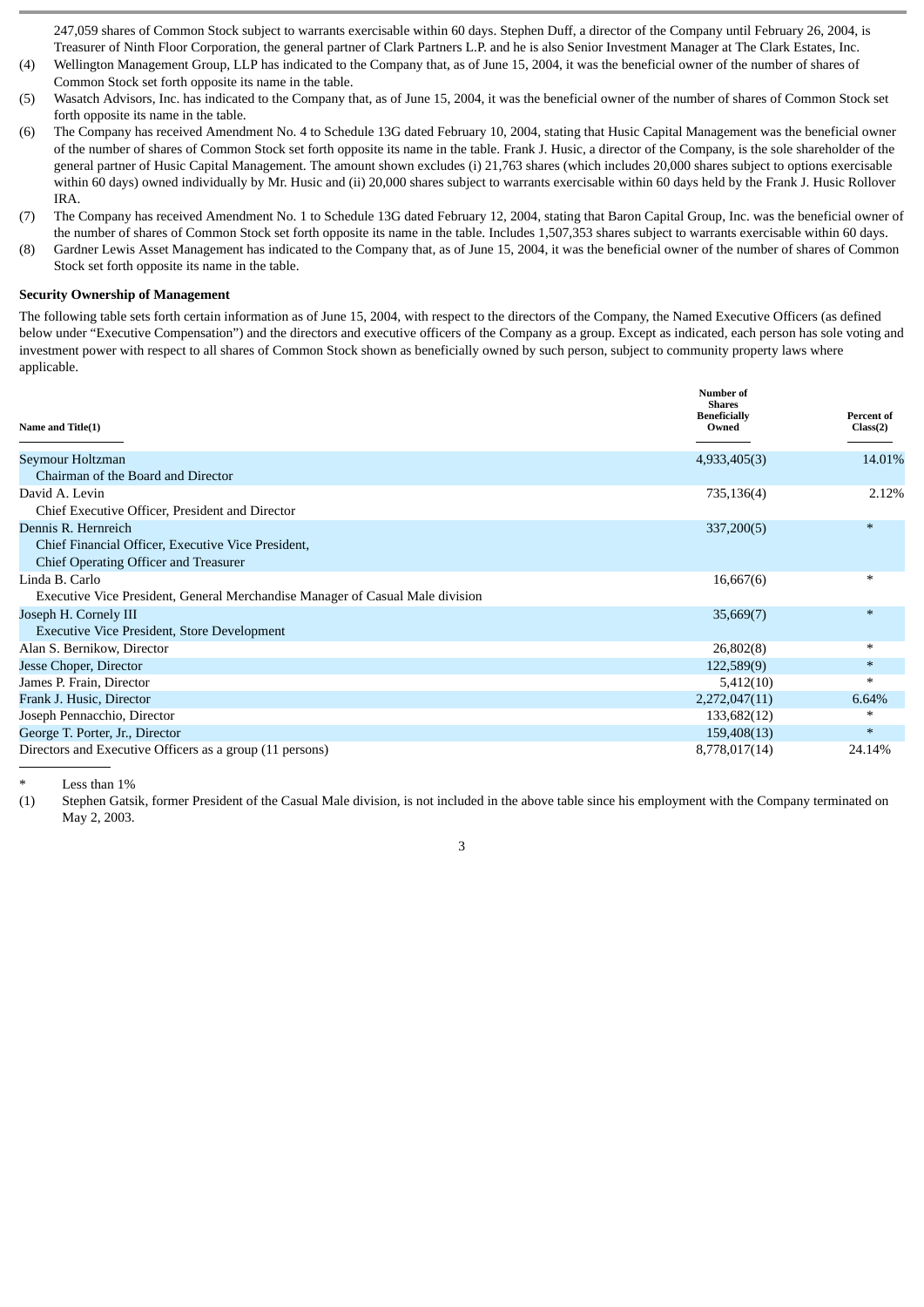- (2) Beneficial ownership is determined in accordance with the rules of the SEC and generally includes voting or investment power with respect to securities. In computing the number of shares beneficially owned by a person and the percentage ownership of that person, shares of Common Stock subject to options held by that person that are currently exercisable, or that become exercisable within 60 days, are deemed outstanding. Such shares, however, are not deemed outstanding for the purpose of computing the percentage ownership of any other person. Percentage ownership is based on 34,199,109 shares of Common Stock outstanding as of June 15, 2004, plus securities deemed to be outstanding with respect to individual stockholders pursuant to Rule 13d-3(d)(1) under the Exchange Act.
- (3) Mr. Holtzman may be deemed to have shared voting and investment power over 4,933,405 shares of Common Stock, which include 4,123,973 shares beneficially owned by JMI, of which Mr. Holtzman is the chairman, president and chief executive officer and indirectly, with his wife, the primary shareholder, and include 227,059 shares subject to warrants exercisable within 60 days, as well as 809,432 shares owned individually, which include 796,667 shares subject to stock options exercisable within 60 days.
- (4) Includes 525,000 shares subject to stock options exercisable within 60 days.
- (5) Includes 260,000 shares subject to stock options exercisable within 60 days.
- (6) Includes 16,667 shares subject to stock options exercisable within 60 days.
- (7) Includes 35,669 shares subject to stock options exercisable within 60 days.
- (8) Includes 20,000 shares subject to stock options exercisable within 60 days and 4,000 shares subject to warrants exercisable within 60 days.
- (9) Includes 70,000 shares subject to stock options exercisable within 60 days.
- (10) Includes 5,000 shares subject to stock options exercisable within 60 days.
- (11) Based on Amendment No. 4 to Schedule 13G jointly filed with the SEC on February 10, 2004 by (a) Husic Capital Management, a California limited partnership and registered investment advisor with discretionary authority to buy, sell and vote 2,230,284 shares of Common Stock for its investment advisory clients (the "Investment Advisor"), (b) Frank J. Husic and Co., a California corporation and sole general partner of the Investment Advisor (the "General Partner"), and (c) Mr. Husic, the sole shareholder of the General Partner. Such shares are indirectly beneficially owned by Mr. Husic, based on the relationship of Mr. Husic to the Investment Advisor and the General Partner, and Mr. Husic has sole voting and dispositive power with respect to such shares. Accordingly, such shares are included in this table. Also includes (i) 21,763 shares (which includes 20,000 shares subject to stock options exercisable within 60 days) owned individually by Mr. Husic and (ii) 20,000 shares subject to warrants exercisable within 60 days held by the Frank J. Husic Rollover IRA, for which Mr. Husic claims beneficial ownership.
- (12) Includes 70,000 shares subject to stock options exercisable within 60 days.
- (13) Includes 100,000 shares subject to stock options exercisable within 60 days.
- (14) Includes 2,170,062 shares subject to stock options and warrants exercisable within 60 days.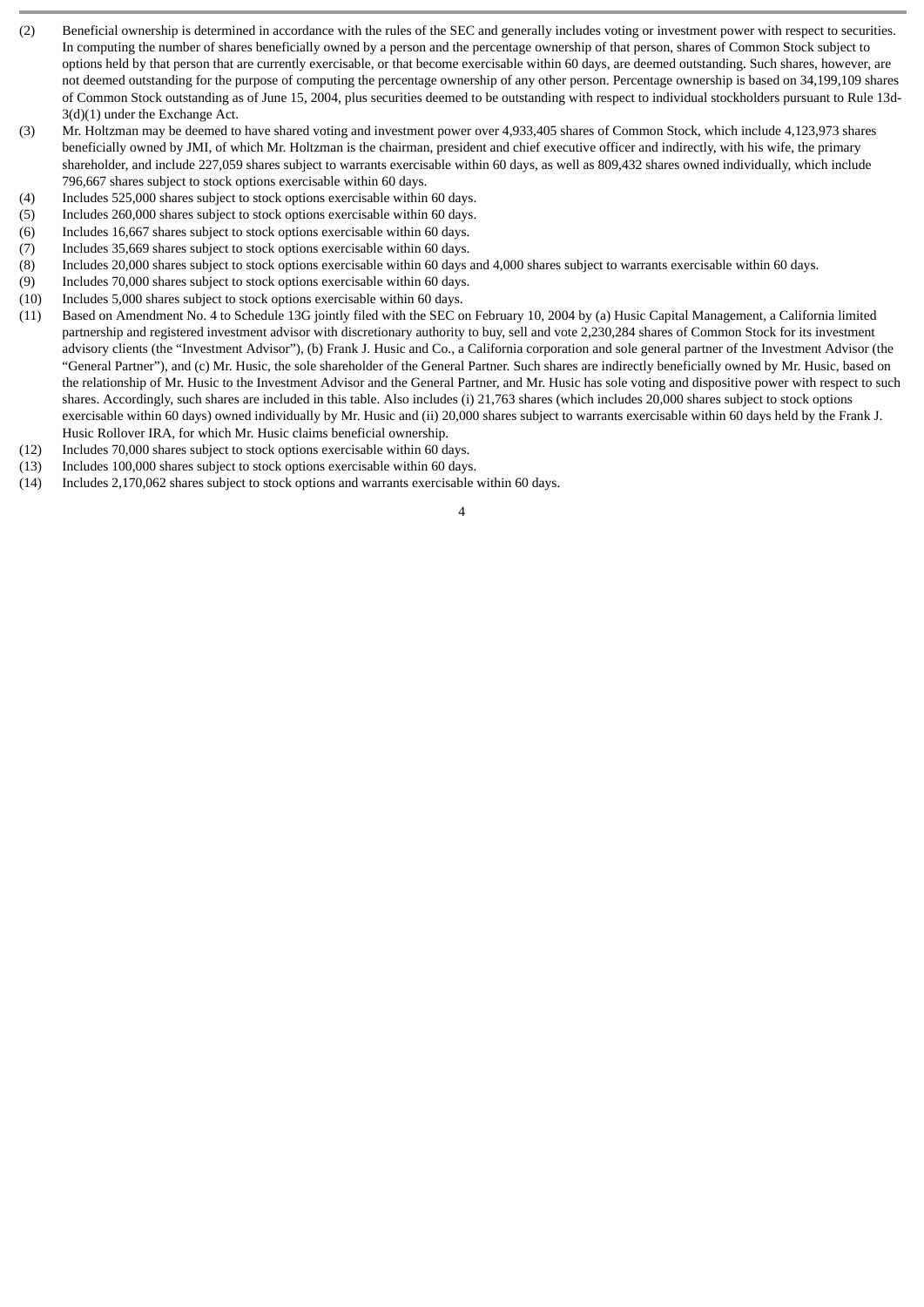## **PROPOSAL 1 ELECTION OF DIRECTORS**

The Board of Directors, in accordance with the By-Laws of the Company, as amended (the "By-Laws"), has set the number of members of the Company's Board of Directors at nine. There is currently one vacancy on the Board of Directors. At the Annual Meeting, eight nominees, each of whom currently serves as a member of the Board of Directors of the Company, are to be elected to serve on the Board until the 2005 Annual Meeting of Stockholders and until their respective successors have been duly elected and qualified. Unless a proxy shall specify that it is not to be voted for a nominee, it is intended that the shares represented by each duly executed and returned proxy will be voted in favor of the election as directors of Seymour Holtzman, David A. Levin, Alan S. Bernikow, Jesse Choper, James P. Frain, Frank J. Husic, Joseph Pennacchio and George T. Porter, Jr. The Board of Directors does not intend to nominate a ninth director at this time, although, in accordance with the Company's By-Laws, a new director could be named at a later date following the Annual Meeting. Any such director would serve on the Board until the 2005 Annual Meeting and until his or her successor has been duly elected and qualified. Although management expects all nominees to accept nomination and to serve if elected, proxies will be voted for a substitute if a nominee is unable or unwilling to accept nomination or election. Cumulative voting is not permitted.

### **The Board of Directors unanimously recommends that you vote FOR the election of the eight individuals named below as directors of the Company.**

Set forth below is certain information regarding the Company's nominees for directors, including information furnished by them as to their principal occupations and business experience for the past five years, certain directorships held by each director, their respective ages as of June 15, 2004 and the year in which each became a director of the Company:

| Name(1)               | Age | <b>Position</b>                                 | <b>Director</b><br>Since |
|-----------------------|-----|-------------------------------------------------|--------------------------|
|                       |     |                                                 |                          |
| Seymour Holtzman      | 68  | Chairman of the Board and Director(2)           | 2000                     |
| David A. Levin        | 53  | President, Chief Executive Officer and Director | 2000                     |
| Alan S. Bernikow      | 63  | Director $(3)$ , $(4)$                          | 2003                     |
| Jesse Choper          | 68  | Director $(3)$ , $(4)$ , $(5)$                  | 1999                     |
| James P. Frain        | 55  | Director $(6)$                                  | 2004                     |
| Frank J. Husic        | 62  | Director(2)                                     | 2003                     |
| Joseph Pennacchio     | 57  | Director $(2)$ , $(3)$ , $(5)$                  | 1999                     |
| George T. Porter, Jr. | 57  | Director(5)                                     | 1999                     |

(1) Stephen M. Duff, a director of the Company since May 14, 2002, resigned his position effective February 26, 2004.

(2) Current member of the Investor Relations Committee.

(3) Current member of the Audit Committee.

(4) Current member of the Nominating and Corporate Governance Committee.

(5) Current member of the Compensation Committee.

(6) Mr. Frain was appointed a director of the Company on April 2, 2004.

*Seymour Holtzman* has been a director of the Company since April 7, 2000 and Chairman of the Board since April 11, 2000. On May 25, 2001, the Board of Directors of the Company hired Mr. Holtzman as an officer and an employee of the Company. Mr. Holtzman has been involved in the retail business for over 30 years. For many years, he has been the President and Chief Executive Officer of Jewelcor, Inc., a former New York Stock Exchange listed company that operated a chain of retail stores. From 1986 to 1988, Mr. Holtzman was Chairman of the Board and Chief Executive Officer of Gruen Marketing Corporation, an American Stock Exchange listed company involved in the nationwide distribution of watches. For at least the last five years, Mr. Holtzman has served as Chairman and Chief Executive Officer of each of Jewelcor Management, Inc., a company primarily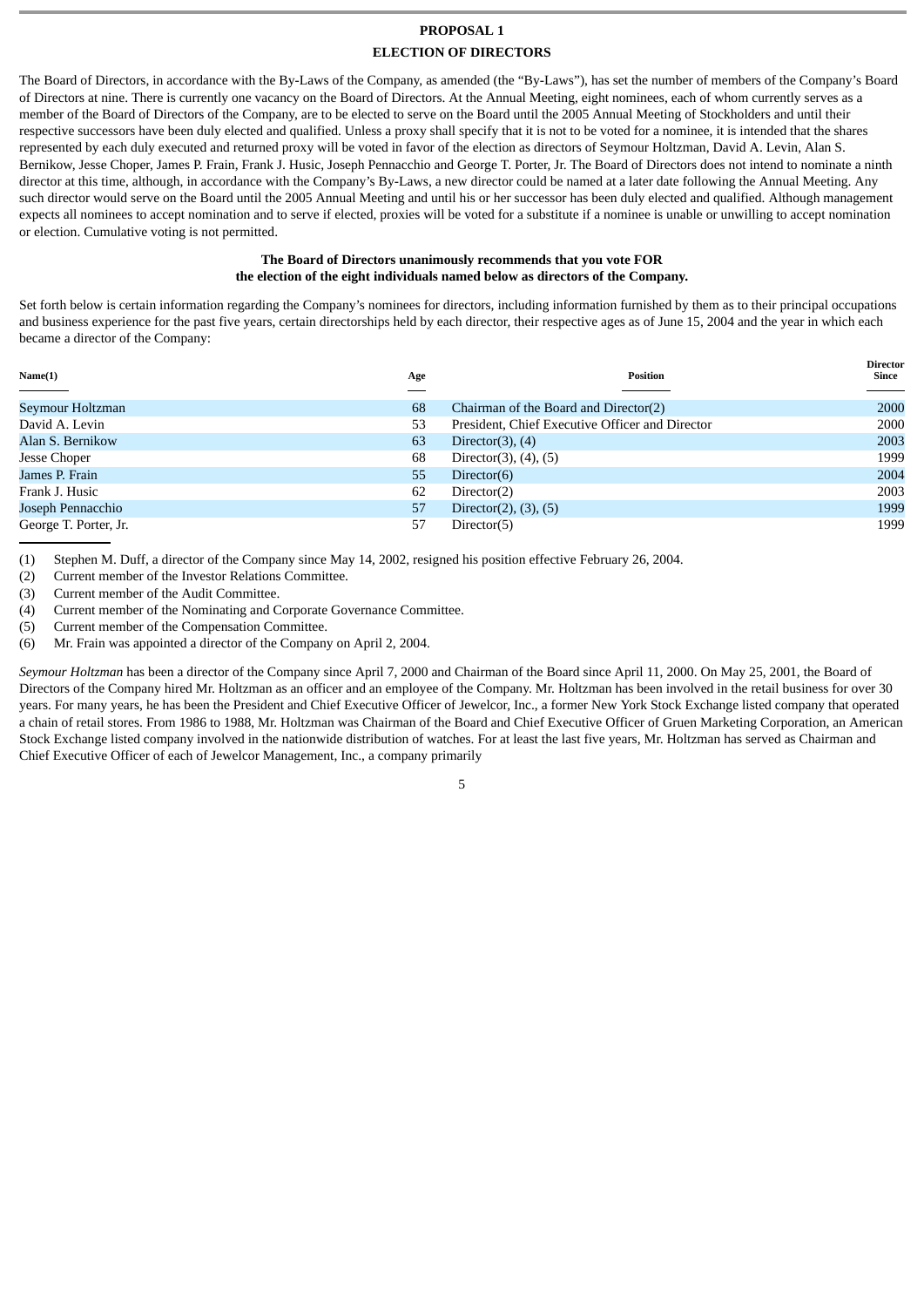involved in investment and management services; C.D. Peacock, Inc., a Chicago, Illinois retail jewelry establishment; and S.A. Peck & Company, a retail and mail order jewelry company based in Chicago, Illinois. Mr. Holtzman is currently Chairman of the Board of MM Companies, Inc. (OTCBB: "MMCO"). Mr. Holtzman is a well-known shareholder activist who specializes in the banking industry and the retail industry.

*David A. Levin* has been President and Chief Executive Officer of the Company since April 10, 2000 and a director of the Company since April 11, 2000. From 1999 to 2000, he served as the Executive Vice President of eOutlet.com. Mr. Levin was President of Camp Coleman, a division of The Coleman Company, from 1998 to 1999. Prior to that, Mr. Levin was President of Parade of Shoes, a division of J. Baker, Inc., from 1995 to 1997. Mr. Levin was also President of Prestige Fragrance & Cosmetics, a division of Revlon, Inc., from 1991 to 1995. Mr. Levin has worked in the retail industry for more than 30 years.

*Alan S. Bernikow* has been a director of the Company since June 29, 2003. From 1998 until his retirement in May 2003, Mr. Bernikow was the Deputy Chief Executive Officer at Deloitte & Touche LLP where he was responsible for assisting the firm on special projects such as firm mergers and acquisitions and partner affairs and litigation matters. Mr. Bernikow joined Touche Ross, the predecessor firm of Deloitte & Touche LLP, in 1977, prior to which Mr. Bernikow was the National Administrative Partner in Charge for the accounting firm of J.K. Lasser & Company. Mr. Bernikow is currently a member of the board of directors of Revlon, Inc. and Revlon Consumer Products Corporation and is a member of the audit committee of Revlon, Inc., and also serves as a member of the board of directors of Mack-Cali Realty Corp. These companies are the only other public companies that Mr. Bernikow serves on the board of directors or any committee of the board of directors. Mr. Bernikow is also a member of the board of directors and chairman of the audit committee of the FOJP Service Corporation and of the Jewish Communal Fund; a member of the board of directors and executive committee of the United Jewish Communities—The Federations of North America; chairman of the board of directors of The Heart Institute of Staten Island; and a member of the board of directors of Saint Vincent Catholic Medical Centers, where he also serves as a member of the finance committee and as chairman of the audit & compliance committee. Mr. Bernikow has a B.B.A. degree from Baruch College and is a member of the American Institute of Certified Public Accountants and the New York State Society of Certified Public Accountants.

*Jesse Choper* has been a director of the Company since October 8, 1999. Mr. Choper is the Earl Warren Professor of Public Law at the University of California at Berkeley School of Law, where he has taught since 1965. From 1960 to 1961, Professor Choper was a law clerk for Supreme Court Chief Justice Earl Warren. Mr. Choper is also on the Board of Directors of MM Companies, Inc.

*James P. Frain* was appointed a director of the Company on April 2, 2004. Since June 1999, Mr. Frain has been with Chico's, a specialty retailer of women's apparel. Mr. Frain started with Chico's as the Marketing Director and most recently Mr. Frain was promoted to Senior Vice President of Marketing for Chico's.

*Frank J. Husic* has been a director of the Company since June 29, 2003. Mr. Husic is the Managing Partner and Chief Investment Officer of Husic Capital Management, a company he formed in June 1986. From 1978 to 1986, Mr. Husic was Senior Vice President and Director of Alliance Capital Management.

*Joseph Pennacchio* has been a director of the Company since October 8, 1999. Mr. Pennacchio has been Chief Executive Officer of Aurafin LLC, a privately held jewelry manufacturer and wholesaler, since 1997. From May 1994 to May 1996, Mr. Pennacchio was President of Jan Bell Marketing, a \$250 million jewelry retailer, which is listed on the American Stock Exchange. Mr. Pennacchio was also President of Jordan Marsh Department Stores from 1992 to 1994.

*George T. Porter*, *Jr*. has been a director of the Company since October 28, 1999. Mr. Porter was President of Levi's USA for Levi Strauss & Co. from 1994 to 1997. Beginning in 1974, Mr. Porter held various positions at Levi Strauss & Co., including President of Levi's Men's Jeans Division. Mr. Porter was also Corporate Vice President and General Manager of Nike USA from 1997 to 1998.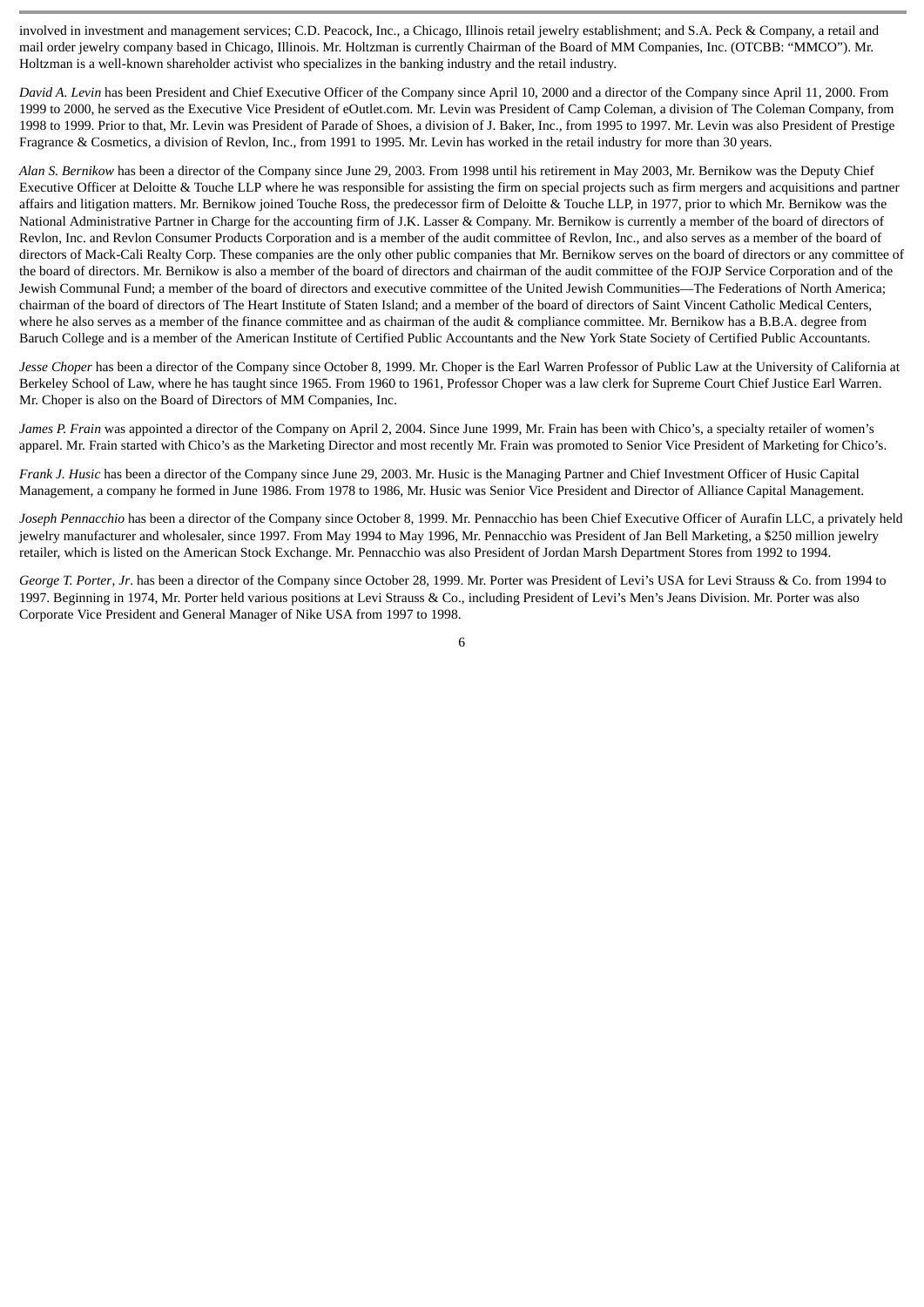All directors hold office until the next Annual Meeting of Stockholders and until their respective successors have been duly elected and qualified or until their earlier death, resignation or removal.

### *Non-Director Executive Officers*

*Dennis R. Hernreich*, 48, has been the Executive Vice President, Chief Operating Officer and Chief Financial Officer of the Company since September 2002. Prior to that, Mr. Hernreich served as the Senior Vice President, Chief Financial Officer and Treasurer upon joining the Company on September 5, 2000. Prior to joining the Company, from 1996 through 1999, Mr. Hernreich held the position of Senior Vice President and Chief Financial Officer of Loehmann's Inc., a national retailer of women's apparel. From 1999 to August 2000, Mr. Hernreich was Senior Vice President and Chief Financial Officer of Pennsylvania Fashions, Inc., a 275-store retail outlet chain operating under the name Rue 21.

*Linda B. Carlo*, 57, has been the Executive Vice President, General Merchandise Manager of the Casual Male division since August 2003. Prior to joining the Company, from 2002 to 2003, Ms. Carlo served as the General Manager for the Jessica London Catalog, a division of Chadwick of Boston/Brylane. Prior to that, Ms. Carlo was the Vice President, Divisional Merchandise Manager at Lane Bryant, a division of The Limited, Inc. from 1998 to 2002.

*Joseph H. Cornely III*, 52, is currently the Company's Executive Vice President of Store Development. Mr. Cornely began his career with Casual Male Corp. in 1972 and joined the Company in May 2002 as part of the Company's acquisition of Casual Male.

Executive officers serve at the discretion of the Board of Directors.

There are no family relationships between any of the Company's directors and executive officers.

### **Board of Directors**

The Board of Directors met 10 times during the Company's fiscal year ended January 31, 2004 ("fiscal 2003"). Each of Messrs. Holtzman, Bernikow, Choper, Husic, Levin and Pennacchio attended at least 75 percent of the aggregate of the total meetings of the Board and the total meetings of the committees of the Board on which such director served. Due to a series of special meetings of the Board of Directors held in November, 2003, which were held while Mr. Porter was out of the country, Mr. Porter attended less than 75 percent of the aggregate of the total meetings of the Board and the total meetings of the committees on which he served. Stephen Duff, who resigned from the Board on February 26, 2004, attended at least 75 percent of the aggregate of the total meetings of the Board and the total meetings of the committees on which he served. Because Mr. Frain was appointed a director of the Company after January 31, 2004, he did not attend any Board or committee meetings in fiscal 2003.

### **Committees of the Board**

The Board of Directors has four standing committees: the Nominating and Corporate Governance Committee, the Audit Committee, the Compensation Committee and the Investor Relations Committee. The Nominating and Corporate Governance Committee, the Audit Committee and the Compensation Committee are each comprised of directors who are "independent" under the rules of the Nasdaq National Market ("Nasdaq").

#### *Nominating and Corporate Governance Committee*

In August 2003, the Company established a Nominating Committee. As a result of the changing regulatory environment, including changes to the rules of the SEC and Nasdaq adopted in response to the Sarbanes-Oxley Act of 2002, in April 2004, the Board of Directors redefined the committee as the Nominating and Corporate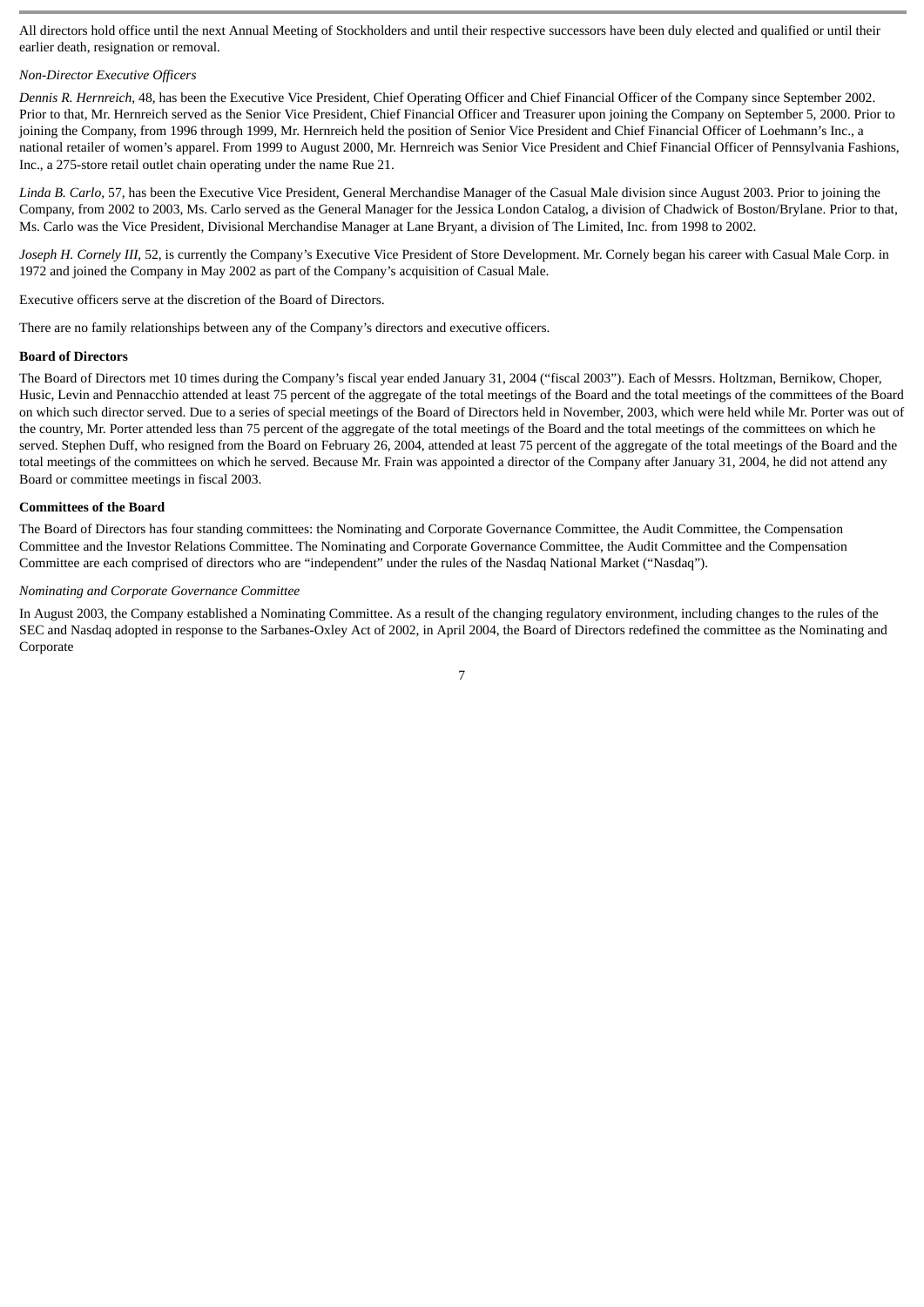Governance Committee. The Nominating and Corporate Governance Committee has a written charter, which can be found under "Corporate Governance" on the Investor Relations page of the Company's website at *www.casualmale.com/investor*. The Committee was established to perform functions related to governance of the Company, including, but not limited to, planning for the succession of the CEO and such other officers of the Company as the Committee shall determine from time to time, recommending to the Board of Directors individuals to stand for election as directors, overseeing and recommending the selection and composition of committees of the Board of Directors, and developing and recommending to the Board of Directors a set of corporate governance principles applicable to the Company. The present members of the Nominating and Corporate Governance Committee are Messrs. Choper and Bernikow, both of whom are "independent" under the rules of Nasdaq.

The Board's current policy with regard to the consideration of director candidates recommended by stockholders is that the Nominating and Corporate Governance Committee will review and consider any director candidates who have been recommended by stockholders in compliance with the procedures established from time to time by the Committee (the current procedures are described below), and conduct inquiries it deems appropriate. The Nominating and Corporate Governance Committee will consider for nomination any such proposed director candidate who is deemed qualified by the Nominating and Corporate Governance Committee in light of the minimum qualifications and other criteria for Board membership approved by the Committee from time to time.

At a minimum, the Nominating and Corporate Governance Committee must be satisfied that each nominee, both those recommended by the Committee and those recommended by stockholders, meets the following minimum qualifications:

- The nominee should have a reputation for integrity, honesty and adherence to high ethical standards.
- The nominee should have demonstrated business acumen, experience and ability to exercise sound judgments in matters that relate to the current and long-term objectives of the Company and should be willing and able to contribute positively to the decision-making process of the Company.
- The nominee should have a commitment to understand the Company and its industry and to regularly attend and participate in meetings of the Board and its committees.
- The nominee should have the interest and ability to understand the sometimes conflicting interests of the various constituencies of the Company, which include stockholders, employees, customers, governmental units, creditors and the general public, and to act in the interests of all stakeholders.
- The nominee should not have, nor appear to have, a conflict of interest that would impair the nominee's ability to represent the interests of all the Company's stockholders and to fulfill the responsibilities of a director.

The current procedures to be followed by stockholders in submitting recommendations for director candidates are as follows:

1. All stockholder recommendations for director candidates must be submitted to the Secretary of the Company at the Company's offices located at 555 Turnpike Street, Canton, Massachusetts, 02021 who will forward all recommendations to the Nominating and Corporate Governance Committee.

2. All stockholder recommendations for director candidates must be submitted to the Company not less than 120 calendar days prior to the date on which the Company's proxy statement was released to stockholders in connection with the previous year's annual meeting.

3. All stockholder recommendations for director candidates must include the following information:

a. The name and address of record of the stockholder.

b. A representation that the stockholder is a record holder of the Company's securities, or if the stockholder is not a record holder, evidence of ownership in accordance with Rule 14a-8(b)(2) of the Exchange Act.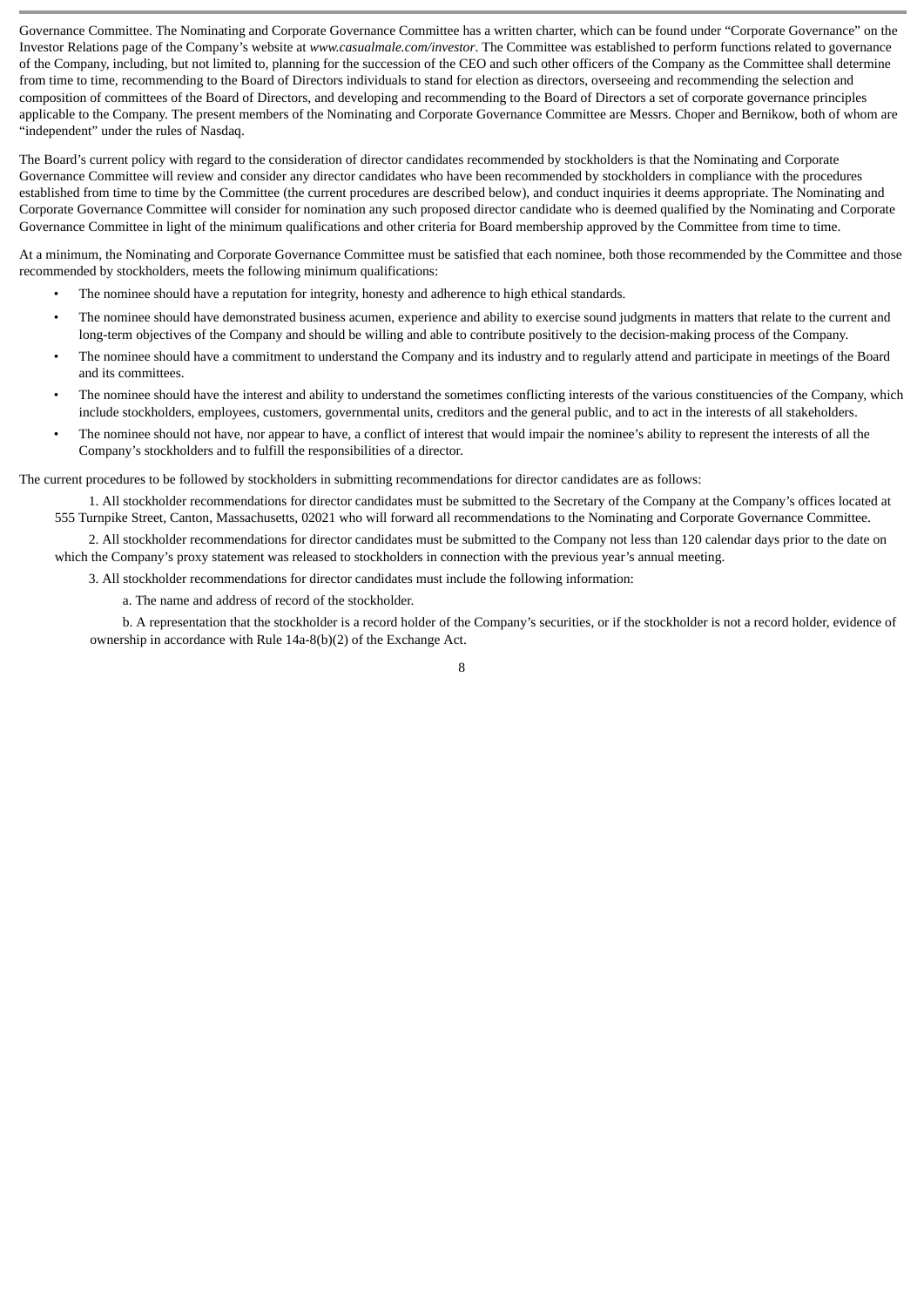c. The name, age, business and residential address, educational background, current principal occupation or employment, and principal occupation or employment for the preceding five (5) full fiscal years of the proposed director candidate.

d. A description of the qualifications and background of the proposed director candidate which addresses the minimum qualifications and other criteria for Board membership approved by the Board from time to time.

e. A description of all arrangements or understandings between the stockholder and the proposed director candidate.

f. The consent of the proposed director candidate (i) to be named in the proxy statement relating to the Company's annual meeting of stockholders and (ii) to serve as a director if elected at such annual meeting.

g. Any other information regarding the proposed director candidate that is required to be included in a proxy statement filed pursuant to the rules of the SEC.

Except where the Corporation is legally required by contract or otherwise to provide third parties with the ability to nominate directors, the Nominating and Corporate Governance Committee is responsible for identifying and evaluating individuals, including nominees recommended by stockholders, believed to be qualified to become Board members and recommending to the Board the persons to be nominated by the Board for election as directors at any annual or special meeting of stockholders and the persons to be elected by the Board to fill any vacancies on the Board. The Committee may solicit recommendations from any or all of the following sources: non-management directors, the CEO, other executive officers, third-party search firms or any other source it deems appropriate. The Committee will review and evaluate the qualifications of any such proposed director candidate, and conduct inquiries it deems appropriate. The Committee will evaluate all such proposed director candidates in the same manner, with no regard to the source of the initial recommendation of such proposed director candidate. Accordingly, there are no differences in the manner in which the Nominating and Corporate Governance evaluates director nominees recommended by stockholders. In identifying and evaluating candidates for membership on the Board of Directors, the Committee will take into account all factors it considers appropriate, which may include strength of character, mature judgment, career specialization, relevant technical skills, diversity, and the extent to which the candidate would fill a present need on the Board of Directors.

#### *Audit Committee*

The Company has a separately-designated standing Audit Committee established in accordance with section 3(a)(58)(A) of the Exchange Act. The Audit Committee is currently comprised of three directors, Messrs. Choper, Bernikow and Pennacchio, each of whom is "independent," as independence for audit committee members is defined under the rules of Nasdaq. The Board has determined that Mr. Bernikow is an "audit committee financial expert" under the rules of the SEC.

The Audit Committee operates under a written charter adopted by the Board of Directors and the Audit Committee. This written charter was revised on April 28, 2004 to help ensure compliance with the Sarbanes-Oxley Act of 2002 and related rule changes by the SEC and Nasdaq. A copy of the charter of the Audit Committee is included as *Appendix A* to this Proxy Statement.

The purpose of the Audit Committee is to (i) assist the Board of Directors in fulfilling its oversight responsibilities to the shareholders, potential shareholders and the investment community; (ii) oversee the accounting and financial reporting processes of the Company and the audits of the financial statements of the Company; (iii) promote and further the integrity of the Company's financial statements and oversee the qualifications, independence and performance of the Company's independent auditors; and (iv) provide the Board of Directors, the independent auditors and the internal auditors direct, unfiltered access to each other on a regular basis. The Audit Committee meets at least quarterly and as often as it deems necessary in order to perform its responsibilities. During fiscal 2003, the Audit Committee met five times.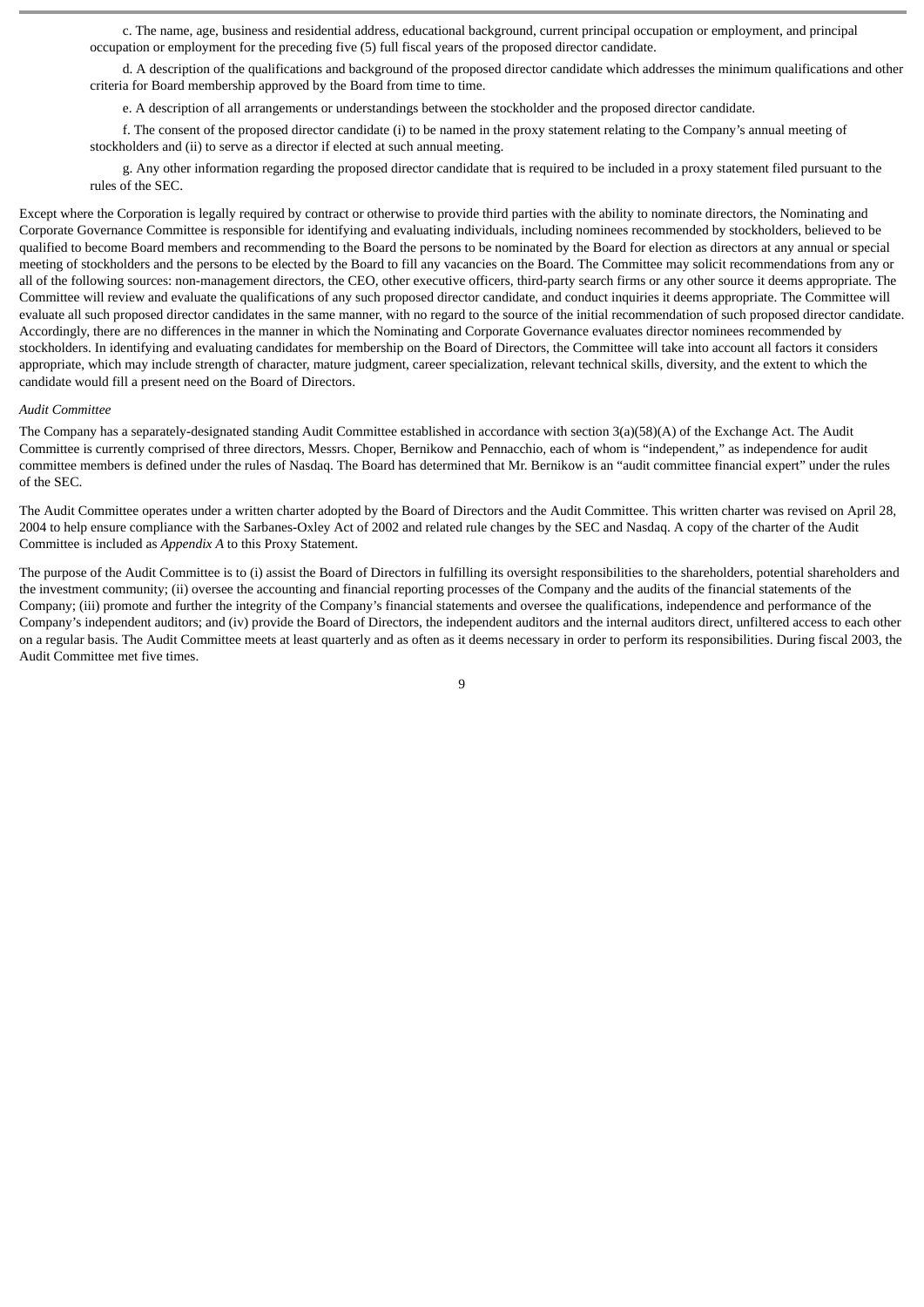For additional information regarding the Audit Committee, see the "Report of the Audit Committee" included elsewhere in this Proxy Statement.

### *Compensation Committee*

The Compensation Committee meets periodically to review executive and employee compensation and benefits (including stock-based compensation awards under the Company's 1992 Stock Incentive Plan), supervises benefit plans and makes recommendations regarding compensation, benefits and benefit plans to the Board of Directors. The Compensation Committee met seven times during fiscal 2003. The present members of the Compensation Committee are Messrs. Pennacchio, Choper and Porter, each of whom is "independent" under the rules of Nasdaq.

#### *Investor Relations Committee*

The Investor Relations Committee was formed by the Board of Directors on July 1, 2003 and consists of three members, Messrs. Holtzman, Husic and Pennacchio. The purpose of the Investor Relations Committee is to assist the Company in strengthening its presence among the investment community and to provide general guidance on investor related issues. The Investors Relations Committee did not meet during fiscal 2003.

### **Director Compensation**

During fiscal 2003, non-employee directors of the Company were paid \$3,000 plus expenses for each meeting of the Board of Directors which they attended. During fiscal 2003, non-employee directors of the Company were also paid \$3,000 plus expenses for meetings of committees of the Board which they attended. Non-employee directors received \$500 for certain telephonic board or committee meetings. In addition, the Chairman of the Audit Committee receives an additional \$10,000 on an annual basis for serving in such capacity.

During fiscal 2003, non-employee directors of the Company were also eligible to participate in the Company's 1992 Stock Incentive Plan, as amended (the "1992 Plan"). Pursuant to the 1992 Plan, each non-employee director of the Company is entitled to receive a stock option to purchase 15,000 shares of Common Stock upon such director's election and a stock option to purchase 15,000 shares of Common Stock upon such director's re-election. Such stock options become exercisable in three equal annual installments commencing with the date of grant. All options are granted with a term of ten years.

The 1992 Plan provides that non-employee directors of the Company may elect to receive all or a portion of their directors' fees, on a current or deferred basis, in shares of Common Stock that are free of any restrictions under the 1992 Plan. A director wishing to receive Common Stock in lieu of cash would enter into an irrevocable agreement with the Company in advance of the beginning of a calendar year. During fiscal 2003, all non-employee directors elected to receive their directors' fees in Common Stock.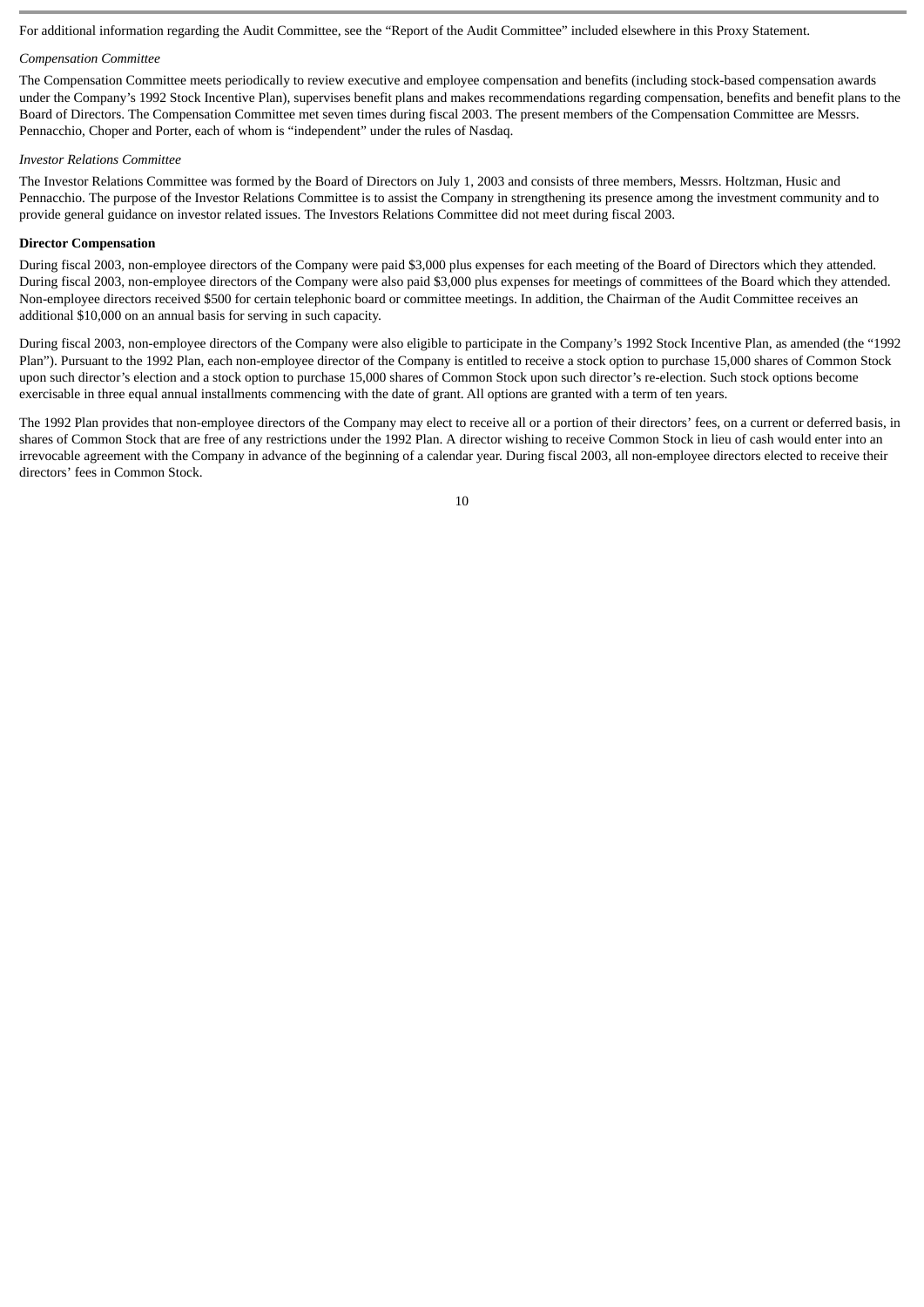### **EXECUTIVE COMPENSATION**

**Summary Compensation Table**. The following Summary Compensation Table sets forth certain information regarding compensation paid or accrued by the Company with respect to the Chairman of the Board, the Chief Executive Officer, the Chief Financial Officer, the General Merchandise Manager of the Casual Male division, the Executive Vice President of Store Development and the former President of the Company's Casual Male division (collectively, the "Named Executive Officers"), for fiscal 2003 and for the fiscal years ended February 1, 2003 ("fiscal 2002") and February 2, 2002 ("fiscal 2001").

#### **Summary Compensation Table**

|                                                                                                                           |                      |                                              | <b>Annual Compensation</b>                    | <b>Long-Term</b><br>Compensation    |                |                                     |
|---------------------------------------------------------------------------------------------------------------------------|----------------------|----------------------------------------------|-----------------------------------------------|-------------------------------------|----------------|-------------------------------------|
| Name and Principal Position (at January 31, 2004)                                                                         | Fiscal<br>Year       | Salary                                       | <b>Bonus</b>                                  | <b>Awards</b><br><b>Options</b>     |                | All Other<br>Compensation           |
| Seymour Holtzman<br>Chairman of the Board(1)                                                                              | 2003<br>2002<br>2001 | 24,000<br>S.<br>23,539<br>18,616<br>\$       | \$.<br>$-0-$<br>\$<br>$-0-$<br>\$<br>$-0-$    | 200,000<br>S.<br>600,000<br>300,000 | \$<br>\$<br>\$ | $-0-$<br>34(3)<br>$-0-$             |
| David A. Levin<br>President and Chief Executive Officer                                                                   | 2003<br>2002<br>2001 | \$ 513,846<br>468,596<br>S.<br>382,374<br>S. | \$.<br>62,500<br>270,000<br>S.<br>S<br>$-0-$  | \$<br>75,000<br>75,000<br>125,000   | \$<br>\$<br>\$ | 18,171(2)<br>16,031(3)<br>14,485(4) |
| Dennis R. Hernreich<br>Executive Vice President, Chief Financial Officer, Chief Operating<br><b>Officer and Treasurer</b> | 2003<br>2002<br>2001 | \$385,385<br>323,885<br>\$232,398            | 46,875<br>\$<br>230,000<br>S.<br>15,000<br>S. | 75,000<br>S.<br>75,000<br>100,000   | \$<br>\$<br>\$ | 14,400(2)<br>8,020(3)<br>6,828(4)   |
| Linda B. Carlo $(5)$<br>Executive Vice President, General Merchandise Manager of the<br>Casual Male division              | 2003                 | \$133,846                                    | \$<br>$-0-$                                   | \$<br>50,000                        | \$             | 2,535(2)                            |
| Joseph H. Cornely III(6)<br><b>Executive Vice President, Store Development</b>                                            | 2003<br>2002         | \$262,019<br>200,230<br>S.                   | \$<br>$-0-$<br>\$<br>50,000                   | \$<br>50,000<br>32,000              | \$<br>\$       | 6,000(2)<br>5,000(3)                |
| Stephen Gatsik(7)<br>Former President of the Casual Male division                                                         | 2003<br>2002         | 140,448<br>186,154<br>S.                     | \$.<br>70,000<br>\$<br>70,000                 | \$<br>$-0-$<br>50,000               | \$<br>\$       | 141,827(2)<br>6,370(3)              |

(1) In May 2001, Mr. Holtzman, who was serving as the Company's non-employee Chairman of the Board, was hired by the Company as an executive officer of the Company. The principal portion of Mr. Holtzman's compensation as an officer of the Company is in the form of Company options. See "Employment Agreements" below for more discussion.

(2) Other Compensation with respect to fiscal 2003 represents: (i) payments by the Company of insurance premiums for term life insurance for the benefit of the executive officers (Mr. Levin \$2,571 and Ms. Carlo \$458); (ii) matching contributions made by the Company for the benefit of each of the following executive officers to the Company's retirement plan (the "401(k) Plan") established pursuant to Section 401(k) of the Internal Revenue Code of 1986, as amended (Mr. Levin \$6,000, Mr. Hernreich \$6,000 and Mr. Cornely \$6,000); (iii) car allowances (Mr. Levin \$9,600, Mr. Hernreich \$8,400 and Ms. Carlo \$2,077); and (iv) severance payments (Mr. Gatsik \$141,827).

(3) Other Compensation with respect to fiscal 2002 represents: (i) payments by the Company of insurance premiums for term life insurance for the benefit of the executive officers (Mr. Holtzman \$34, Mr. Levin \$3,245, Mr. Hernreich \$466 and Mr. Gatsik \$870); (ii) matching contributions made by the Company for the benefit of each of the following executive officers to the 401(k) Plan (Mr. Levin \$4,426, Mr. Hernreich \$5,131, Mr. Cornely \$5,500 and Mr. Gatsik \$5,500); and (iii) car allowances (Mr. Levin \$8,360 and Mr. Hernreich \$2,423).

(4) Other Compensation with respect to fiscal 2001 represents: (i) payments by the Company of insurance premiums for term life insurance for the benefit of the executive officers (Mr. Levin \$3,131, Mr. Hernreich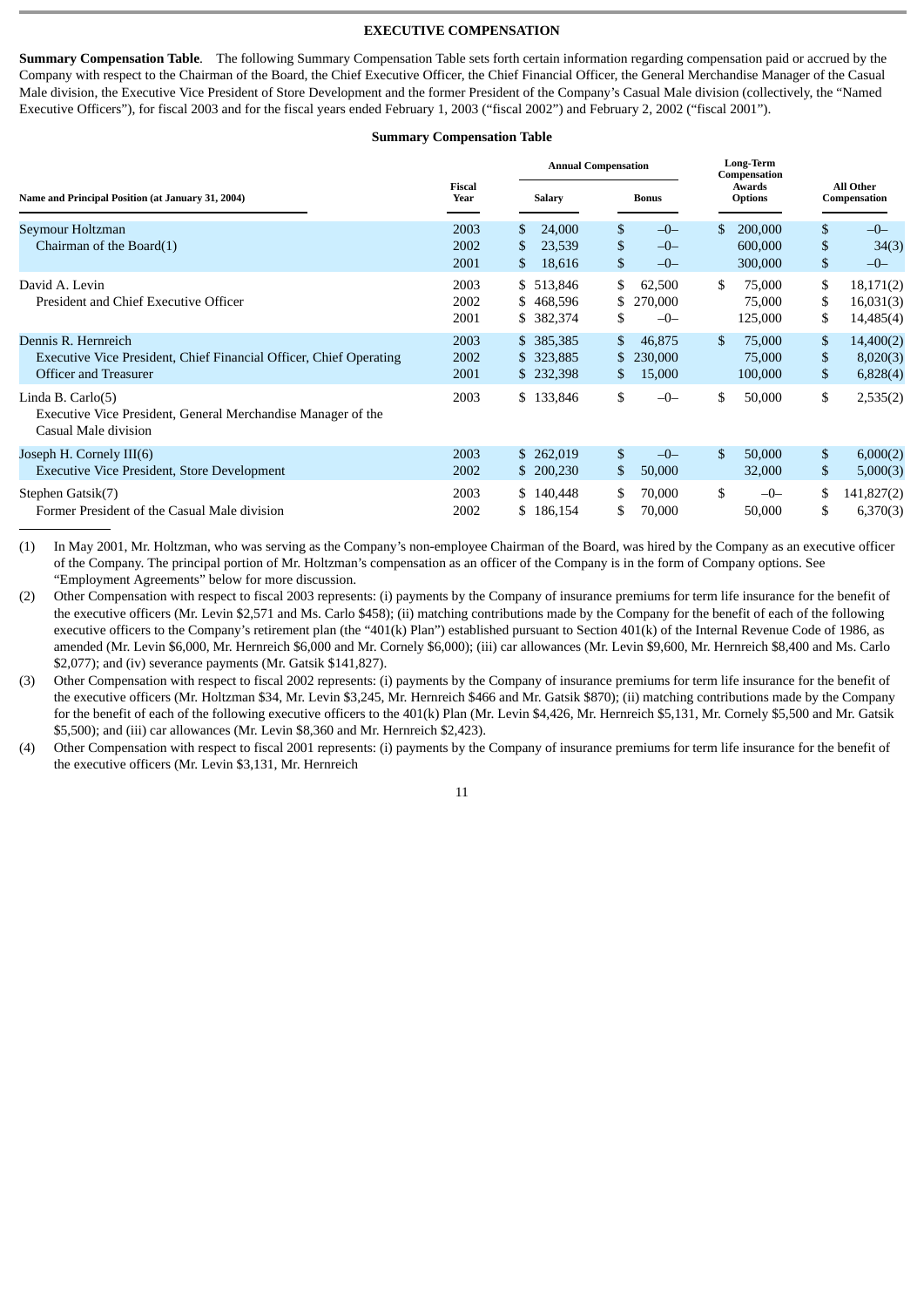\$411 and Mr. Batts \$124); (ii) matching contributions made by the Company for the benefit of each of the following executive officers to the 401(k) Plan (Mr. Levin \$4,482 and Mr. Hernreich \$469); (iii) car allowances (Mr. Levin \$6,872 and Mr. Hernreich \$2,771); and (iv) reimbursement for relocation costs (Mr. Hernreich \$3,177).

- (5) Ms. Carlo joined the Company is August 2003 as the Executive Vice President, General Merchandise Manager of the Casual Male division.
- (6) Mr. Cornely was promoted to Executive Vice President, Store Development and therefore became an executive officer of the Company on April 26, 2003. Mr. Cornely joined the Company on May 15, 2002 as a result of the Company's Casual Male acquisition. Compensation paid by Casual Male Corp. to Mr. Cornely prior to May 15, 2002 is not included in this schedule.
- (7) Mr. Gatsik joined the Company on May 15, 2002 as a result of the Company's Casual Male acquisition and served as an employee of the Company until May 2, 2003, when his employment with the Company terminated. Compensation paid by Casual Male Corp. to Mr. Gatsik prior to May 15, 2002 is not included in this schedule.

**Option Grants Table**. The following Option Grants table sets forth certain information as of January 31, 2004 regarding stock options granted during fiscal 2003 by the Company to the Named Executive Officers.

### **Option Grants In Fiscal 2003**

|                       |                                                                       | <b>Individual Grants</b>                                                       |                          |                           |              | <b>Potential Realizable</b> |                                                                                                                             |  |  |
|-----------------------|-----------------------------------------------------------------------|--------------------------------------------------------------------------------|--------------------------|---------------------------|--------------|-----------------------------|-----------------------------------------------------------------------------------------------------------------------------|--|--|
|                       | Number of<br><b>Shares of</b><br>Common<br>Stock<br><b>Underlying</b> | Percent of<br>Total<br><b>Options</b><br><b>Granted to</b><br><b>Employees</b> | <b>Exercise</b><br>Price | Per                       |              |                             | <b>Value of Assumed</b><br><b>Annual Rates of</b><br><b>Stock Price</b><br><b>Appreciation for</b><br><b>Option Term(2)</b> |  |  |
|                       | <b>Options</b><br>Granted(1)                                          | in Fiscal<br>Year                                                              |                          | <b>Expiration</b><br>Date | 5%           |                             | 10%                                                                                                                         |  |  |
| Seymour Holtzman      | 200,000                                                               | 21.6%                                                                          | \$5.01                   | 7/1/13                    | \$630,152    |                             | \$1,596,930                                                                                                                 |  |  |
| David A. Levin        | 75,000                                                                | 8.1%                                                                           | \$5.01                   | 7/1/13                    | \$236,307    | \$                          | 508,849                                                                                                                     |  |  |
| Dennis R. Hernreich   | 75,000                                                                | 8.1%                                                                           | \$5.01                   | 7/1/13                    | \$236,307    | \$                          | 508,849                                                                                                                     |  |  |
| Linda B. Carlo        | 50,000                                                                | 5.36%                                                                          | \$6.21                   | 8/4/13                    | \$<br>85,844 | \$                          | 217,546                                                                                                                     |  |  |
| Joseph H. Cornely III | 50,000                                                                | 5.36%                                                                          | \$2.73                   | 3/03/13                   | \$195,272    |                             | 494,857                                                                                                                     |  |  |

<sup>(1)</sup> Mr. Holtzman's grant of 200,000 options vested one-third immediately, and a following third on each of the two anniversaries from the date of grant. All other options granted in the table become exercisable over a three year period, with one-third vesting on each anniversary from the date of grant.

(2) The amounts shown on these columns represent hypothetical gains that could be achieved for the options if exercised at the end of the option term. These gains are based on assumed rates of stock appreciation as mandated by the Securities and Exchange Commission (based on the market value on the date of the grant) of 5% and 10%, compounded annually from the date the options were granted to their expiration date. The gains shown are net of the option exercise price, but do not include deductions for taxes or other expenses associated with the exercise. Actual gains, if any, on stock option exercises will depend on the future performance of the Common Stock and the date on which the options are exercised.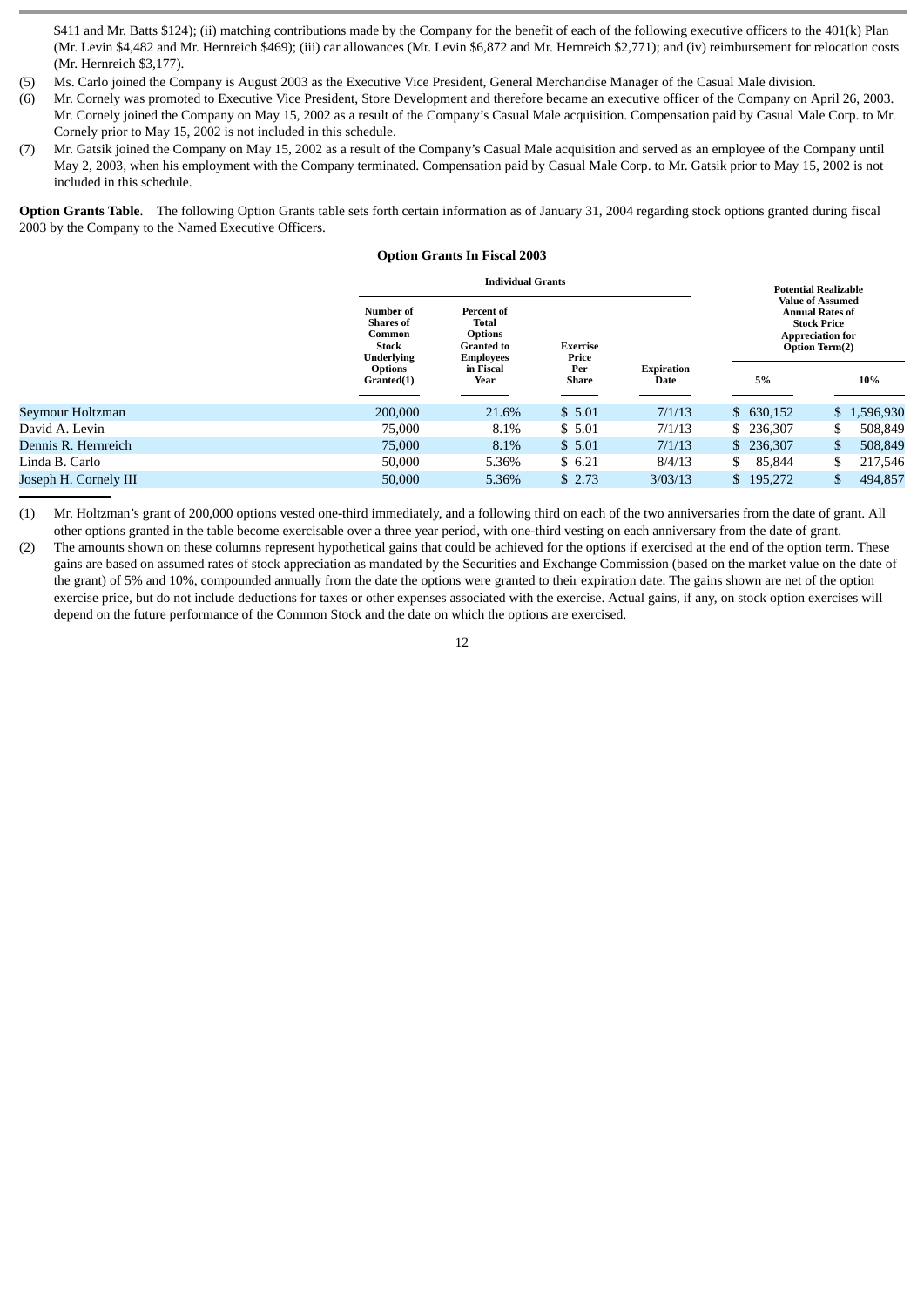**Aggregated Option Exercises and Fiscal Year-End Option Value Table**. The following table sets forth information for the Named Executive Officers with respect to the exercise of stock options during the fiscal year ended January 31, 2004 and the year-end value of unexercised options.

### **Aggregated Option Exercises in Fiscal 2003 and Fiscal Year-End Option Values**

|                       | <b>Shares</b>                      |                        |             | <b>Number of Securities</b><br><b>Underlying Unexercised</b><br><b>Options at Year-End</b><br># of Shares | <b>Value of Unexercised</b><br><b>In-The-Money Options</b><br>at Year End<br>Value of Shares(1) |               |  |
|-----------------------|------------------------------------|------------------------|-------------|-----------------------------------------------------------------------------------------------------------|-------------------------------------------------------------------------------------------------|---------------|--|
| Name                  | <b>Acquired on</b><br>Exercise (#) | Value<br>Realized (\$) | Exercisable | Unexercisable                                                                                             | Exercisable                                                                                     | Unexercisable |  |
| Seymour Holtzman(2)   | $-0-$                              | $-0-$                  | 563,334     | 566.666                                                                                                   | \$1,764,735                                                                                     | \$1,573,665   |  |
| David A. Levin        | $-0-$                              | $-0-$                  | 408.333     | 166.667                                                                                                   | 1,994,832                                                                                       | 371,918       |  |
| Dennis R. Hernreich   | $-0-$                              | $-0-$                  | 176.667     | 158,333                                                                                                   | 650,343                                                                                         | 347,332       |  |
| Linda B. Carlo        | $-0-$                              | $-0-$                  | $-0-$       | 50,000                                                                                                    | $-0-$                                                                                           | 31,000        |  |
| Joseph H. Cornely III | $-0-$                              | $-0-$                  | 2,334       | 5,205                                                                                                     | 54,666                                                                                          | 215,405       |  |

(1) The value of unexercised in-the-money options at fiscal year end is the difference between the closing price of the Company's Common Stock on January 30, 2004 of \$6.83 per share and the exercise price of the respective options.

(2) Not including warrants held in the name of Jewelcor Management, Inc.

#### **Equity Compensation Plan Information**

The following is a summary of information with respect to the Company's equity compensation plans as of January 31, 2004:

| Plan category                                  | Number of securities to be<br>issued upon exercise of<br>outstanding options,<br>warrants and rights<br>(a) | Weighted-average<br>exercise price of<br>outstanding options,<br>warrants and rights<br>(b) | <b>Number of securities</b><br>remaining available for<br>future issuance under<br>equity compensation plans<br>(excluding securities<br>reflected in column (a))<br>(c) |
|------------------------------------------------|-------------------------------------------------------------------------------------------------------------|---------------------------------------------------------------------------------------------|--------------------------------------------------------------------------------------------------------------------------------------------------------------------------|
| Equity compensation plans approved by security |                                                                                                             |                                                                                             |                                                                                                                                                                          |
| $h$ olders $(1)$                               | 2,219,869                                                                                                   | 4.33<br>\$                                                                                  | 3,673,813                                                                                                                                                                |
| Equity compensation plans not approved by      |                                                                                                             |                                                                                             |                                                                                                                                                                          |
| security holders(2)                            | 1,140,000                                                                                                   | 3.40                                                                                        |                                                                                                                                                                          |
|                                                |                                                                                                             |                                                                                             |                                                                                                                                                                          |
| Total                                          | 3,359,869                                                                                                   | 4.01                                                                                        | 3,673,813                                                                                                                                                                |
|                                                |                                                                                                             |                                                                                             |                                                                                                                                                                          |

(1) At January 31, 2004, the Company's only approved equity compensation plan is its 1992 Stock Incentive Plan which provides for the issuance of up to 6,250,000 shares of the Company's Common Stock.

(2) The Company's Board of Directors and the Compensation Committee of the Board of Directors have the reasonable discretion to issue shares outside of the 1992 Plan, subject to the rules of the Nasdaq National Market. Accordingly, at January 31, 2004 there were outstanding options to purchase up to 1,140,000 shares of Common Stock which were issued outside of the 1992 Plan, with exercise prices ranging from \$1.19 to \$5.35 per share. These options represent grants to consultants of the Company and also options granted to its executives in excess of the 1992 Plan's annual maximum. At January 31, 2004, 850,000 of these options were exercisable.

#### **Pension Plan**

As part of the Casual Male acquisition, the Company assumed Casual Male Corp.'s obligations under its Pension Plan and its Supplemental Plan. The following table shows the aggregate annual benefits payable under both the

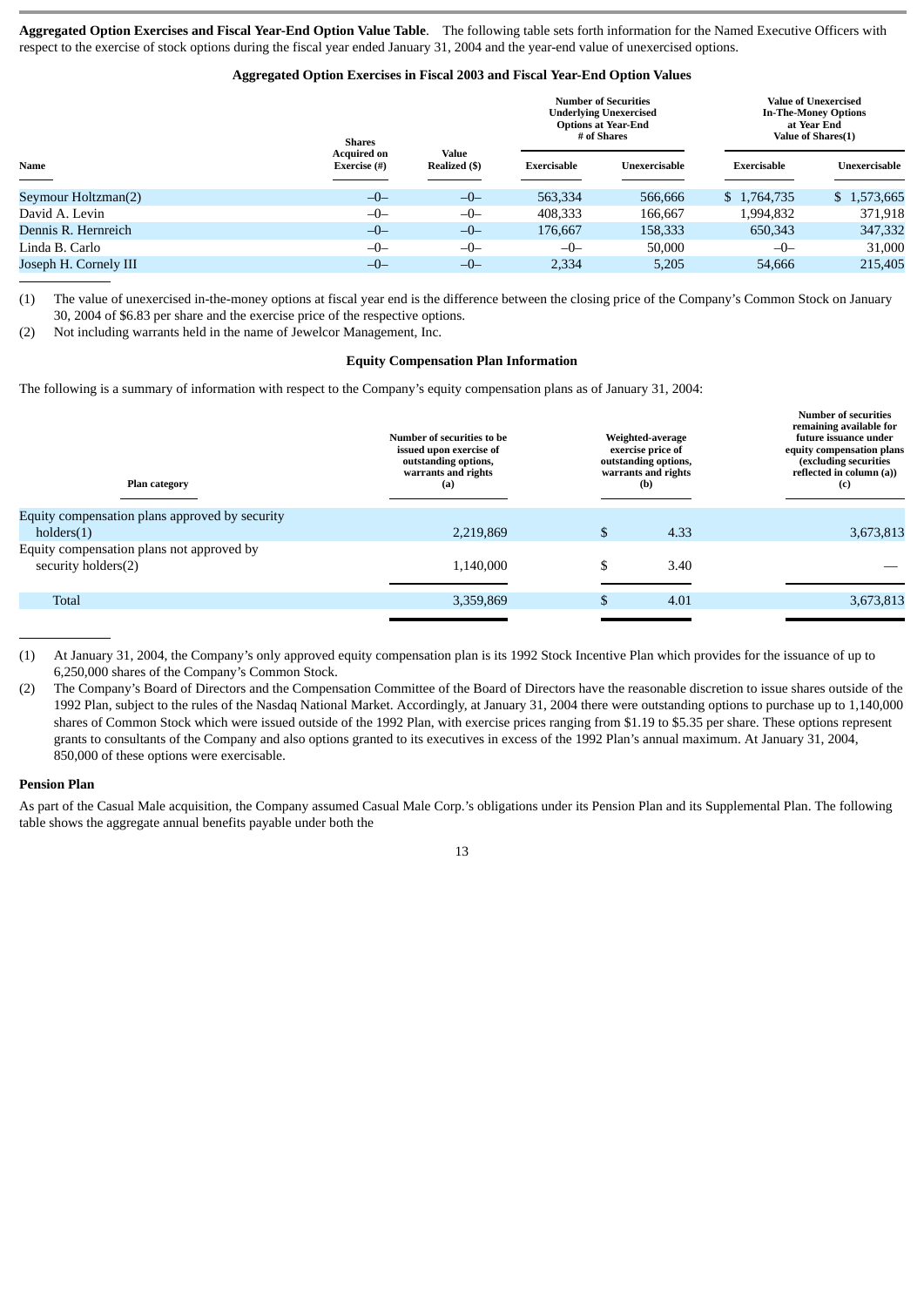Pension Plan and Supplemental Plan to persons in specified compensation and years of service classifications, based on a straight line annuity form of retirement income:

| <b>Average of Highest Five Years of Compensation</b> |         | <b>Representative Years of Service</b> |                |         |  |  |  |
|------------------------------------------------------|---------|----------------------------------------|----------------|---------|--|--|--|
|                                                      | 10yrs   | 20yrs                                  | 30yrs(maximum) |         |  |  |  |
| \$50,000                                             | \$4,977 | \$9,953                                | \$             | 14,930  |  |  |  |
| 100,000                                              | 11,977  | 23,953                                 |                | 35,930  |  |  |  |
| 150,000                                              | 18,977  | 37,953                                 |                | 56,930  |  |  |  |
| 200,000                                              | 25,977  | 51,953                                 |                | 77,930  |  |  |  |
| 250,000*                                             | 32,977  | 65,953                                 |                | 98,930  |  |  |  |
| 267,326*                                             | 35,402  | 70,805                                 |                | 106,207 |  |  |  |
| 300,000*                                             | 39,977  | 79,953                                 |                | 119,930 |  |  |  |
|                                                      |         |                                        |                |         |  |  |  |

\* The maximum compensation that may be used as of December 31, 1998 to calculate benefits under the Pension and Supplemental Plans is \$267,326.

In December 1993, Casual Male Corp. established the Supplemental Plan to provide benefits attributable to compensation in excess of the qualified plan limit, which was \$160,000 but less than \$267,326. The benefits provided by the Pension Plan and the Supplemental Plan are equal to (i) the sum of 0.75% of the executive's highest consecutive five year average annual compensation plus 0.65% of the excess of the executive's highest consecutive five year average annual compensation over the average of the Social Security taxable wage bases, multiplied by (ii) the executive's years of "benefit service" with the Company (not to exceed 30 years). Effective February 1, 1995, compensation for such purposes was defined as all compensation reported on Form W-2 (excluding such items as bonus and stock options) up to a maximum of \$267,326 for the calendar year ended December 31, 1998. Annual benefits are payable under the Pension Plan for retirees at age 65, prior to the offset, if any, for benefits accrued under the retirement plan of Casual Male Corp. and for Social Security benefits.

On May 3, 1997, Casual Male Corp.'s board of directors voted to amend the Pension Plan to cease all benefits accruals under the Pension Plan as of that date. Effective December 31, 1998, the Casual Male Corp.'s board of directors voted to cease all benefit accruals under its Supplemental Plan.

As of January 31, 2004, Mr. Cornely was the only Named Executive Officers of the Company who was a participant in the Pension Plan and Supplemental Plan. As such, Mr. Cornely will be entitled to an accrued benefit under the Pension Plan upon turning 65 year of age of \$11,981.38 and a benefit of \$4,715.07 under the Supplemental Plan.

### **401(k) Plan**

The Company has a 401(k) Plan for which all eligible employees of the Company may participate. The 401(k) Plan, which is a defined contribution plan, permits each participant to defer up to 15% of such participant's annual salary up to a maximum annual amount (\$12,000 in calendar 2003, \$11,000 in calendar year 2002 and \$11,000 in calendar year 2001). The Board of Directors of the Company may determine, from fiscal year to fiscal year, whether and to what extent the Company will contribute to the 401(k) Plan by matching contributions made to such plan by eligible employees. During fiscal 2003, the matching contribution by the Company continued to be 50% of contributions by eligible employees up to a maximum of six percent of salary.

### **Key Man Insurance**

In fiscal 2000, the Company obtained a key man life insurance policy in the amount of \$2,000,000 on the life of Mr. Levin. In fiscal 2001, the Company obtained a key man life insurance policy in the amount of \$2,000,000 on the life of Mr. Hernreich.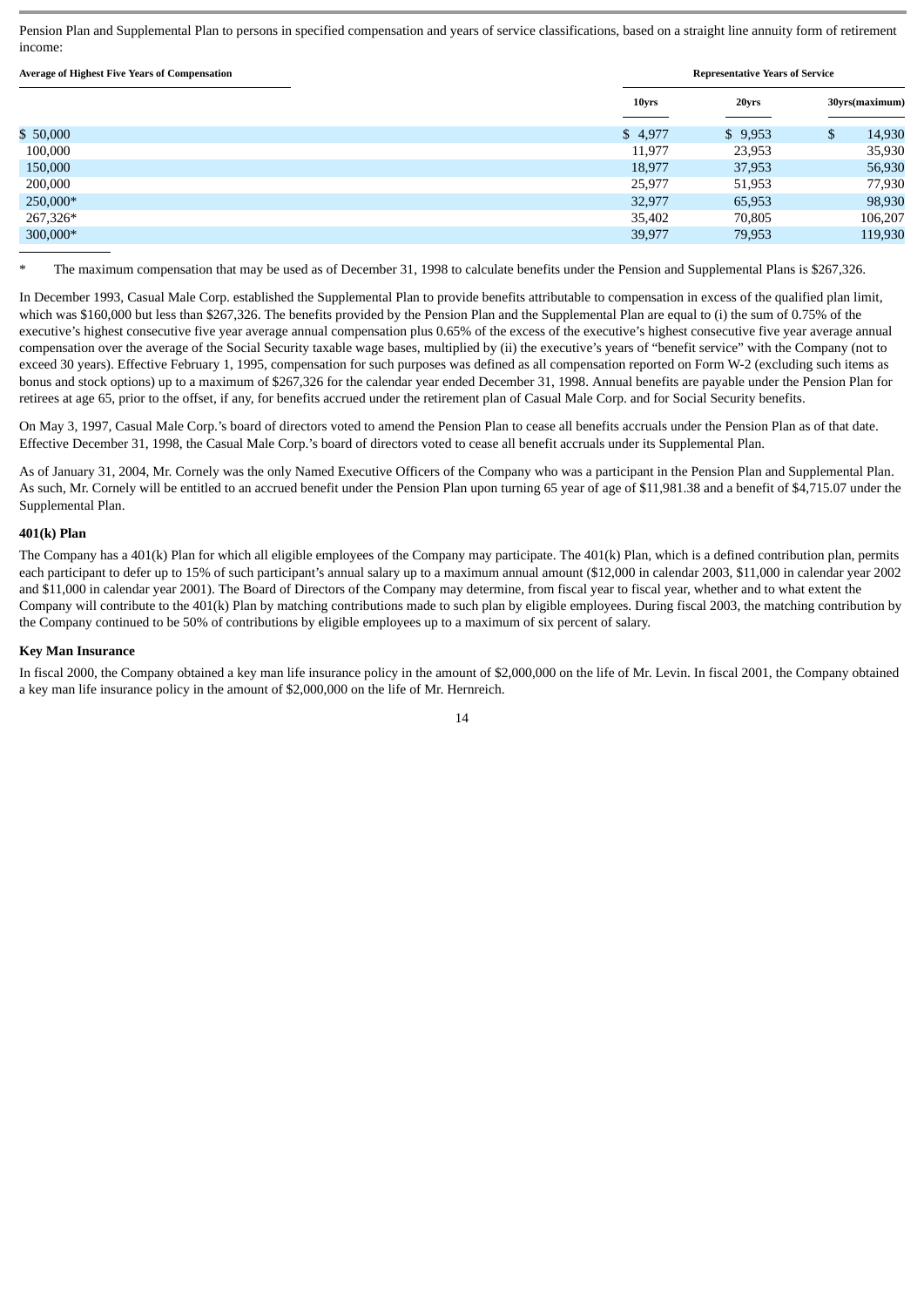#### **Employment Agreements**

The Company has employment agreements, which were most recently amended effective May 1, 2004 (collectively, the "Employment Agreements"), with David A. Levin and Dennis R. Hernreich. The Employment Agreements are for three-year terms, which automatically renew on each anniversary of the agreement's commencement date for additional one-year periods, unless ninety-day notice by either party is otherwise given. The initial three-year term of Mr. Levin's Employment Agreement was from April 10, 2000 until April 10, 2003. On each anniversary of the agreement's commencement date, the term was extended for a one-year period. Accordingly, as of April 10, 2004, the most recent anniversary of Mr. Levin's agreement's commencement date, Mr. Levin's employment with the Company was extended for an additional one-year period thereby extending the agreement to April 10, 2007. The initial three-year term of Mr. Hernreich's Employment Agreement was from September 4, 2000 until September 4, 2003. On each anniversary of the agreement's commencement date, the term was extended for a one-year period. Accordingly, as of September 4, 2003, the most recent anniversary of Mr. Hernreich's agreement's commencement date, Mr. Hernreich's Employment Agreement with the Company was extended for an additional one-year period thereby extending the agreement to September 4, 2006.

These Employment Agreements require each executive officer to devote substantially all of the executive officer's time and attention to the business of the Company as necessary to fulfill his respective duties. The Employment Agreements, as amended, provide that Messrs. Levin and Hernreich would be paid base salaries at annual rates of \$575,000 and \$440,000, respectively. The Employment Agreements provide that the annual rate of base salary for the renewal term may be increased by the Compensation Committee of the Board of Directors in its sole discretion.

The Employment Agreements also provide for the payment of bonuses in such amounts as may be determined by the Compensation Committee. While Messrs. Levin and Hernreich are employed by the Company, the Company will provide each executive an automobile allowance in the amount of \$800 and \$700 per month, respectively. Each executive is entitled to vacation and to participate in and receive any other benefits customarily provided by the Company to its senior executives (including any bonus, retirement, short and long-term disability insurance, major medical insurance and group life insurance plans in accordance with the terms of such plans), including stock option plans, all as determined from time to time by the Compensation Committee.

The Employment Agreement for Mr. Hernreich also provided for reimbursement of expenses associated with his relocation to the Boston area. In accordance with his agreement, Mr. Hernreich was entitled to receive a total amount of \$85,000 for relocation costs, which Mr. Hernreich received, less applicable taxes, in fiscal 2000. In addition, Mr. Hernreich was entitled to receive reimbursement for reasonable expenses associated with his temporary living arrangements.

Mr. Levin is entitled to receive an annual bonus of up to 50% and Mr. Hernreich is entitled to receive an annual bonus of up to 45% of their respective annual base salaries depending on the performance of the Company. The Compensation Committee of the Board of Directors shall determine, in its sole discretion, the amount of bonus to be paid to the executive officers. Mr. Levin is entitled to receive an additional annual bonus of 10% of his annual salary base if the Company meets its annual projections for its fiscal budget plan, as approved by the Board of Directors. In July 2003, the Compensation Committee approved a \$125,000 bonus for Mr. Levin and a \$93,750 bonus for Mr. Hernreich, of which 50% became payable immediately. The remaining 50% was contingent upon the Company's Casual Male business achieving certain performance targets for the fourth quarter of fiscal 2003. Also in July 2003, the Compensation Committee granted to each of Mr. Levin and Mr. Hernreich options to purchase 75,000 shares of the Company's Common Stock. These options were scheduled to vest on the sixth anniversary of the date of grant but would accelerate and become exercisable over a three-year period, with one-third vesting on each of the first, second, and third anniversaries of the date of grant if, as with the bonuses, the Casual Male business achieved certain performance targets for the fourth quarter of fiscal 2003. The Company did achieve such performance targets in the fourth quarter of fiscal 2003 and, accordingly, Mr. Levin and Mr. Hernreich received the remaining 50% portion of their respective bonuses on March 4, 2004 and the options were accelerated to a three-year vesting schedule.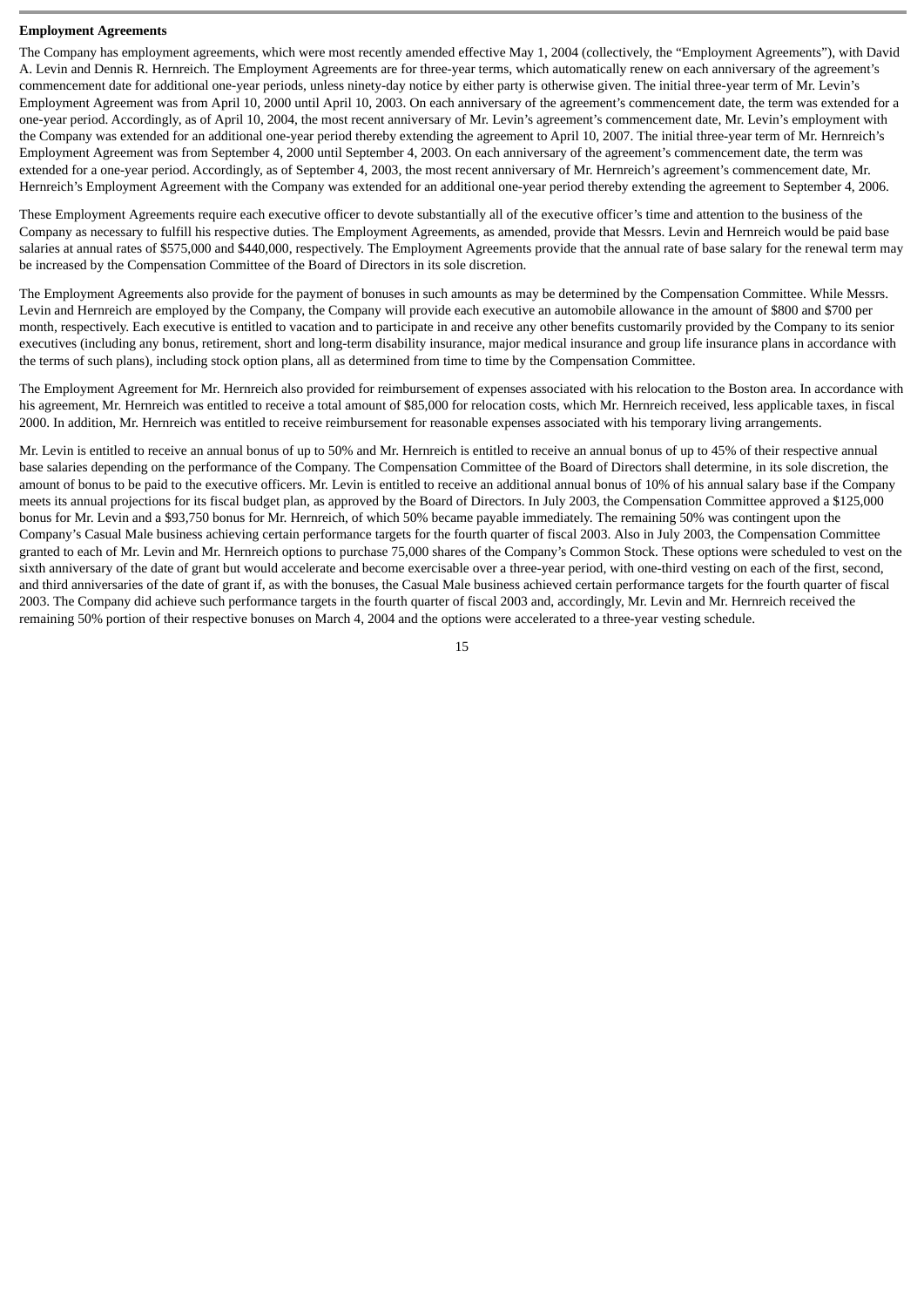The Employment Agreements provide that in the event the executive officer's employment is terminated by the Company at any time for any reason other than "justifiable cause" (as defined in the Employment Agreements), disability or death, the Company is required to pay the executive officer the greater of (1) the base salary for the remaining term of the related Employment Agreement or (2) an amount equal to one half of the executive officer's annual salary. If the remaining term of the related Employment Agreement on the date of termination is more than six months, the executive officer must make a good faith effort to find new employment and mitigate damages, costs and expenses to the Company. The Employment Agreements also provide that if the executive is terminated without justifiable cause within one year after a Change of Control of the Company (as defined below) has occurred, the executive officer shall receive a lump sum payment in an amount equal to the greater of (1) the base salary for the remaining term of the related Employment Agreement or (2) the current base salary for one year.

The Employment Agreements contain confidentiality provisions pursuant to which each executive officer agrees not to disclose confidential information regarding the Company. The Employment Agreements also contain covenants pursuant to which each executive officer agrees, during the term of his employment and for a one-year period following the termination of his employment, not to have any connection with any business which competes with the business of the Company.

For purposes of the Employment Agreements, a "Change in Control of the Company" shall mean (i) any sale of all or substantially all of the assets of the Company to any person or group of related persons within the meaning of Section 13(d) of the Exchange Act ("Group"), (ii) any acquisition by any person or Group of shares of capital stock of the Company representing more than 50% of the aggregate voting power of the outstanding capital stock of the Company entitled under ordinary circumstances to elect the directors of the Company ("Voting Stock") or (iii) any replacement of a majority of the Board of Directors of the Company over the twelve-month period following the acquisition of shares of the capital stock of the Company representing more than 10% of the Voting Stock by any person or Group which does not currently own more than 10% of such Voting Stock (unless such replacement shall have been approved by the vote of the majority of the directors then in office who either were members of the Board of Directors at the beginning of such twelve-month period or whose elections as directors were previously so approved).

When the Company acquired the Casual Male business in May 2002, the Company agreed to abide by the terms of Mr. Cornely's Severance Compensation Agreement, which was entered into with Casual Male Corp. Pursuant to the terms of this Severance Compensation Agreement, in the event that Mr. Cornely's employment with the Company is terminated for reasons defined in the agreement, the Company shall pay to Mr. Cornely a severance payment of up to 14 months of his annual salary. The amount actually paid would be dependent on the reason for termination decreased by the amount earned as the result of any subsequent employment obtained during the severance period.

As of July 9, 2003, the Company entered into an employment agreement with Ms. Carlo for a one-year term ending on August 4, 2004. Pursuant to that agreement, Ms. Carlo will receive an annual salary of \$290,000 and shall be entitled to participate in the Company's bonus program at a bonus incentive rate of 40% of her annual base salary, depending on the performance of the Company and at the sole discretion of the Compensation Committee. Ms. Carlo will receive an automobile allowance in the amount of \$600 per month and will be entitled to vacation and to participate in and receive any other benefits customarily provided by the Company to its senior executives. On August 4, 2003, Ms. Carlo also received options to purchase 50,000 shares of Common Stock at an exercise price of \$6.21 per share which vest one-third on the first anniversary of the date of grant and one-third on each of the remaining two anniversaries. Effective May 1, 2004, Ms. Carlo's annual salary was increased to \$303,000.

On March 29, 2004, the Company granted each of Ms. Carlo and Mr. Cornely options to purchase 25,000 shares of Common Stock at an exercise price of \$10.15 per share. The options vest ratably over a three year period, with the first one-third vesting on the first anniversary of the date of grant.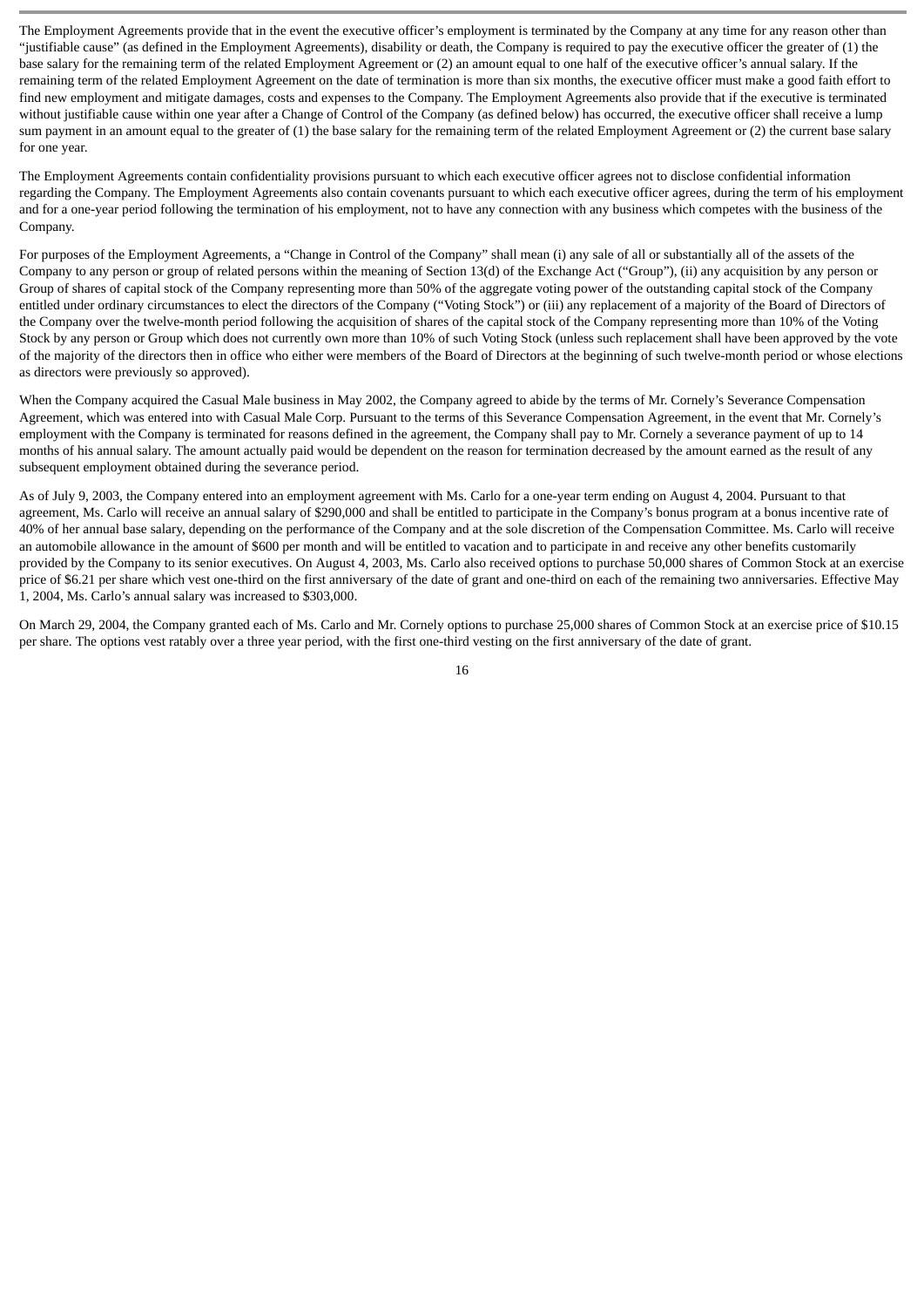In May 2001, Seymour Holtzman, who was serving as the Company's non-employee Chairman of the Board, was hired by the Company as an executive officer of the Company. The principal portion of Mr. Holtzman's compensation as an employee of the Company is in the form of Company options. Below is a summary of the grants issued to Mr. Holtzman by the Compensation Committee as compensation for his services:

| <b>Grant Date</b> | <b>Options</b> | <b>Exercise Price Per Share</b> |      |  |
|-------------------|----------------|---------------------------------|------|--|
|                   |                |                                 |      |  |
| May 25, 2001      | 300,000        | J                               | 3.88 |  |
| May 1, 2002       | 200,000        |                                 | 4.58 |  |
| October 16, 2002  | 400,000        | \$                              | 3.15 |  |
| July 1, 2003      | 200,000        |                                 | 5.01 |  |

Mr. Holtzman also received \$24,000 in cash compensation as an employee during fiscal 2003. Mr. Holtzman is otherwise subject to an employment arrangement on terms substantially similar to those of the Employment Agreements described above.

#### **Certain Relationships and Related Transactions**

#### *Jewelcor Management, Inc.*

Since October 1999, the Company has had an ongoing consulting agreement with Jewelcor Management, Inc. ("JMI") to assist in developing and implementing a strategic plan for the Company and for other related consulting services as may be agreed upon between JMI and the Company. Seymour Holtzman, who became the Company's Chairman of the Board on April 11, 2000, is the beneficial holder of approximately 14.01% of the outstanding Common Stock (principally held by JMI). He is also the chairman, president and chief executive officer and, indirectly with his wife, the primary shareholder of JMI.

As of April 28, 2003, the Board approved the extension of the consulting agreement with JMI for an additional three-year term commencing on April 29, 2003 and ending on April 28, 2006. The extension of the consulting agreement will automatically renew each year thereafter on its anniversary date for additional oneyear terms, unless either party notifies the other at least ninety days prior to such anniversary date that it will not renew such agreement. The Company issued to JMI 70,769 non-forfeitable and fully vested shares of Common Stock as payment for services to be rendered under this agreement through April 28, 2004 and makes certain expense reimbursement payments to JMI in cash. The fair value of the issued shares as of April 28, 2003 was \$276,000 or \$3.90 per share. The Company's ongoing consulting agreement with JMI includes a significant disincentive for non-performance, which would require JMI to pay to the Company a penalty equal to 150% of any unearned consulting services.

The Company increased the annual compensation to JMI, effective May 1, 2003, by \$50,000 to \$326,000. The increase of \$50,000 for fiscal 2003 was paid to JMI through the issuance of 12,820 non-forfeitable and fully vested shares of Common Stock, valued at \$3.90 per share, the closing price of the Company's Common Stock on April 28, 2003. In addition, on July 1, 2003, JMI received a \$150,000 bonus payable in cash.

#### *Prepayment of 12% Senior Subordinated Notes due 2007*

During the fourth quarter of fiscal 2003 the Company prepaid in full \$24.5 million in principal on its 12% senior subordinated notes due 2007. Included in this prepayment were approximately \$5.8 million of such notes which were held by JMI, and another \$11.3 million which were held by Clark Partners I, L.P. Stephen Duff, a director of the Company until February 26, 2004, is Treasurer of Ninth Floor Corporation, the general partner of Clark Partners I, L.P., and he is also Senior Investment Manager at The Clark Estates, Inc. In connection with its purchase of these notes in May 2002, JMI had received warrants to purchase 402,500 shares of Common Stock at an exercise price of \$0.01 per share and warrants to purchase 147,059 shares of Common Stock at an exercise price of \$8.50 per share. In connection with its purchase of these notes, Clark Partners I, L.P. had received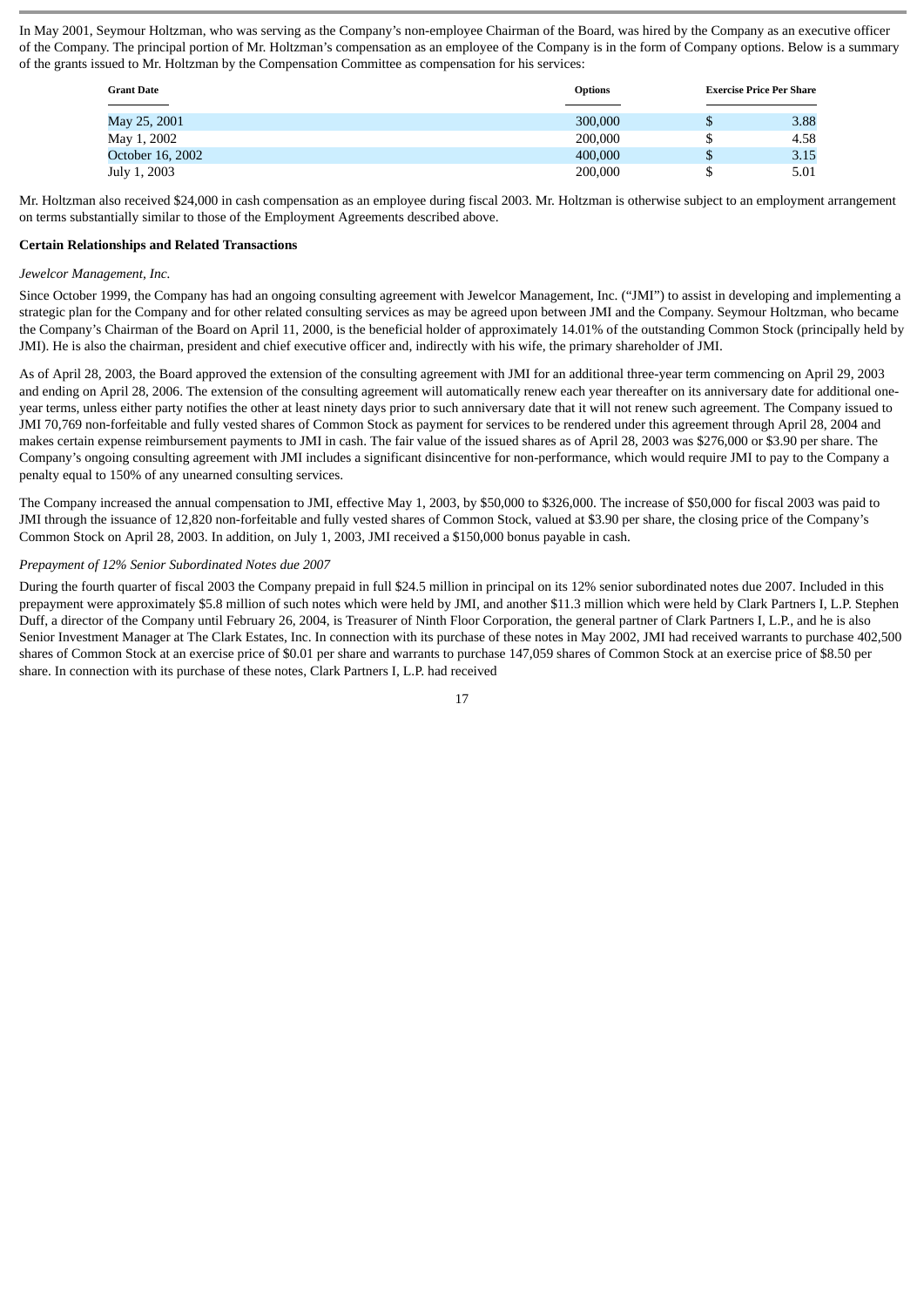warrants to purchase 787,500 shares of Common Stock at an exercise price of \$0.01 per share and warrants to purchase 147,059 shares of Common Stock at an exercise price of \$8.50. Both JMI and Clark Partners I, L.P. exercised their \$0.01 per share warrants in August 2002. At January 31, 2004, the warrants to purchase 147,059 shares of Common Stock at an exercise price \$8.50 per share remained outstanding for each of JMI and Clark Partners I, L.P.

### *Private Placement Debt Issuance-12% Senior Subordinated Notes due 2010*

During the second and third quarters of fiscal 2003, the Company issued through private placements approximately \$29.6 million principal amount of 12% senior subordinated notes due 2010 (the "2010 Notes"), of which approximately \$21.8 million of such notes were redeemed, subject to prepayment penalties, in the fourth quarter of fiscal 2003. Together with the 2010 Notes, the Company also issued detachable warrants to purchase 1.18 million shares of the Company's Common Stock. The following is a listing of the participation by related parties in both the issuance and early redemption of the 2010 Notes.

| <b>Related Party-Note holders</b> | 2010<br><b>Notes</b><br>Purchased | <b>Warrants</b><br>Issued | <b>Exercise</b><br>Price of<br><b>Warrants</b> |           | 2010 Notes<br>Redeemed | Prepayment<br>Penalty(1) | 2010 Notes<br>Outstanding at<br><b>January 31, 2004</b> |
|-----------------------------------|-----------------------------------|---------------------------|------------------------------------------------|-----------|------------------------|--------------------------|---------------------------------------------------------|
| JMI(2)                            | \$2,000,000                       | 60,000                    | \$                                             | 4.76      |                        |                          | 2,000,000                                               |
| Clark Partners(3)                 | 2.500.000                         | 100,000                   |                                                | 4.76      | \$2,500,000            | 162,500<br>\$            |                                                         |
| Baron Asset Fund(4)               | 2,500,000                         | 100,000                   |                                                | 4.76      | 2,500,000              | 162,500                  |                                                         |
| Marc Holtzman(5)                  | 500,000                           | 20,000                    |                                                | 4.76-6.83 |                        |                          | 500,000                                                 |
| Alan Bernikow(6)                  | 100,000                           | 4.000                     |                                                | 5.67      | 100,000                | 6.500                    |                                                         |
| Frank J. Husic Rollover IRA(7)    | 500,000                           | 20,000                    |                                                | 5.88      | 500,000                | 28,750                   |                                                         |
| Ecko(8)                           | 2,500,000                         | 100,000                   |                                                | 5.10-6.83 |                        |                          | 2,500,000                                               |
|                                   |                                   |                           |                                                |           |                        |                          |                                                         |

(1) The Company was obligated to pay a prepayment penalty on all early redemptions of its 2010 Notes equal to 6.5% of the principal amount of the respective notes redeemed in November 2003 and December 2003 and 5.75% of the principal amount of the respective notes redeemed in January 2004.

(2) Seymour Holtzman, the Chairman of the Board of Directors of the Company, is President and Chief Executive Officer, and indirectly, with his wife, the primary shareholder of JMI. JMI beneficially owns approximately 11.67% of the outstanding Common Stock of the Company.

(3) Stephen Duff, a director of the Company until February 26, 2004, is Treasurer of Ninth Floor Corporation, the general partner of Clark Partners I, L.P. and he is also Senior Investment Manager at The Clark Estates, Inc. The Clark Estates, Inc. beneficially owns approximately 6.92% of the outstanding Common Stock of the Company.

(4) Baron Asset Fund is an affiliate of Baron Capital Group, Inc., which is the beneficial holder of approximately 6.2% of the outstanding Common Stock of the Company.

- (5) Marc Holtzman is the son of Seymour Holtzman, the Chairman of the Company's Board of Directors.
- (6) Alan Bernikow is a director of the Company.
- (7) Frank J. Husic is a director of the Company.
- (8) Includes certain principal officers of Ecko.Complex, LLC and certain of their family members. The Company operates its Ecko Unltd.® stores under a joint venture with Ecko.Complex, LLC. On May 19, 2004, the Company agreed to sell to Ecko its 50.5% interest in the joint venture; the sale is expected to close on or before July 30, 2004.

### *Loan to Executive*

On June 26, 2000, the Company extended a loan to David A. Levin, the President and Chief Executive Officer of the Company, in the amount of \$196,875 in order for Mr. Levin to acquire from the Company 150,000 newly issued shares of Common Stock at the closing price of the Common Stock on that day. The Company and Mr. Levin entered into a secured promissory note, whereby Mr. Levin agreed to pay to the Company the principal sum of \$196,875 plus interest due and payable on June 26, 2003. The promissory note provided for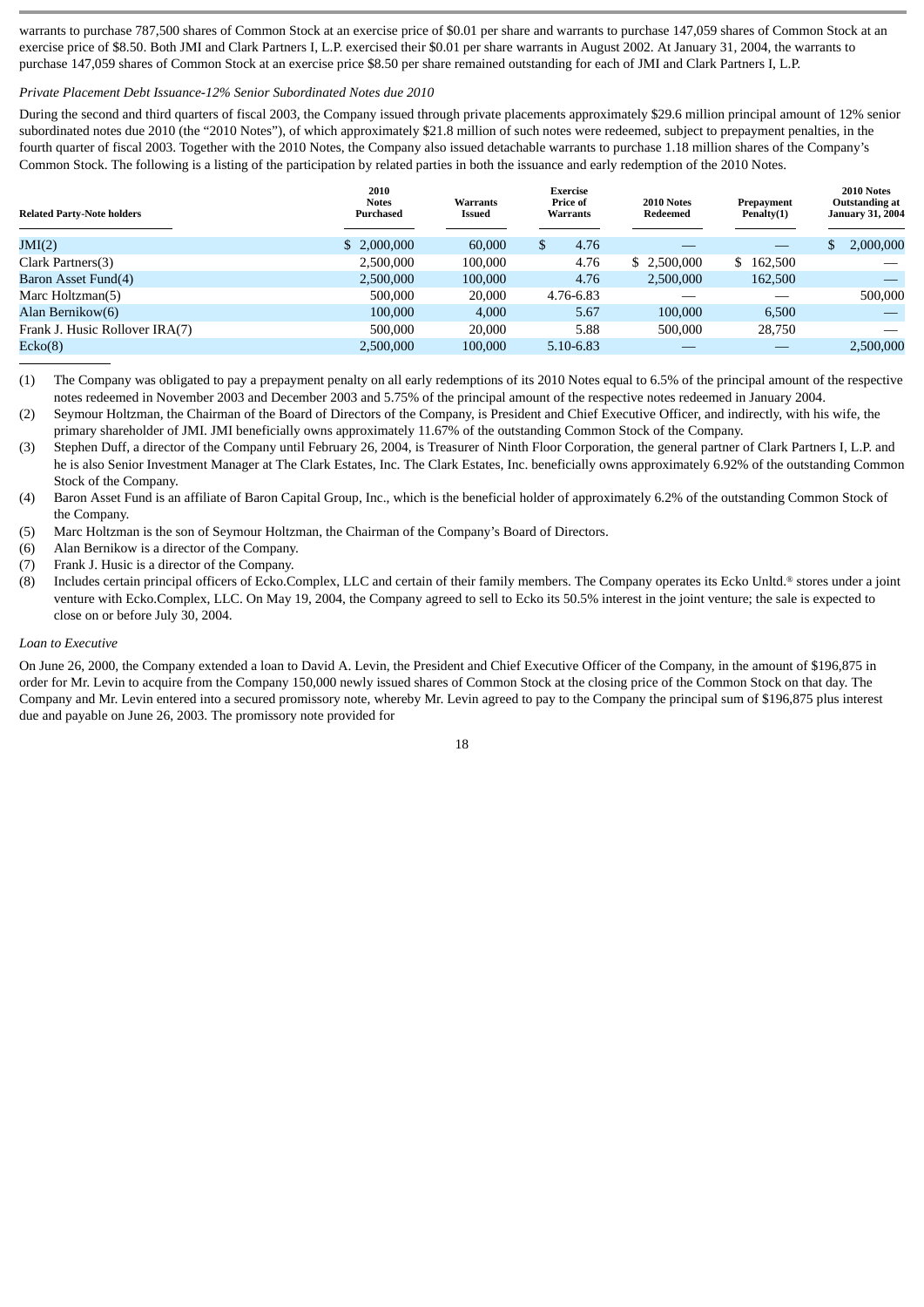interest at a rate of 6.53% per annum and was secured by the 150,000 acquired shares of Common Stock. On April 30, 2003, Mr. Levin satisfied his obligations under the promissory note through the delivery to the Company of 52,694 shares of the Company's Common Stock with a fair market value of \$233,435, which represented the outstanding principal and interest through April 30, 2003. The Company accounted for the 52,694 shares received from Mr. Levin as treasury stock.

### **Compensation Committee Interlocks and Insider Participation**

For fiscal 2003, the members of the Compensation Committee were Messrs. Pennacchio, Choper and Porter. Persons serving on the Compensation Committee had no relationships with the Company in fiscal 2003 other than their relationship to the Company as directors entitled to the receipt of standard compensation as directors and members of certain committees of the Board and their relationship to the Company as beneficial owners of shares of Common Stock and options exercisable for shares of Common Stock. No person serving on the Compensation Committee or on the Board of Directors is an executive officer of another entity for which an executive officer of the Company serves on such entity's board of directors or compensation committee.

#### **Section 16(a) Beneficial Ownership Reporting Compliance**

Section 16(a) of the Exchange Act, requires the Company's executive officers and directors, and persons who own more than 10% of a registered class of the Company's equity securities (collectively, the "Reporting Persons"), to file reports of ownership and changes in ownership with the Securities and Exchange Commission. The Reporting Persons are required to furnish the Company with copies of all Section 16(a) reports they file. Based solely upon a review of Forms 3, 4 and 5 and amendments thereto furnished to the Company during fiscal 2003, the Company believes that the current Reporting Persons complied with all applicable Section 16(a) reporting requirements and that all required reports were filed in a timely manner, with the exception of the following filings:

Mr. Bernikow filed a Form 4 late with respect to the acquisition of warrants to purchase the Company's Common Stock. Ms. Carlo and Mr. Cornely both filed late Form 3's in December 2003. Messrs. Choper, Pennacchio and Porter each filed a late Form 4 for stock compensation received for audit committee meetings held in June 2003 and January 2004. Mr. Husic filed a late Form 4 in August 2003 modifying his indirect ownership and Mr. Holtzman filed a late Form 4 in July 2003 modifying his indirect ownership.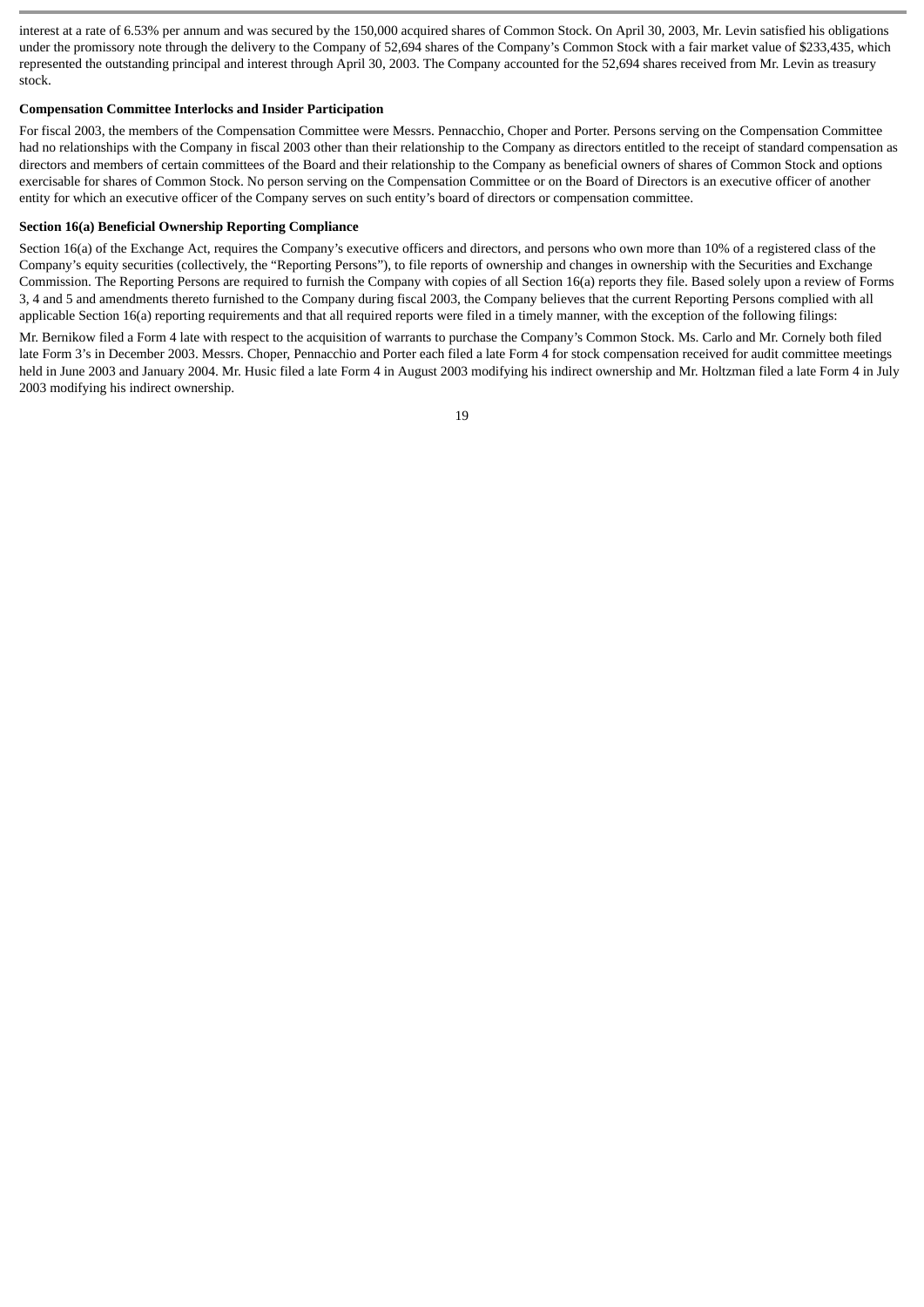#### **COMPENSATION COMMITTEE REPORT**

Decisions concerning the compensation of the Company's executive officers generally are made by the Compensation Committee of the Board of Directors. The Compensation Committee currently consists of three members, Joseph Pennacchio, Jesse Choper and George Porter, each of whom is independent under the rules of Nasdaq. This Compensation Committee Report summarizes the Company's executive officer compensation practices and policies for fiscal year 2003, as well as compensation changes for fiscal 2004.

#### **Compensation Policies**

The Company's compensation policies are designed to link executive officer compensation to the annual and long-term performance of the Company and to provide industry-competitive compensation for such officers. The Company's executive officer compensation consists of two key components: (1) an annual component, consisting of annual base salary and annual incentive bonus, if any, and (2) a long-term component consisting of the grant of stock options.

The policies with respect to each of these elements, as well as the bases for determining the compensation of the Company's executives, are described below.

### *(1) Annual Component: Base Salary and Annual Incentive Bonus*

The Compensation Committee reviews all base salaries for executive officers and establishes them by reviewing the performance of each executive officer, evaluating the responsibilities of each executive officer's position and comparing the executive officers' salaries with salaries of executive officers of other companies in the specialty retail apparel industry (the "Industry"). The Compensation Committee defines the Industry as public companies in the specialty retail apparel business with similar sales and market capitalization. Annual base salary adjustments are influenced by the Company's performance in the previous fiscal year and the individual's contribution to that performance, the individual's performance, promotions of the individual that may have occurred during the fiscal year, and any increases in the individual's level of responsibility (which is measured by various factors including, but not limited to, the number of departments and employees for which the executive officer is responsible).

#### *(2) Long-Term Component: Stock Options*

To align executive officers' interests more closely with the interests of the stockholders of the Company, the Company's long-term compensation program emphasizes the grant of stock options exercisable for shares of Common Stock. The amount of such awards is determined one or more times in each fiscal year by the Compensation Committee. Stock options normally are granted to executive officers in amounts based largely upon the size of stock-based awards of other companies in the Industry for comparable positions, the Company's financial and operational performance, as well as the availability of shares of Common Stock under the 1992 Stock Incentive Plan. The Compensation Committee may take into account other factors in determining the size of stock option grants, including, but not limited to, the need to attract and retain individuals the Compensation Committee perceives to be valuable to the Company.

#### *Discussion of 2003 Compensation for the Chief Executive Officer*

Since the acquisition of Casual Male in fiscal 2002, the Company has been working on a three-year strategic plan to grow its Casual Male business, improve its infrastructure and re-establish the Casual Male brand within the marketplace. In determining Mr. Levin's compensation for 2003, the Compensation Committee considered not only the Company's financial performance but also the progress the Company has achieved toward its strategic plan. During fiscal 2003, several accomplishments factored into Mr. Levin's overall compensation for fiscal 2003, including, but not limited to, improving comparable store sales and the addition of George Foreman as the Company's spokesperson for its Big & Tall Casual Male business. In addition, the Company also considered other qualitative factors, such as enhancement of shareholder value, expanding the Company's exposure in the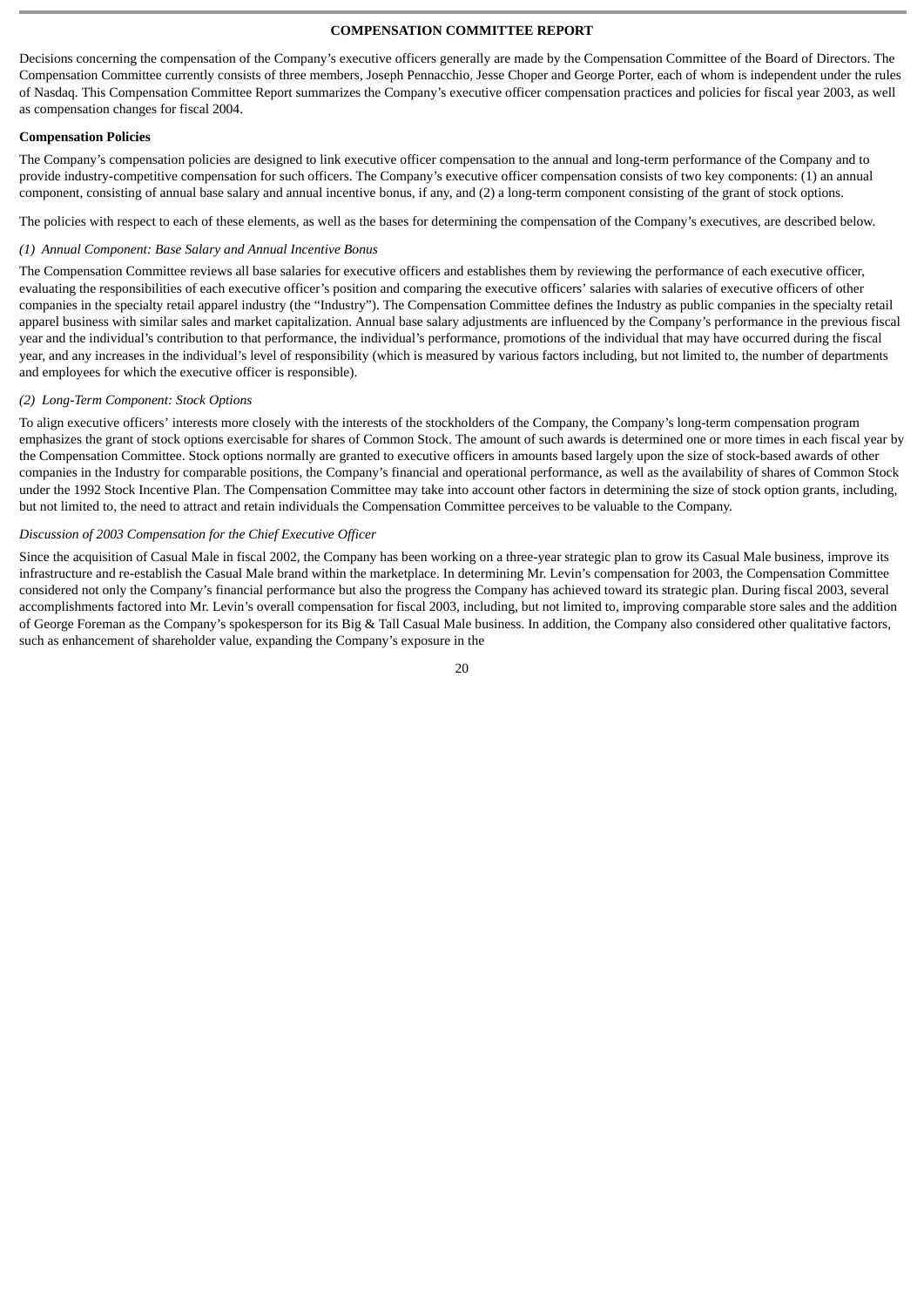investment community and the overall strength of the Company and its employees. The Committee also considered salary information for chief executive officers of other apparel retailers of similar size and direction that the Committee believes are comparable.

For fiscal 2003, Mr. Levin received a base salary of \$525,000. In July 2003, the Compensation Committee approved a \$125,000 bonus for Mr. Levin, of which 50% became payable immediately. The remaining 50% was contingent upon the Company's Casual Male business achieving certain performance targets for the fourth quarter of fiscal 2003. Also in July 2003, the Compensation Committee granted to Mr. Levin options to purchase 75,000 shares of the Company's Common Stock. These options were scheduled to vest on the sixth anniversary of the date of grant but would accelerate and become exercisable over a three-year period, with one-third vesting on each of the first, second, and third anniversaries of the date of grant if, as with the bonuses, the Casual Male business achieved certain performance targets for the fourth quarter of fiscal 2003. The Company did achieve such performance targets in the fourth quarter of fiscal 2003 and, accordingly, Mr. Levin received the remaining 50% portion of his respective bonuses on March 4, 2004 and the options were accelerated to a three-year vesting schedule.

The Committee believes Mr. Levin's compensation is commensurate with the overall financial and strategic performance of the Company.

#### *Fiscal 2004 Compensation Changes*

Effective May 1, 2004, the Compensation Committee increased the annual base salaries of Mr. Levin and Mr. Hernreich to \$575,000 and \$440,000, respectively. At the same time, the Compensation Committee also established an incentive bonus plan based on the Company achieving certain thresholds. Accordingly, if the Company is able to meet certain performance thresholds, each Messrs. Levin and Hernreich will receive an annual incentive bonus up to 100% of their salary, depending on Company's performance and levels achieved.

On May 24, 2004, Messrs. Levin and Hernreich received options to purchase 75,000 shares and 60,000 shares, respectively, of the Company's Common Stock. These options, which have an exercise price of \$6.24 per share, will vest over a three year period, with one-third vesting on each anniversary from the date of grant. On June 16, 2004, Messrs. Levin and Hernreich received additional options to purchase 75,000 shares and 60,000 shares, respectively, of the Company's Common Stock. These options, which have an exercise price of \$7.28 per share, are scheduled to fully vest on the sixth anniversary of the date of grant, but become exercisable over a three year period, with one-third vesting on each anniversary from the date of grant, if the Company achieves certain performance targets in fiscal 2004.

In addition to the foregoing, executive officers receive benefits under certain group health, long-term disability and life insurance plans, which are generally available to the Company's eligible employees. After one year of service with the Company, the executive officers are eligible to participate in the 401(k) Plan. Benefits under these plans are not tied to corporate performance.

The Securities and Exchange Commission requires that this Compensation Committee Report comment upon the Compensation Committee's policy with respect to Section 162(m) of the Internal Revenue Code, which limits the Company's tax deduction with regard to compensation in excess of \$1 million paid to the chief executive officer and the four most highly compensated executive officers (other than the chief executive officer) at the end of any fiscal year unless the compensation qualifies as "performance-based compensation." The Compensation Committee's policy with respect to Section 162(m) is to make every reasonable effort to cause compensation to be deductible by the Company while simultaneously providing executive officers of the Company with appropriate rewards for their performance.

### **THE COMPENSATION COMMITTEE Joseph Pennacchio, Chairman of the Compensation Committee Jesse Choper George T. Porter, Jr.**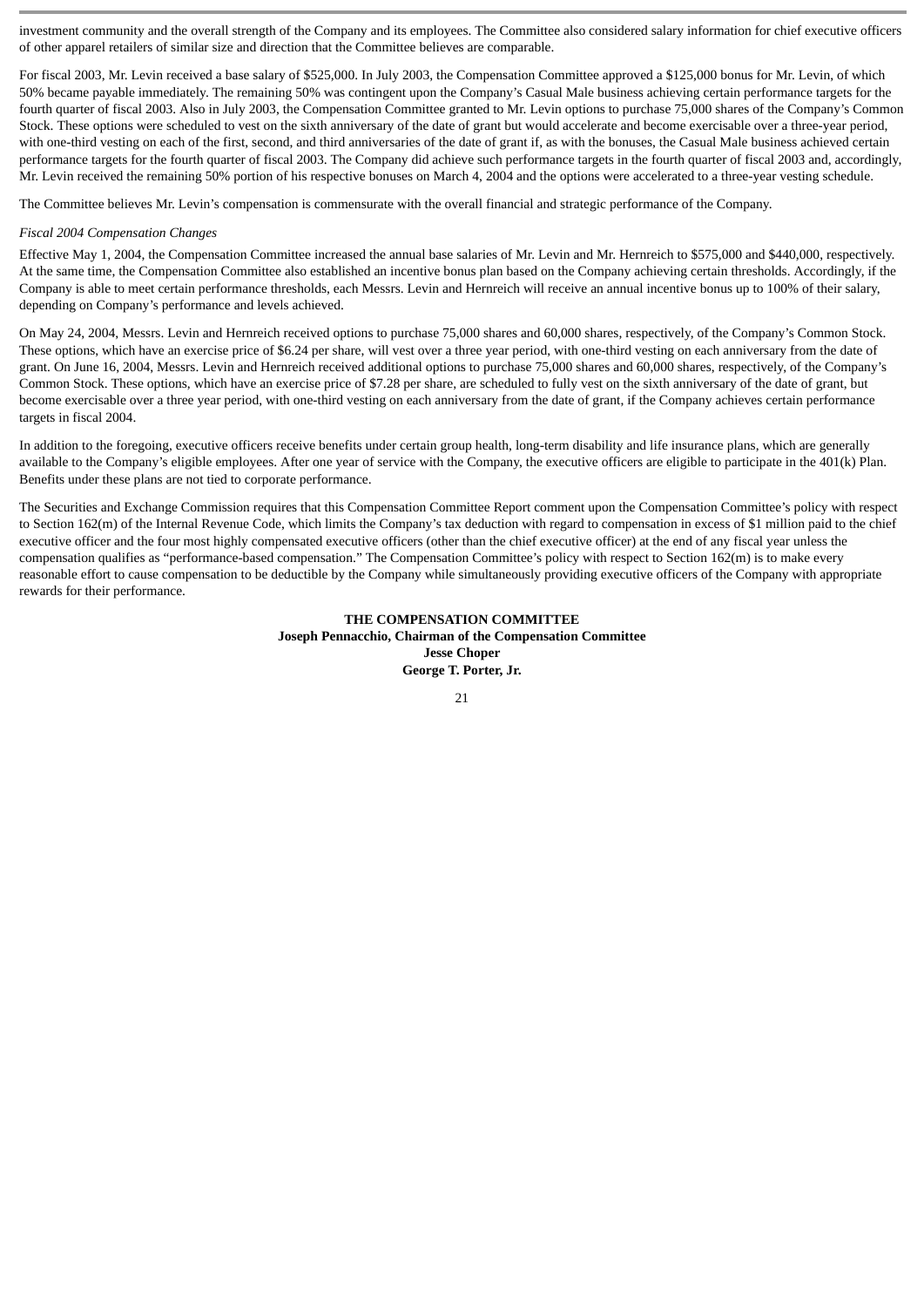### **PERFORMANCE GRAPH**

The following Performance Graph compares the Company's cumulative stockholder return with that of a broad market index (Standard & Poor's Industrials Index) and one published industry index (Standard & Poor's 500—Composite Retail Index) for each of the most recent five years ended January 31. The cumulative stockholder return for shares of the Company's Common Stock ("CMRG") and each of the indices is calculated assuming that \$100 was invested on January 31, 1999. The Company paid no cash dividends during the periods shown. The performance of the indices is shown on a total return (dividends reinvested) basis. The graph lines merely connect January 31 of each year and do not reflect fluctuations between those dates. In addition there is a chart of the annual percentage return of the Company's Common Stock, the S & P Industrial and Composite Retail 500.



### **Annual Return Percentage**

| Company/Index               | Jan 00  | <b>Jan 01</b> | <b>Years Ending</b><br>Jan 02 | Jan 03  | Jan 04 |
|-----------------------------|---------|---------------|-------------------------------|---------|--------|
| CMRG                        | (46.67) | 50.00         | 77.78                         | (17.75) | 107.60 |
| <b>S&amp;P INDUSTRIALS</b>  | 16.12   | (8.48)        | (18.56)                       | (25.23) | 32.13  |
| <b>COMPOSITE RETAIL-500</b> | (1.65)  | 3.46          | 4.13                          | (72.84) | 48.35  |

#### **Indexed Returns**

| Company/Index                 | <b>Base</b><br>Period<br><b>Jan 99</b> | Jan 00 | Jan 01 | <b>Jan 02</b> | <b>Jan 03</b> | Jan 04 |
|-------------------------------|----------------------------------------|--------|--------|---------------|---------------|--------|
| CMRG                          | 100                                    | 53.33  | 80.00  | 142.22        | 116.98        | 242.84 |
| <b>S&amp;P INDUSTRIALS</b>    | 100                                    | 116.12 | 106.28 | 86.55         | 64.71         | 85.50  |
| <b>COMPOSITE RETAIL - 500</b> | 100                                    | 98.35  | 101.75 | 105.96        | 28.78         | 42.69  |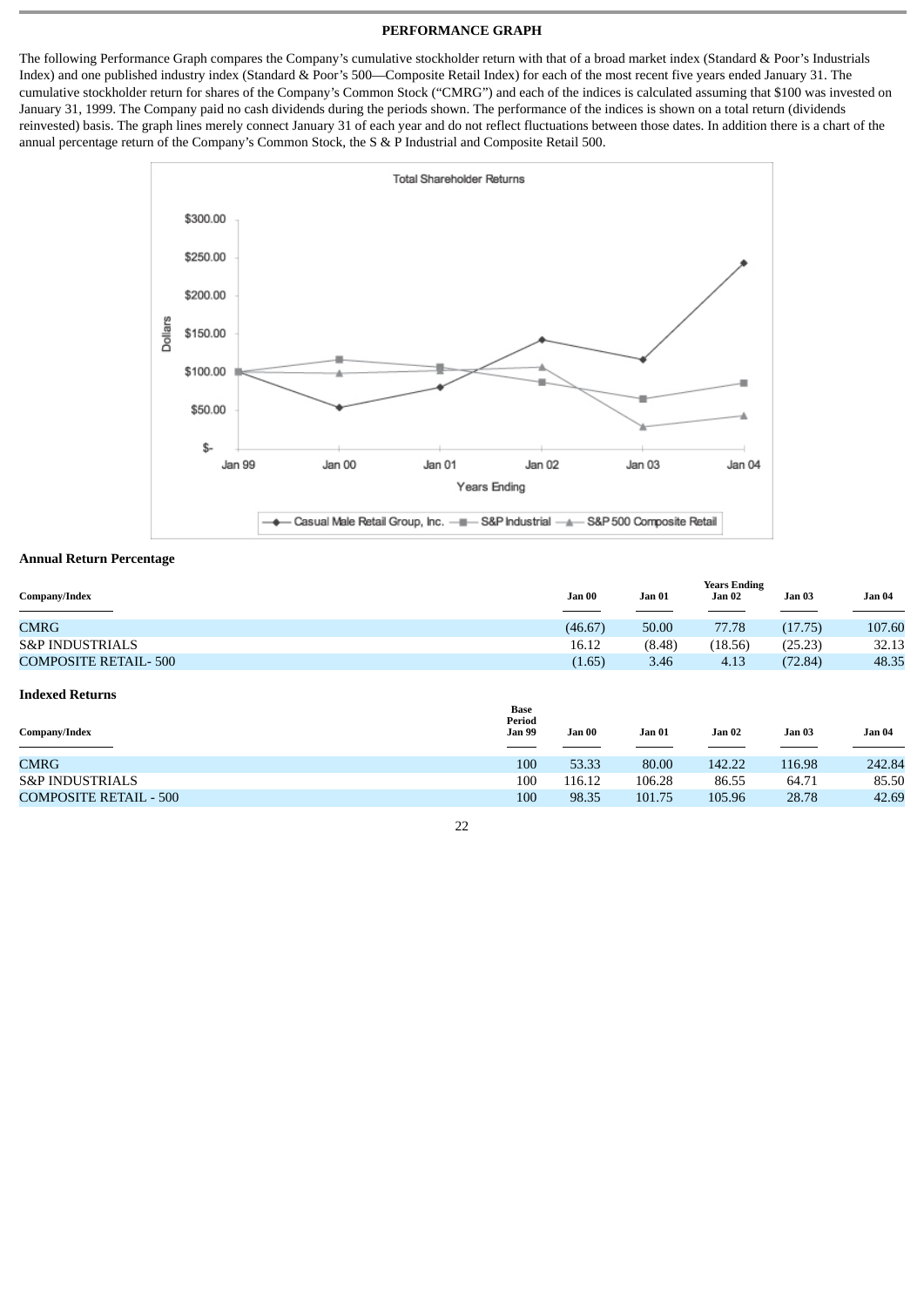#### **PROPOSAL 2**

### **RATIFICATION OF APPOINTMENT OF INDEPENDENT AUDITORS**

Subject to ratification by the stockholders of the Company, the Audit Committee has appointed Ernst & Young LLP as independent auditors for the Company for the fiscal year ending January 29, 2005. Ernst & Young LLP has served as the Company's auditors since October 2000. Stockholder ratification of the Company's independent auditors is not required by the Company's bylaws or otherwise. However, the Company is submitting the selection of Ernst & Young LLP to the stockholders for ratification as a matter of good corporate practice. If stockholders fail to ratify the appointment of such auditors, the Audit Committee will reconsider the selection. Even if the selection is ratified, the Audit Committee may, in its discretion, direct the appointment of a different independent auditor at any time during the year if it determines that such a change would be in the best interest of the Company.

#### **Audit Fees**

Ernst & Young LLP billed the Company an aggregate of \$628,200 and \$794,000 in fees for fiscal years 2003 and 2002, respectively, for professional services rendered in connection with the audits of the Company's financial statements for the fiscal years ended January 31, 2004 and February 1, 2003 included in the Company's Annual Reports on Form 10-K, the reviews of the financial statements included in each of the Company's Quarterly Reports on Form 10-Q and the filing of SEC registration statements. Also included in such fees for fiscal years 2003 and 2002 were \$226,000 and \$135,000 of fees, respectively, for the standalone audit of the Company's majority-owned subsidiary LP Innovations, Inc.

#### **Audit—Related Fees**

Ernst & Young LLP billed the Company an aggregate of \$110,500 and \$428,000 in fees in fiscal years 2003 and 2002, respectively, for assurance and related services, including services related to benefit plan audits. Fees for fiscal year 2003 include approximately \$67,000 of fees for services incurred in connection with the Company's issuance of \$100 million of convertible notes. Fees for fiscal year 2002 primarily relate to costs incurred in connection with the Company's acquisition of Casual Male in May 2002.

#### **Tax Fees**

Ernst & Young LLP billed the Company an aggregate of \$412,000 and \$482,000 in fees in fiscal years 2003 and 2002, respectively, for professional services related to tax compliance, tax planning and tax advice. Tax compliance services consisted of preparation of original and amended income tax, sales and use tax, property, and all other tax returns; claims for refunds; and tax payment planning services. Tax advisory services consisted of a wide range of services, including assistance with tax audits and appeals, tax advice related to mergers and acquisitions, and requests for rulings or technical advice from taxing authorities.

#### **All Other Fees**

Ernst & Young LLP billed the Company an aggregate of \$64,000 in fees in fiscal 2002 for other permissible services rendered to the Company and its affiliates. No such fees were billed in fiscal 2003.

#### **Pre-Approval of Services by Independent Auditors**

The Audit Committee has adopted a policy governing the provision of audit and non-audit services by the Company's independent auditors. Pursuant to this policy, the Audit Committee will consider annually and, if appropriate, approve the provision of audit services (including audit review and attest services) by its independent auditors and consider and, if appropriate, pre-approve the provision of certain defined permitted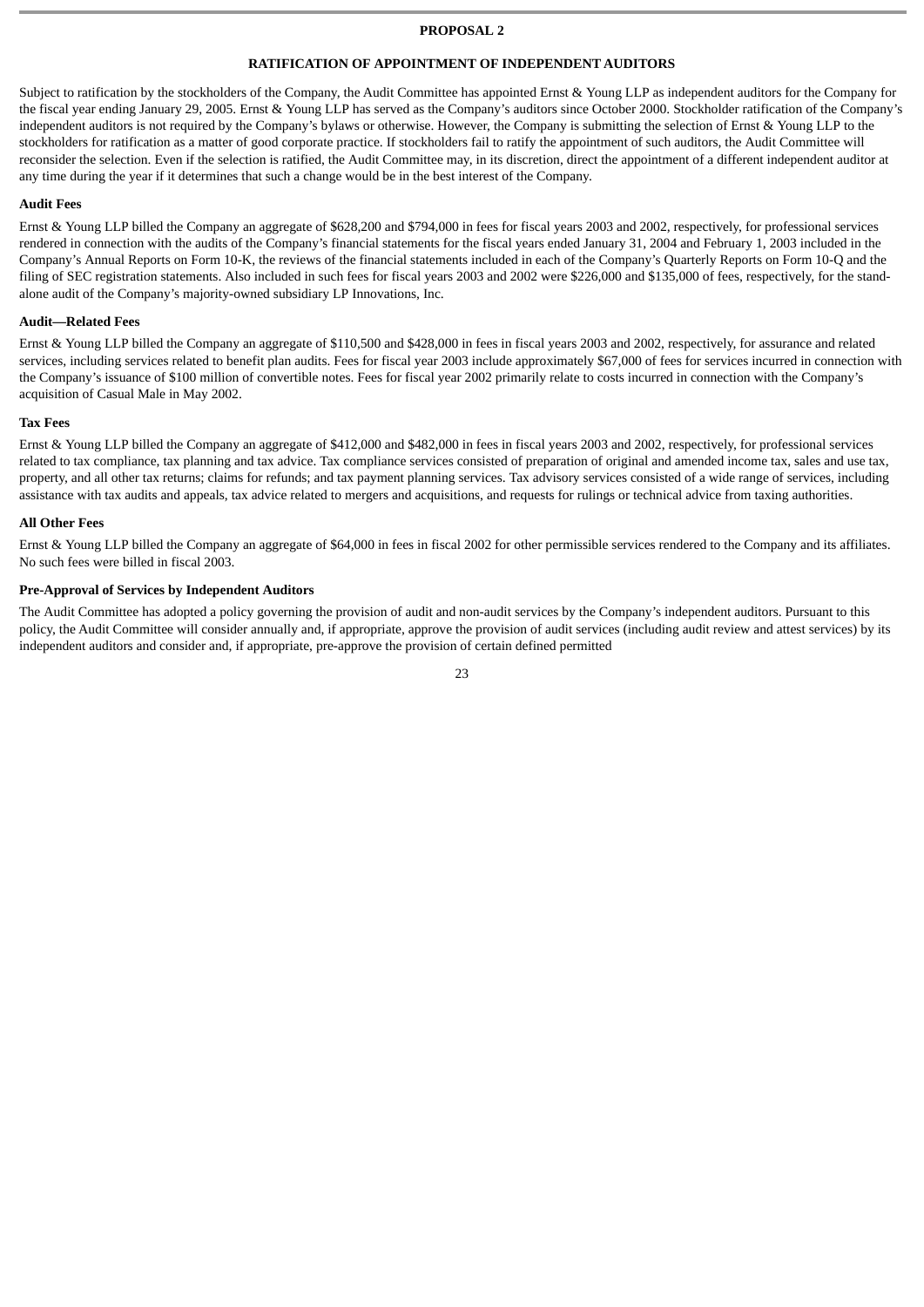non-audit services within a specified dollar limit. It will also consider on a case-by-case basis and, if appropriate, approve specific engagements that do not fit within the definition of pre-approved services or established fee limits.

The policy provides that any proposed engagement that does not fit within the definition of a pre-approved service or is not within the fee limits must be presented to the Audit Committee for consideration at its next regular meeting or to the Chairman of the Audit Committee in time sensitive cases. The Audit Committee will regularly review summary reports detailing all services (and related fees and expenses) being provided to the Company by the independent auditors.

All of the services provided under Audit Related Fees, Tax Fees and All Other Fees were approved by the Audit Committee.

Representatives of Ernst & Young LLP are expected to be present at the Annual Meeting and will have the opportunity to make a statement if they desire to do so and to respond to appropriate questions.

### **The Audit Committee and the Board of Directors unanimously recommend that you vote FOR the ratification of the appointment of Ernst & Young LLP as independent auditors of the Company.**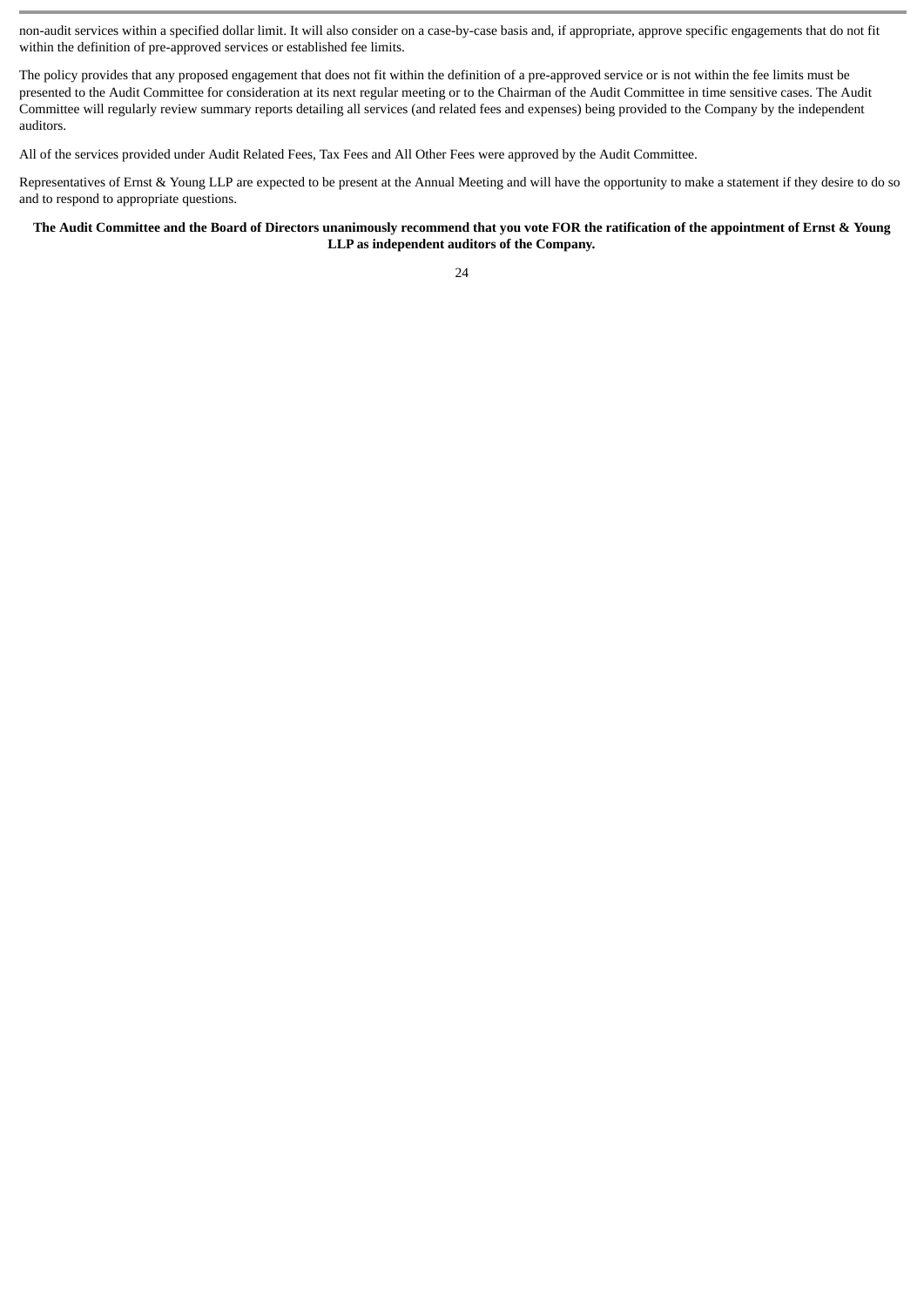### **REPORT OF THE AUDIT COMMITTEE**

The Audit Committee oversees the Company's financial reporting process on behalf of the Board of Directors. Management has the primary responsibility for the financial statements and the reporting process, including the system of internal control. In fulfilling its oversight responsibilities, the Audit Committee reviewed the audited financial statements in the Annual Report with management, including a discussion of the quality, not just the acceptability, of the accounting principles, the reasonableness of significant judgments, and the clarity of disclosures in the financial statements.

The Audit Committee reviewed with Ernst & Young LLP, the Company's independent auditors, who are responsible for expressing an opinion on the conformity of the Company's audited financial statements for the fiscal year ended January 31, 2004 with generally accepted accounting principles, their judgments as to the quality, not just the acceptability, of the Company's accounting principles and such other matters as are required to be discussed with the Audit Committee by Statement on Auditing Standards No. 61, as amended by Statement on Auditing Standards No. 90 (*Communication with Audit Committees)*.

The Audit Committee received the written disclosures and letter from Ernst & Young LLP required by Independence Standards Board Standard No. 1, *Independence Discussions with Audit Committees*, and discussed with Ernst & Young LLP its independence from management and the Company. The Audit Committee also considered whether non-audit services provided during fiscal 2003 were compatible with maintaining auditor independence.

The Audit Committee discussed with the Company's independent auditors the overall scope and plans for their audit. The Audit Committee meets with the independent auditors, with and without management present, to discuss the results of their examinations, their evaluations of the Company's internal controls, and the overall quality of the Company's financial reporting. The Audit Committee held five meetings during the fiscal year ended January 31, 2004.

In reliance on the reviews and discussions referred to above, the Audit Committee recommended to the Board of Directors (and the Board has approved) that the audited financial statements be included in the Annual Report on Form 10-K for the fiscal year ended January 31, 2004 for filing with the SEC.

The Audit Committee is governed by a charter (see *Appendix A*). The members of the Audit Committee are considered independent because they satisfy the independence requirements for Board members prescribed by the Nasdaq listing standards and Rule 10A-3 of the Exchange Act.

> **THE AUDIT COMMITTEE Jesse Choper, Chairman of the Audit Committee Alan S. Bernikow Joseph Pennacchio July 6, 2004**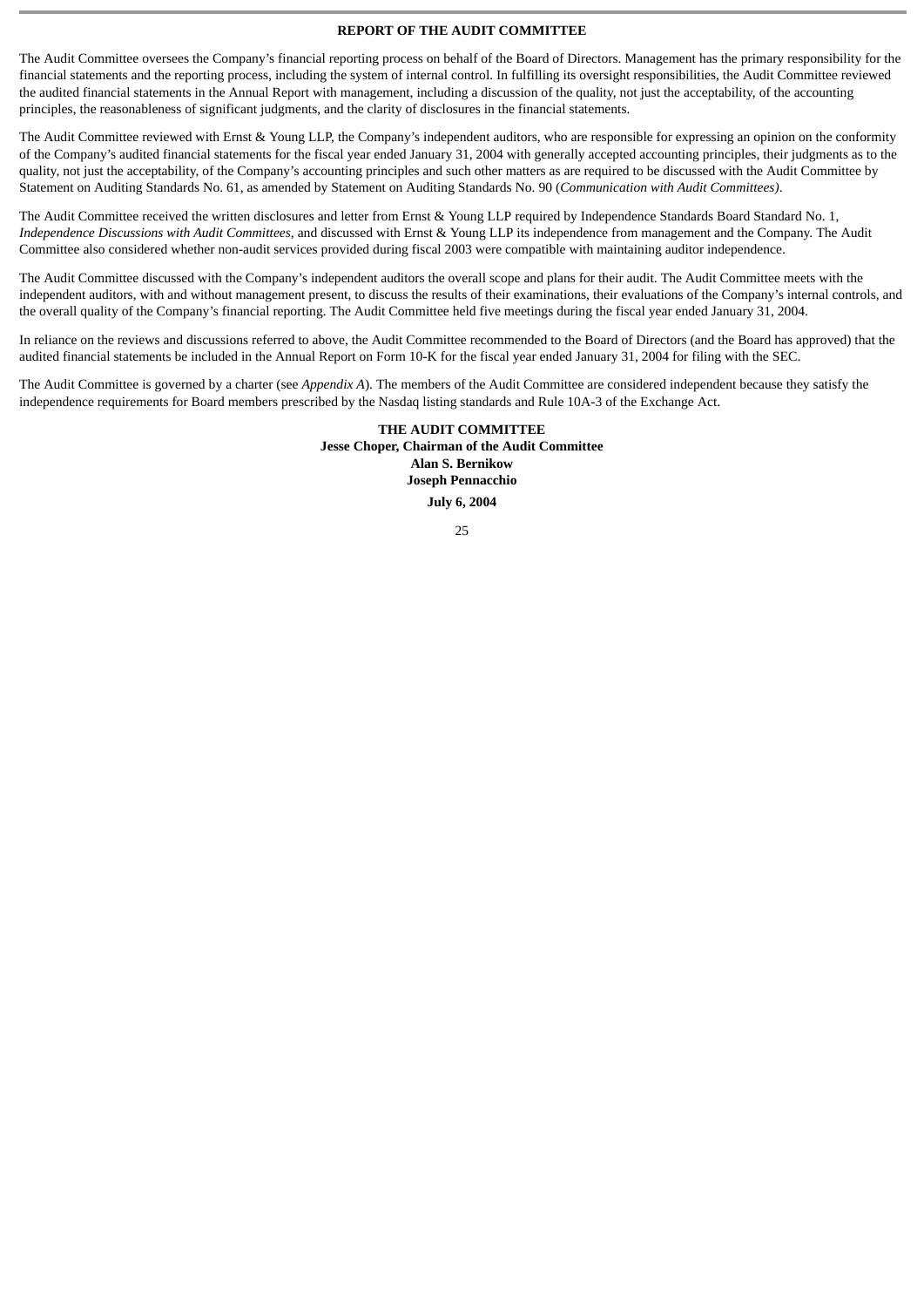#### **WHERE YOU CAN FIND MORE INFORMATION**

The Company files annual, quarterly and special reports, proxy statements and other information with the Securities and Exchange Commission under the Securities Exchange Act of 1934, as amended. You may read and copy these reports and other information filed by the Company at the Public Reference Section of the SEC, 450 Fifth Street, N.W., Room 1024, Washington, D.C. 20549, at prescribed rates. You may obtain information on the operation of the Public Reference Room by calling the SEC at 1-800-SEC-0330.

The SEC also maintains a website that contains reports, proxy statements and other information about issuers, like the Company, who file electronically with the SEC through the Electronic Data Gathering, Analysis and Retrieval (EDGAR) system. The address of this website is http://www.sec.gov.

Access to this information as well as other information on the Company is also available on the Company's website at *http://www.casualmale.com* and clicking on "Investor Relations."

#### **SOLICITATION**

The Company will bear the cost of solicitation of proxies. In addition to the use of the mails, proxies may be solicited by certain officers, directors and employees of the Company without extra compensation, by telephone, facsimile or personal interview. D.F. King & Company, Inc. has been retained by the Company for a fee not to exceed \$5,000 to aid in solicitation of proxies.

### **DELIVERY OF DOCUMENTS TO STOCKHOLDERS SHARING AN ADDRESS**

Only one copy of the Proxy Statement is being delivered to multiple stockholders sharing an address unless the Company has received contrary instructions from one or more of the stockholders in question. If you are one of a number of stockholders sharing a single address and would like to receive a separate copy of the Proxy Statement or if you would like to request that the Company send you a separate copy of annual reports or proxy statements, as applicable, in the future, please contact the Company at 555 Turnpike Street, Canton Massachusetts 02021. The Company will send you a copy of the Proxy Statement promptly after it receives your written or oral request.

### **STOCKHOLDER PROPOSALS**

Under the rules of the SEC, in order for any stockholder proposal to be included in the Company's proxy statement and proxy card for presentation at the 2005 Annual Meeting of Stockholders, the proposal must be received by the Secretary of the Company at the Company's principal executive offices by March 8, 2005 (120 days before the anniversary of the date this Proxy Statement is being mailed to the Company's stockholders).

The Company's By-Laws provide that for business to be properly brought before an Annual Meeting of Stockholders (or any Special Meeting in lieu of Annual Meeting of Stockholders), a stockholder must: (i) give timely written notice to the Secretary of the Company describing any proposal to be brought before such meeting; and (ii) be present at such Annual Meeting, either in person or by a representative. Such procedural requirements are fully set forth in Section 3.14 of the Company's By-Laws. A stockholder's notice will be timely if delivered to, or mailed to and received by, the Company not less than 75 days nor more than 120 days prior to the anniversary date of the immediately preceding Annual Meeting (the "Anniversary Date"). To bring an item of business before the 2005 Annual Meeting, a stockholder must deliver the requisite notice of such item to the Secretary of the Company not before April 6, 2005 or after May 21, 2005. In the event the Annual Meeting is scheduled to be held on a date more than 30 days before the Anniversary Date or more than 60 days after the Anniversary Date, however, a stockholder's notice will be timely delivered to, or mailed to, and received by, the Company not later than the close of business on the later of (a) the 75th day prior to the scheduled date of such Annual Meeting or (b) the 15th day following the day on which public announcement of the date of such Annual Meeting is first made by the Company.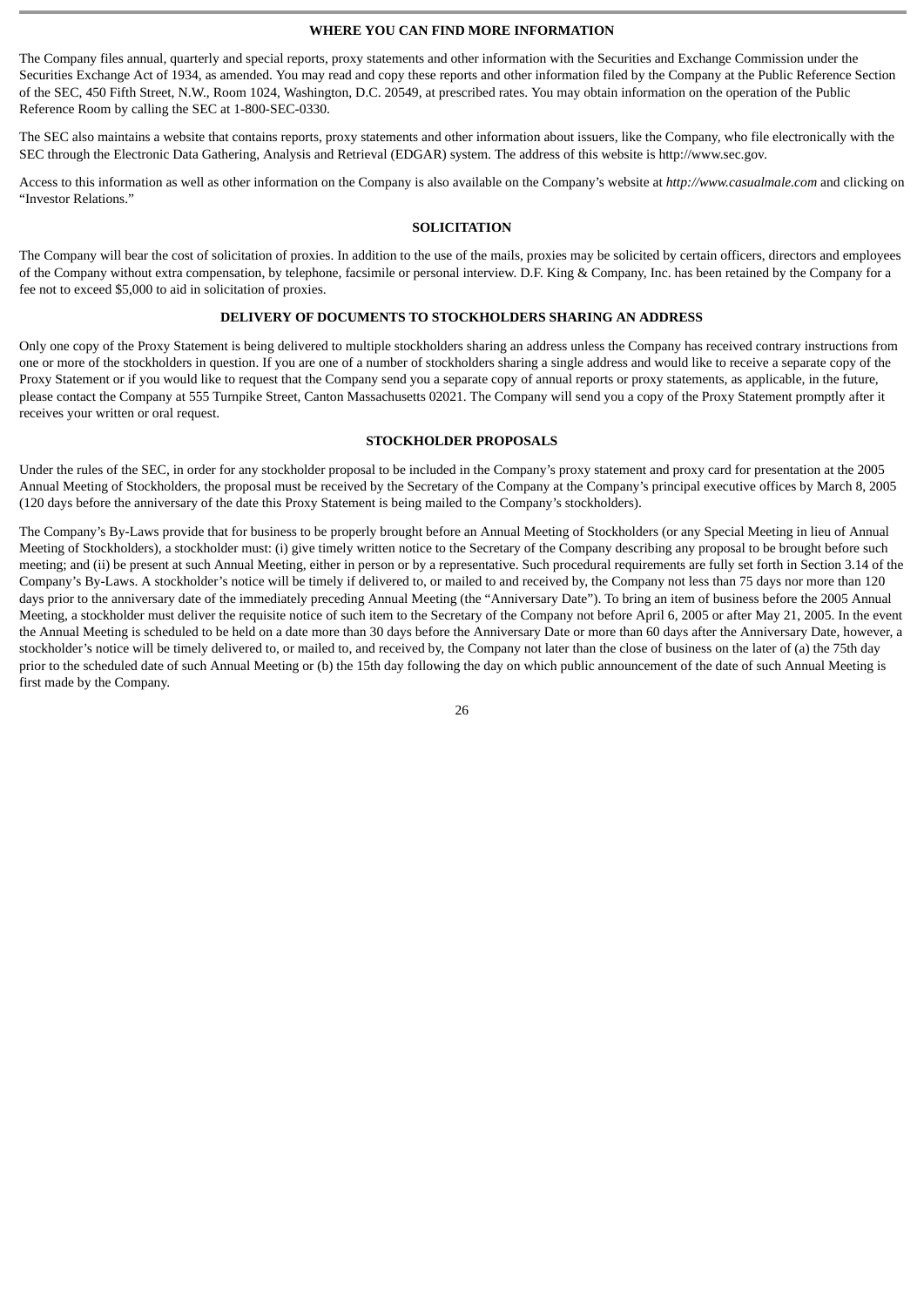### **STOCKHOLDER COMMUNICATIONS WITH THE BOARD OF DIRECTORS**

The Board of Directors maintains a process for stockholders to communicate with the Board of Directors. Stockholders wishing to communicate with the Board should direct their communications to: Secretary of the Company, Casual Male Retail Group, Inc., 555 Turnpike Street, Canton, Massachusetts 02021. Any such communication must state the number of shares beneficially owned by the stockholder sending the communication. The Secretary will forward such communication to all of the members of the Board of Directors or to any individual director or directors to whom the communication is directed; provided, however, that if the communication is unduly hostile, profane, threatening, illegal or otherwise inappropriate, then the Secretary has the authority to discard the communication or take appropriate legal action in response to the communication.

### **BOARD POLICY REGARDING DIRECTOR ATTENDANCE AT ANNUAL MEETINGS**

The Company believes that it is important for and encourages the members of the Board of Directors to attend Annual Meetings of Stockholders. Last year, all members of the Board of Directors attended the Annual Meeting of Stockholders held on August 7, 2003.

### **OTHER MATTERS**

As of this date, management knows of no business, which may properly come before the Annual Meeting other than that stated in the Notice of Annual Meeting of Stockholders. Should any other business arise, proxies given in the accompanying form will be voted in accordance with the discretion of the person or persons voting them.

At the Annual Meeting of Stockholders, which was held on August 8, 2002, the stockholders of the Company voted to approve the change of the Company's state of incorporation from Delaware to Nevada through a reincorporation merger. The principal reason why the Board of Directors of the Company unanimously approved that a proposal for reincorporation to Nevada be presented to the stockholders was that the franchise tax and related fees that the Company pays as a Delaware corporation are significantly higher than the comparable fees for a Nevada corporation. The merger agreement presented to the stockholders provided that the reincorporation to Nevada could be deferred or abandoned by the Company's Board of Directors if they were unable to obtain material third-party consents. As of June 22, 2004, the Company had not received all material third-party consents and therefore had not finalized its reincorporation in Nevada. The Company is proceeding with the intention to reincorporate in Nevada, once all material third-party consents are obtained. If the Company is unable to obtain these consents in a reasonable time frame, the Company's Board of Directors has the right to abandon the proposed reincorporation merger.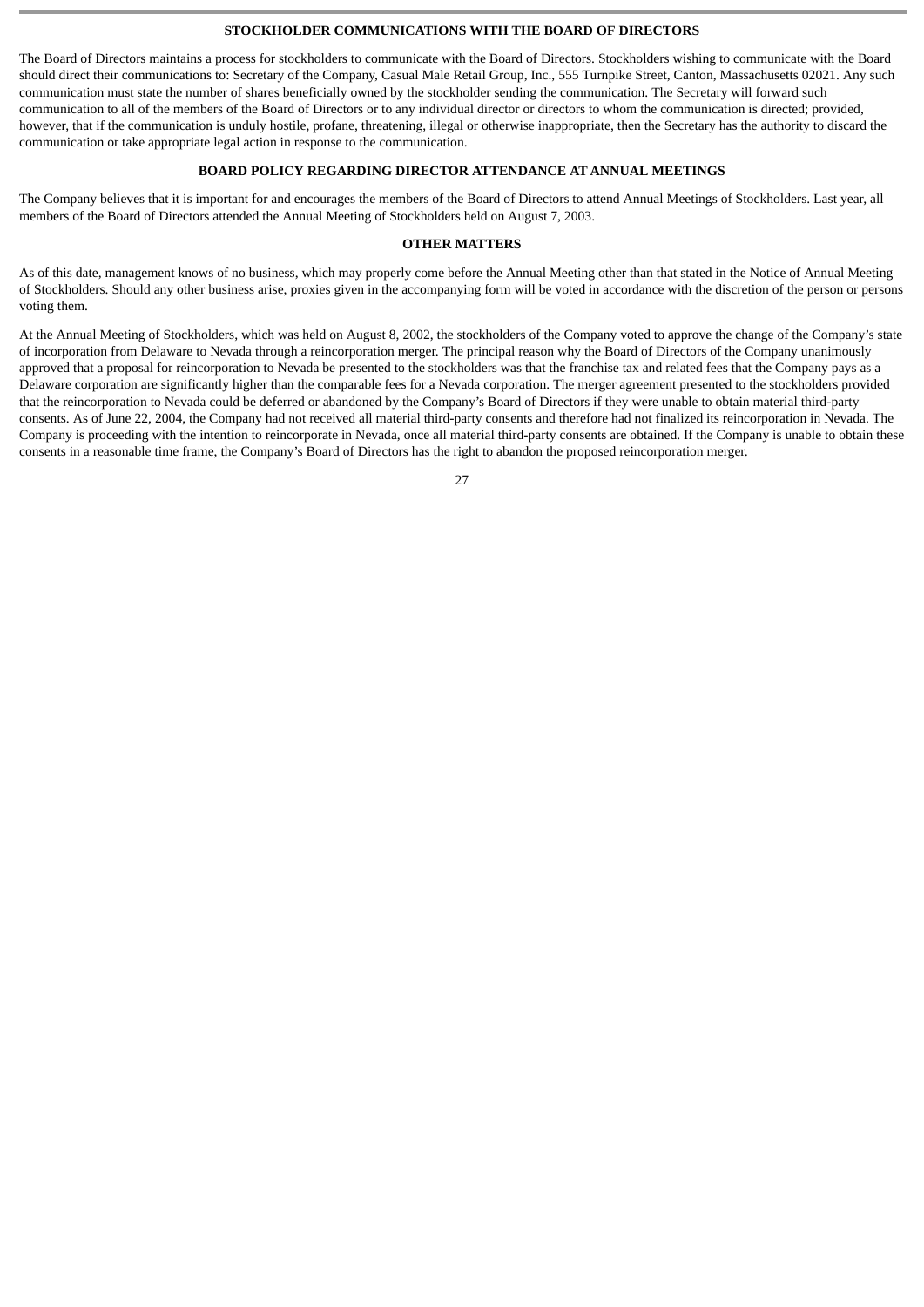### **AUDIT COMMITTEE CHARTER**

#### A. **Purpose**

The purpose of the Audit Committee (the "Committee") is to:

- assist the Board of Directors of Casual Male Retail Group, Inc. (the "Company") in fulfilling its oversight responsibilities to the shareholders, potential shareholders and the investment community;
- oversee the accounting and financial reporting processes of the Company and the audits of the financial statements of the Company;
- promote and further the integrity of the Company's financial statements and oversee the qualifications, independence and performance of the Company's independent auditors; and
- provide the Board of Directors (the "Board"), the independent auditors and the internal auditors direct, unfiltered access to each other on a regular basis.

#### B. **Composition**

1. *Number*. The Committee shall consist of at least three members of the Board.

 2. *Independence*. Except as otherwise permitted by the Sarbanes-Oxley Act of 2002 (the "Act") and the rules of Securities and Exchange Commission (the "SEC") and The Nasdaq Stock Market ("Nasdaq"), each member of the Committee shall be "independent" as defined by the Act and such rules and shall not have participated in the preparation of the financial statements of the Company or any current subsidiary of the Company at any time during the past three years.

 3. *Financial Literacy*. Each member of the Committee shall be able to read and understand fundamental financial statements, including the Company's balance sheet, income statement and cash flow statement at the time of his or her appointment to the Committee. In addition, at least one member must have past employment experience in finance or accounting, requisite professional certification in accounting, or any other comparable experience or background which results in the individual's financial sophistication, including being or having been a chief executive officer, chief financial officer or other senior officer with financial oversight responsibilities. Unless otherwise determined by the Board of Directors (in which case disclosure of such determination shall be made in the Company's annual report filed with the SEC), at least one member of the Committee shall be a "audit committee financial expert" as defined by applicable SEC rules. All members of the Committee shall participate in continuing education programs as set forth in the rules developed by the Nasdaq Listing and Hearings Review Council.

4. *Chair*. The Board shall designate one member of the Committee to be Chairperson of the Committee.

 5. *Compensation*. The compensation of Committee members shall be as determined by the Board. No member of the Committee may receive, directly or indirectly, any consulting, advisory or other compensatory fee from the Company or any of its subsidiaries other than for services as a director.

 6. *Selection and Removal*. Members of the Committee shall be appointed by the Board. The Board may remove members of the Committee from such committee, with or without cause.

### **C. Authority and Responsibilities**

#### **General**

 The Committee shall discharge its responsibilities, and shall assess the information provided by the Company's management and the independent auditor, in accordance with its business judgment. The authority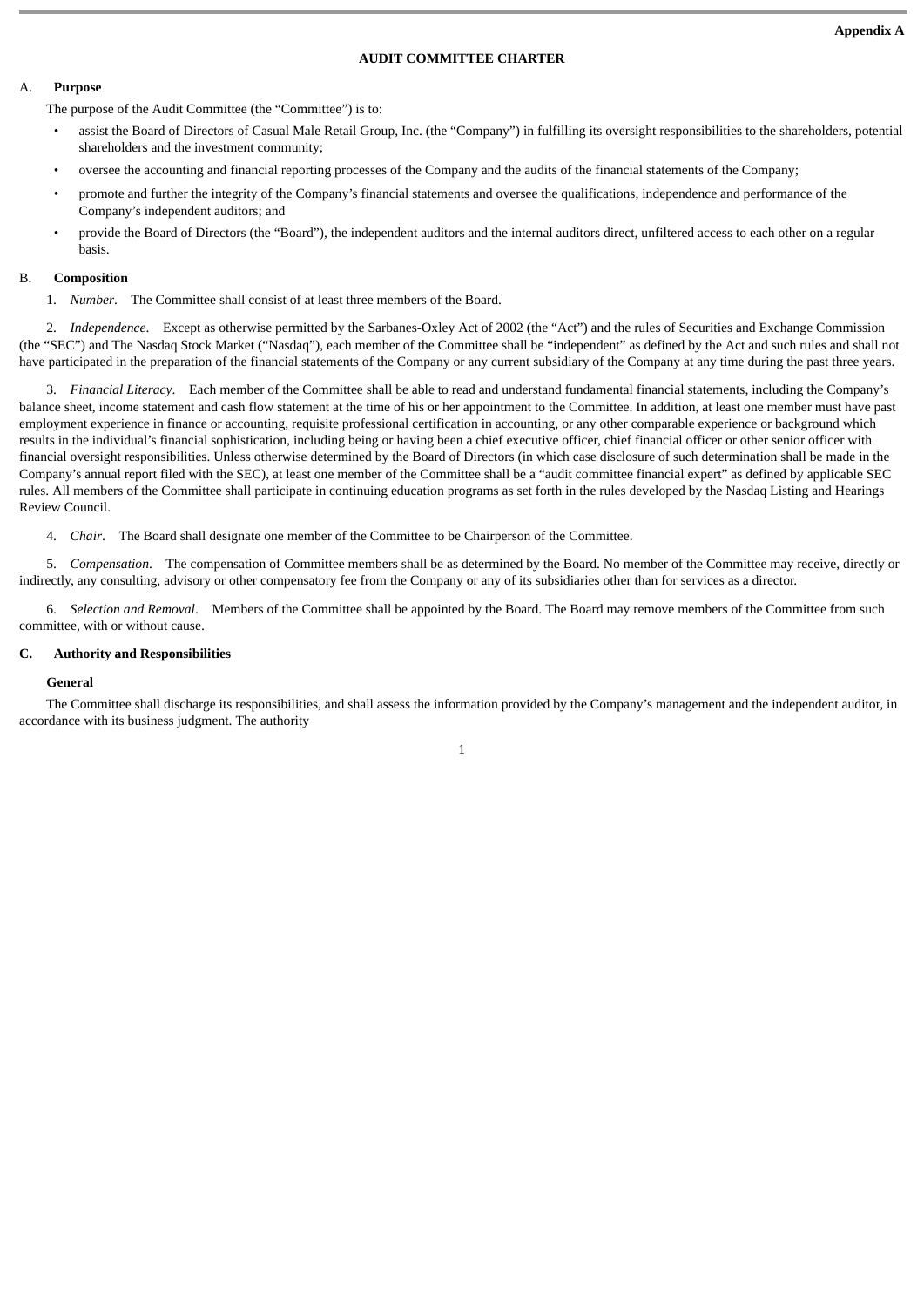and responsibilities set forth in this Charter do not reflect or create any duty or obligation of the Committee to plan or conduct any audit, to determine or certify that the Company's financial statements are complete, accurate, fairly presented, or in accordance with generally accepted accounting principles or applicable law, or to guarantee the independent auditor's report.

### **Oversight of Independent Auditors**

 1. *Selection*. The Committee shall be solely and directly responsible for appointing, determining the scope of, evaluating and, when necessary, terminating the relationship with the independent auditor. The Committee shall decide, in accordance with the Act and SEC rules, the extent to which independent public accountants other than the principal auditor are to be used and understand the rationale for using them. The Committee shall direct the principal auditor and secondary accountants to coordinate their work and shall direct the principal auditor to perform an appropriate review of the secondary accountants' work. The Committee may, in its discretion, seek stockholder ratification of any independent auditor it appoints.

 2. *Independence*. The Committee shall take appropriate action to oversee the independence of the independent auditor. In connection with this responsibility, the Committee shall periodically obtain and review a formal written statement from the independent auditor describing all relationships between the independent auditor and the Company, including the disclosures required by Independence Standards Board, Standard No. 1. The Committee shall actively engage in dialogue with the independent auditor concerning any disclosed relationships or services that might impact the objectivity and independence of the auditor.

 3. *Compensation*. The Committee shall have sole and direct responsibility for setting the compensation of the independent auditor. The Committee is empowered, without further action by the Board, to cause the Company to pay the compensation of the independent auditor as established by the Committee.

 4. *Pre-Approval and Disclosure of Services*. The Committee shall pre-approve all audit services and permitted non-audit services (other than de minimis permitted non-audit services as defined and permitted by the Act and SEC rules) in accordance with the Company's Audit and Non-Audit Services Pre-Approval Policy. The Committee shall cause the Company to disclose in its periodic SEC reports the approval by the Committee of any non-audit services to be performed by the independent auditor. The Committee shall further cause the Company to disclose the Company's Audit and Non-Audit Services Pre-Approval Policy in the Company's annual report and proxy statement, and, to the extent required by the Act and the rules of the SEC and Nasdaq, the Audit fees, Audited-Related fees, Tax fees and All Other fees, as defined by the SEC, paid to the Company's independent auditor in the annual report or proxy statement.

 5. *Oversight*. The independent auditor shall report directly to the Committee, and the Committee shall have sole and direct responsibility for overseeing the independent auditor for purposes of all work it performs for the Company, including resolution of disagreements between Company management and the independent auditor regarding financial reporting. In connection with its oversight role, the Committee shall from time to time, as appropriate, obtain and review the reports required to be made by the independent auditor pursuant to the Act or otherwise regarding:

- critical accounting policies and practices;
- alternative treatments of financial information within generally accepted accounting principles for policies and practices related to material items that have been discussed with Company management, including ramifications of the use of such alternative disclosures and treatments, and the treatment preferred by the independent auditor; and
- other material written communications between the independent auditor and Company management, such as any "management letter" or schedule of "unadjusted differences."

The Committee shall authorize appropriate changes to be made pursuant to its review and report such changes to the Board.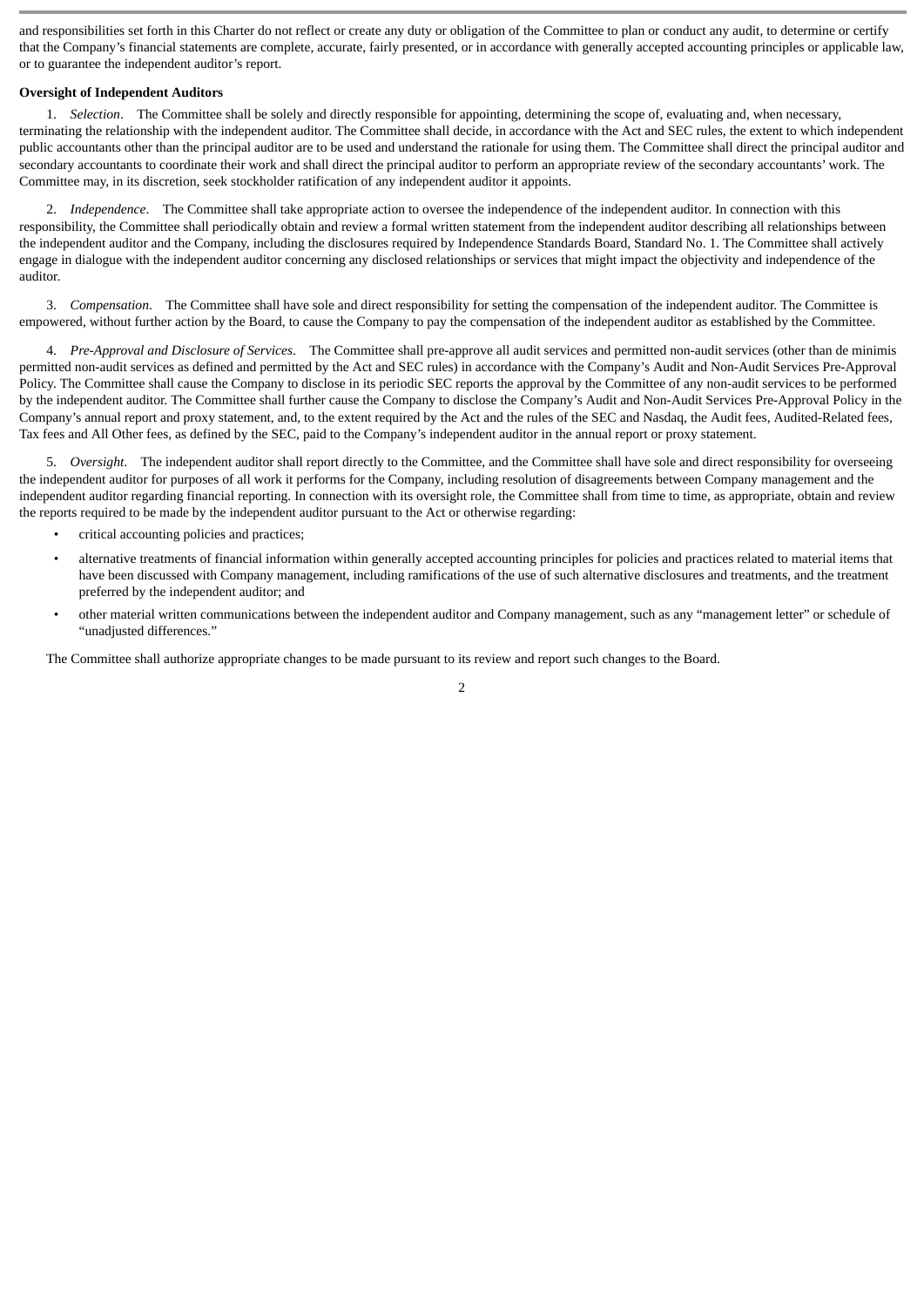#### **Review of Audited Financial Statements**

- *Discussion of Audited Financial Statements*. The Committee shall review and discuss with the Company's management and independent auditor the Company's audited financial statements, including the matters about which Statement on Auditing Standards No. 61 (Codification of Statements on Auditing Standards, AU §380) requires discussion and the financial statements and disclosures under Management's Discussion and Analysis of Financial Condition and Results of Operations to be included in the Company's Annual Report on Form 10-K (or the annual report to shareholders if distributed prior to the filing of Form 10-K), including their judgment about the quality, not just the acceptability, of accounting principles, the reasonableness of significant judgments, and the clarity of the disclosures in the financial statements.
- *Recommendation to Board Regarding Financial Statements*. The Committee shall consider whether it will recommend to the Board that the Company's audited financial statements be included in the Company's Annual Report and any other report to the SEC or stockholders.
- *Committee Report*. The Committee shall review all proxy statements and prepare the report described in Item 306 of Regulation S-K for inclusion where necessary in a proxy statement of the Company relating to an annual meeting of security holders at which directors are to be elected (or special meeting or written consents in lieu of such meeting).

### **Review of Other Financial Disclosures**

 *Independent Auditor Review of Interim Financial Statements*. The Committee shall direct the independent auditor to use its best efforts to perform all reviews of interim financial information prior to disclosure by the Company of such information and to discuss promptly with the Committee and the Chief Financial Officer any matters identified in connection with the auditor's review of interim financial information which are required to be discussed by applicable auditing standards. The committee shall review the interim financial statements and disclosures under Management's Discussion and Analysis of Financial Condition and Results of Operations with management and the independent auditors prior to the filing of the Company's Quarterly Report on Form 10-Q. Also, the Committee shall discuss the results of the quarterly review and any other matters required to be communicated to the Committee by the independent auditors under generally accepted auditing standards. The Committee shall direct management to advise the Committee in the event that the Company proposes to disclose interim financial information prior to completion of the independent auditor's review of interim financial information. In any event, the Committee shall review the consistency and adequacy of all interim financial disclosures prior to any public disclosure.

#### **Additional Review**

Following completion of any audit or review of financial statements and prior to any public disclosure, the Committee shall review earnings releases, unusual transactions and accounting estimates, post-audit or post-review matters such as any differences between the planned and actual scope of the audit or review and recent and prospective opinions of the Accounting Principles Board and their impact upon the Company's accounting and financial statements.

#### **Controls**

 1. *Oversight.* The Committee shall coordinate the Company's policy, oversight and review of the Company's internal control over financial reporting, disclosure controls and procedures and management information systems. The Committee shall conduct an annual review of the adequacy of such controls and the staff that implements them and shall direct the Vice President, Internal Auditing, or persons performing similar functions, to take action as the Committee deems prudent. The Committee shall receive and review the reports of management, the certifications of the CEO and CFO and the independent auditor's attestation under the Act and SEC rules.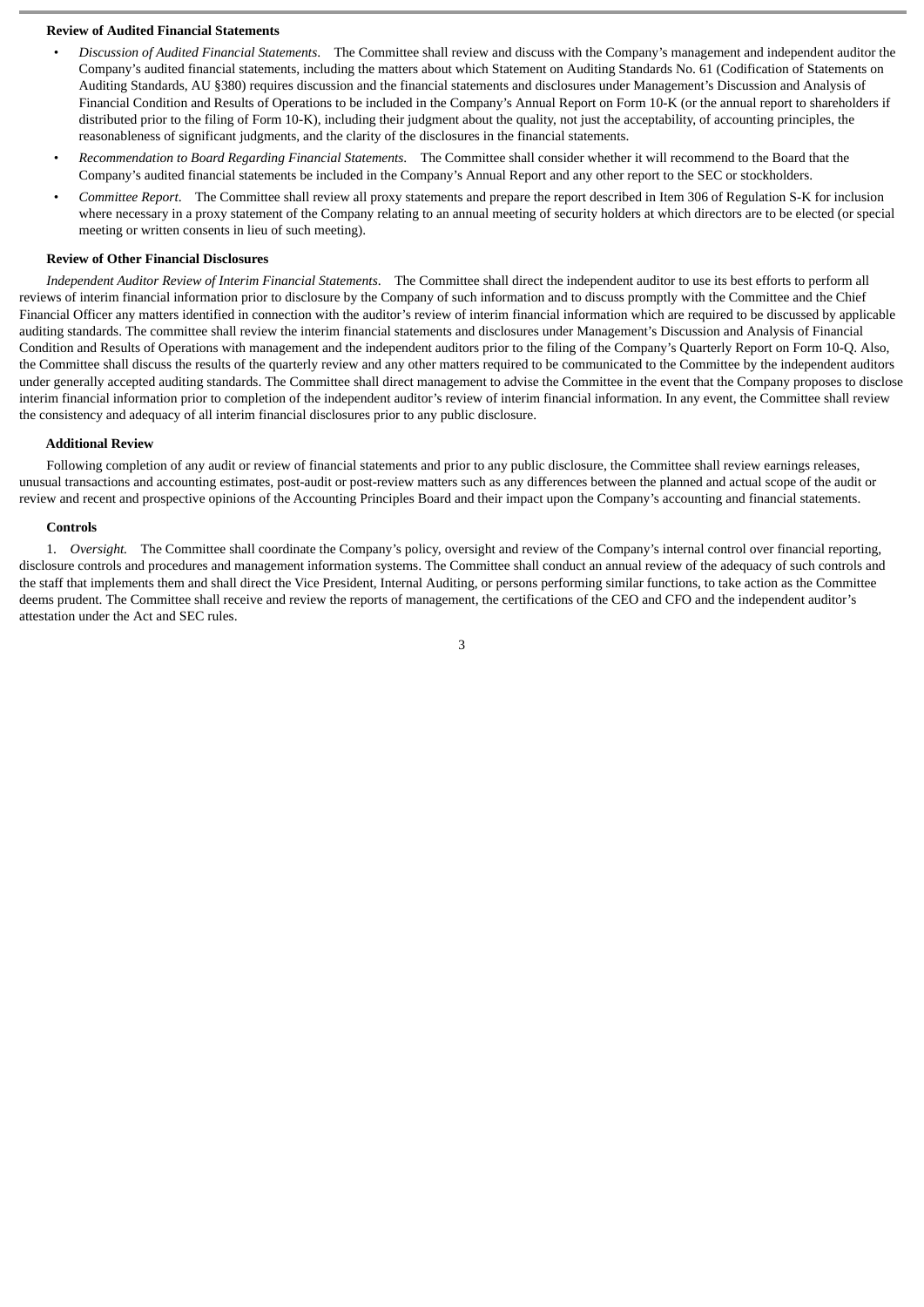2. *Procedures for Complaints.* The Committee shall establish procedures for (i) the receipt, retention and treatment of complaints received by the Company regarding accounting, internal accounting controls or auditing matters; and (ii) the confidential, anonymous submission by employees of the Company of concerns regarding questionable accounting or auditing matters.

 3. *Investigations.* The Committee shall have the authority to conduct or authorize special audits and investigations into any matters within the scope of its responsibilities as it shall deem appropriate, including the authority to request any officer, employee or advisor of the Company to meet with the Committee or any advisors engaged by the Committee.

 4. *Related-Party Transactions.* To the extent required by the Act and the rules of the SEC and Nasdaq, the Committee shall review all related party transactions on an ongoing basis and all such transactions must be approved by the Committee.

#### **Additional Authorities and Responsibilities**

 1. *Independent Advisors*. The Committee shall have the authority to engage and determine funding for such independent legal, accounting and other advisors as it deems necessary or appropriate to carry out its responsibilities. Such independent advisors may be the regular advisors to the Company. The Committee is empowered, without further action by the Board, to cause the Company to pay the compensation of such advisors as established by the Committee.

2. *Additional Authority*. The Committee shall have such other authority and responsibilities as may be delegated from time to time by the Board.

#### D. **Procedures and Administration**

 1. *Meetings*. The Committee shall meet at least quarterly and as often as it deems necessary in order to perform its responsibilities. The Committee shall periodically meet separately with: (i) the independent auditor; (ii) the Company's management and (iii) the Company's Vice President, Internal Auditing, or persons performing similar functions. The Committee and any subcommittee shall keep such records of its meetings as it may deem appropriate.

2. *Quorum*. The quorum for conducting the business of the Committee shall be a majority of the membership.

 3. *Subcommittees*. The Committee may form and delegate authority to one or more subcommittees (including a subcommittee consisting of a single member), as it deems appropriate from time to time under the circumstances. Any decision of a subcommittee to pre-approve audit or non-audit services shall be reported to the full Committee at its next scheduled meeting.

4. *Reports to the Board*. The Committee shall regularly report a summary of its actions and the results of its reviews to the Board.

 5. *Charter*. Annually, the Committee shall review and reassess the adequacy of this charter and recommend any proposed changes to the Board for approval.

 6. *Funding*. The Committee is empowered, without further action by the Board of Directors, to cause the Company to pay the ordinary administrative expenses of the Committee that are necessary or appropriate in carrying out its duties.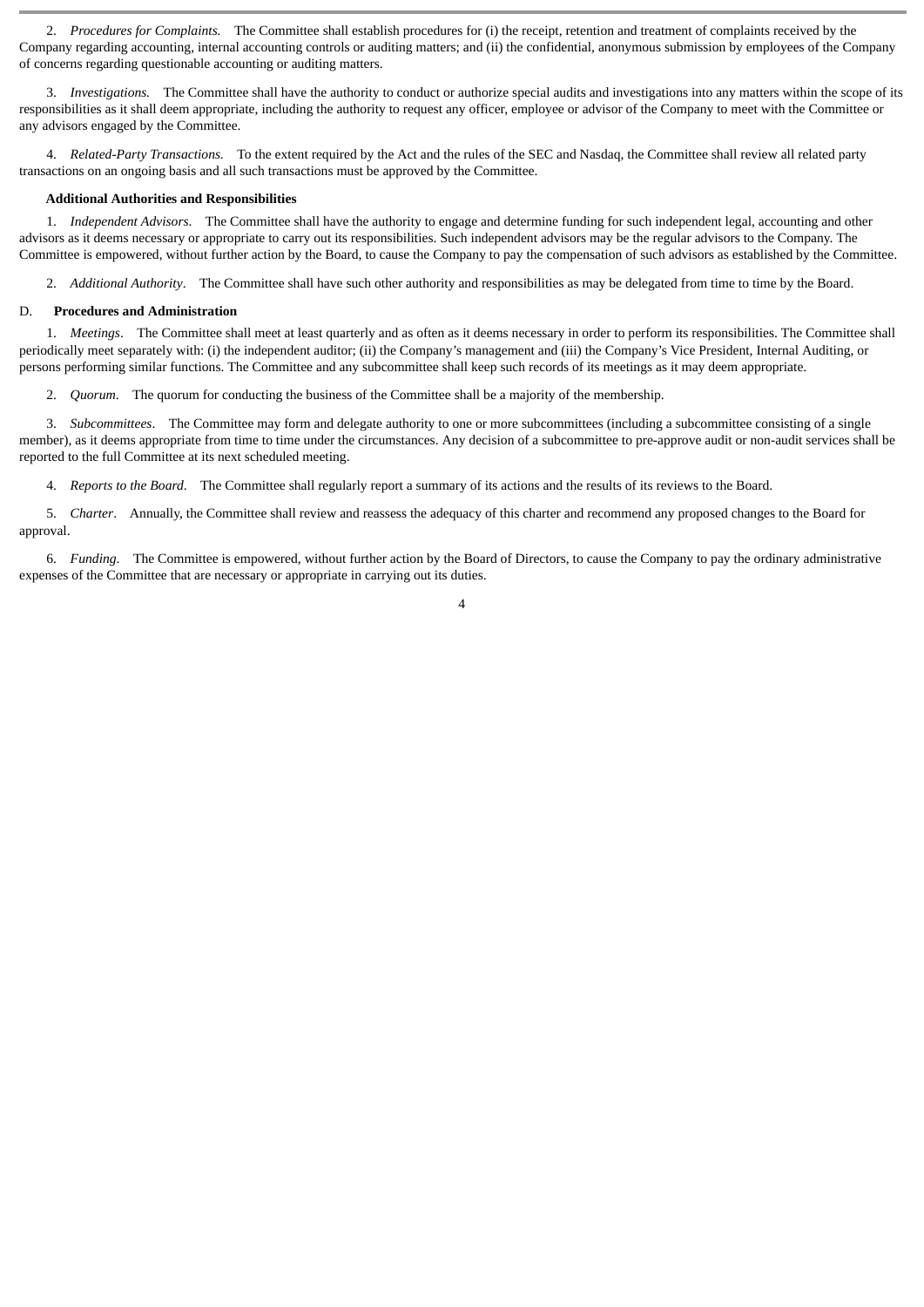**CASUAL MALE RETAIL GROUP, INC. Notice of 2004 Annual Meeting of Stockholders and Proxy Statement Wednesday, August 4, 2004 11:00 A.M.**

**Greenberg Traurig, LLP 200 Park Avenue MetLife Building 15th Floor New York, New York**

**Please sign your proxy and return it in the enclosed postage-paid envelope so that you may be represented at the Annual Meeting.**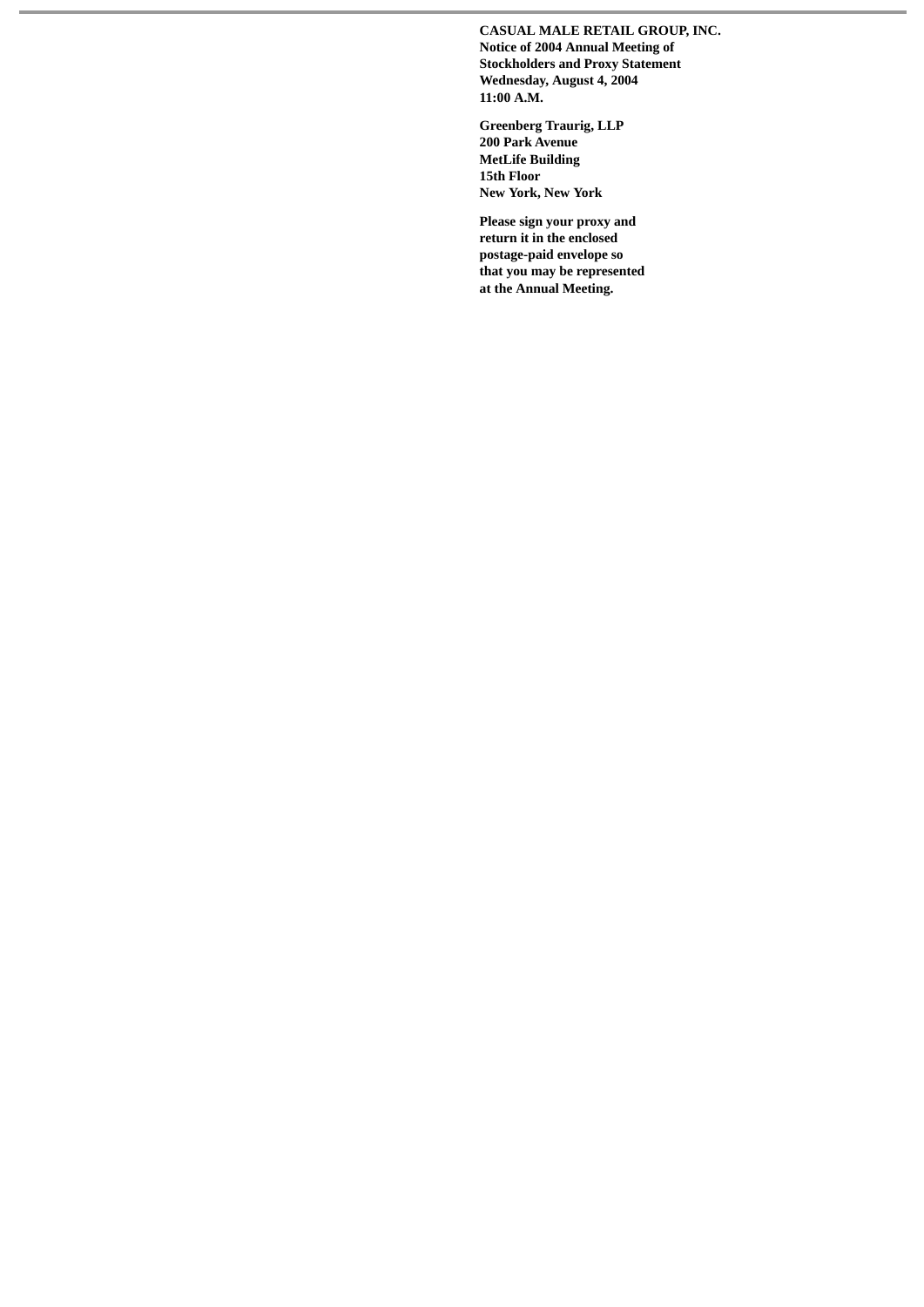# **ANNUAL MEETING OF STOCKHOLDERS OF CASUAL MALE RETAIL GROUP, INC.**

**August 4, 2004**

## **Please date, sign and mail your proxy card in the envelope provided as soon as possible.**

**ê** Please detach along perforated line and mail in the envelope provided. **ê**

| THE BOARD OF DIRECTORS RECOMMENDS A VOTE "FOR" THE ELECTION OF DIRECTORS AND "FOR" PROPOSAL 2.<br>PLEASE SIGN, DATE AND RETURN PROMPTLY IN THE ENCLOSED ENVELOPE. PLEASE MARK YOUR VOTE IN BLUE OR BLACK INK AS SHOWN HERE ⊠                 |                                                                                                                                                                                                                                 |                                                                                                                                                                                                                                                                                                                                                                                                                                                                                           |  |       |                |                |
|----------------------------------------------------------------------------------------------------------------------------------------------------------------------------------------------------------------------------------------------|---------------------------------------------------------------------------------------------------------------------------------------------------------------------------------------------------------------------------------|-------------------------------------------------------------------------------------------------------------------------------------------------------------------------------------------------------------------------------------------------------------------------------------------------------------------------------------------------------------------------------------------------------------------------------------------------------------------------------------------|--|-------|----------------|----------------|
| 1. Election of Directors: THE BOARD OF DIRECTORS RECOMMENDS<br>A VOTE "FOR" ALL NOMINEES NAMED BELOW.<br><b>FOR ALL NOMINEES</b><br>WITHHOLD AUTHORITY FOR<br><b>ALL NOMINEES</b><br><b>FOR ALL EXCEPT</b><br>(See instructions below)       | <b>NOMINEES:</b><br>O Seymour Holtzman<br>David A. Levin<br>$\Omega$<br>Alan S. Bernikow<br>$\Omega$<br>Jesse Choper<br>$\circ$<br>O James P. Frain<br>Frank J. Husic<br>0<br>Joseph Pennacchio<br>O<br>O George T. Porter, Jr. | 2. Ratification of appointment of Ernst & Young LLP as<br>independent auditors for the Company: THE BOARD OF<br>DIRECTORS RECOMMENDS A VOTE "FOR" PROPOSAL 2.<br>IF THIS PROXY IS PROPERLY EXECUTED AND RETURNED IT VOTED AS SPECIFIED HEREIN. IF<br>NO SPECIFIC DIRECTION IS WILL BE GIVEN, IT WILL BE VOTED "FOR" EACH OF THE<br>PROPOSALS RECEIPT IS HEREBY. ACKNOWLEDGED OF THE NOTICE OF ANNUAL MEETING AND<br>PROXY STATEMENT OF CASUAL MALE RETAIL GROUP, INC. DATED JULY 6, 2004. |  | FOR   | <b>AGAINST</b> | <b>ABSTAIN</b> |
| To withhold authority to vote for any individual nominee(s), mark<br><b>INSTRUCTIONS:</b><br>"FOR ALL EXCEPT" and fill in the circle next to each nominee<br>you wish to withhold, as shown here: 1                                          |                                                                                                                                                                                                                                 |                                                                                                                                                                                                                                                                                                                                                                                                                                                                                           |  |       |                |                |
| To change the address on your account, please check the box at right and<br>indicate your new address in the address space above. Please note that changes<br>to the registered name(s) on the account may not be submitted via this method. |                                                                                                                                                                                                                                 | MARK HERE IF YOU PLAN TO ATTEND THE MEETING                                                                                                                                                                                                                                                                                                                                                                                                                                               |  |       |                |                |
| Signature of Shareholder                                                                                                                                                                                                                     | Date:                                                                                                                                                                                                                           | Signature of Shareholder                                                                                                                                                                                                                                                                                                                                                                                                                                                                  |  | Date: |                |                |

Note: Please sign exactly as your name or names appear on this Proxy. When shares are held jointly, each holder should sign. When signing as executor, administrator, attorney, trustee or guardian, please give full title as